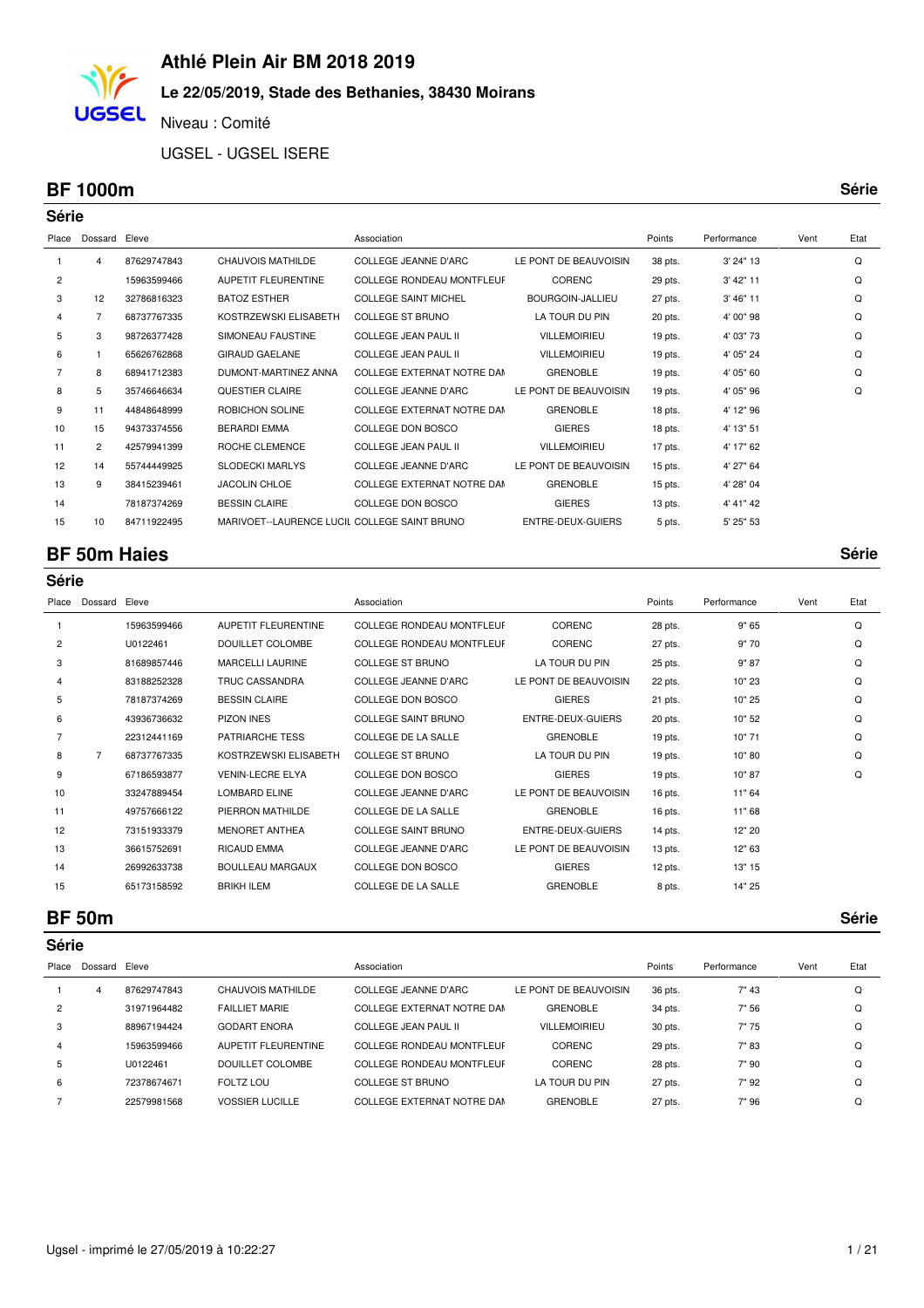# **Le 22/05/2019, Stade des Bethanies, 38430 Moirans**

Niveau : Comité

UGSEL - UGSEL ISERE

#### **BF 50m Série**

**UGSEL** 

| Série |                     |             |                              |                             |                       |           |             |      |      |
|-------|---------------------|-------------|------------------------------|-----------------------------|-----------------------|-----------|-------------|------|------|
|       | Place Dossard Eleve |             |                              | Association                 |                       | Points    | Performance | Vent | Etat |
| 8     |                     | 43936736632 | <b>PIZON INES</b>            | <b>COLLEGE SAINT BRUNO</b>  | ENTRE-DEUX-GUIERS     | 26 pts.   | 7"98        |      | Q    |
| 9     |                     | 83188252328 | TRUC CASSANDRA               | COLLEGE JEANNE D'ARC        | LE PONT DE BEAUVOISIN | 25 pts.   | 8" 08       |      | Q    |
| 10    |                     | 18197124775 | <b>RAOUT MARIE-CHRISTINE</b> | COLLEGE ST BRUNO            | LA TOUR DU PIN        | 24 pts.   | 8"10        |      | Q    |
| 11    |                     | 36615752691 | <b>RICAUD EMMA</b>           | <b>COLLEGE JEANNE D'ARC</b> | LE PONT DE BEAUVOISIN | 24 pts.   | 8"11        |      |      |
| 11    |                     | 71534123781 | <b>BEL SARAH</b>             | COLLEGE ST BRUNO            | LA TOUR DU PIN        | 24 pts.   | 8"11        |      |      |
| 13    |                     | 24466238787 | <b>COINDRE ELINE</b>         | COLLEGE JEAN PAUL II        | <b>VILLEMOIRIEU</b>   | 24 pts.   | 8"13        |      |      |
| 14    | 14                  | 55744449925 | <b>SLODECKI MARLYS</b>       | <b>COLLEGE JEANNE D'ARC</b> | LE PONT DE BEAUVOISIN | 23 pts.   | 8"14        |      |      |
| 15    |                     | 14716971623 | <b>DELATOUR FAUSTINE</b>     | COLLEGE EXTERNAT NOTRE DAM  | <b>GRENOBLE</b>       | 23 pts.   | 8"15        |      |      |
| 16    |                     | 67186593877 | <b>VENIN-LECRE ELYA</b>      | COLLEGE DON BOSCO           | <b>GIERES</b>         | 23 pts.   | 8" 19       |      |      |
| 17    |                     | 22312441169 | <b>PATRIARCHE TESS</b>       | COLLEGE DE LA SALLE         | <b>GRENOBLE</b>       | 21 pts.   | 8" 27       |      |      |
| 18    |                     | 12594668246 | <b>CHAPUIS KIM</b>           | <b>COLLEGE SAINT MICHEL</b> | BOURGOIN-JALLIEU      | 20 pts.   | 8" 34       |      |      |
| 18    |                     | 78187374269 | <b>BESSIN CLAIRE</b>         | COLLEGE DON BOSCO           | <b>GIERES</b>         | 20 pts.   | 8" 34       |      |      |
| 20    | 12                  | 32786816323 | <b>BATOZ ESTHER</b>          | <b>COLLEGE SAINT MICHEL</b> | BOURGOIN-JALLIEU      | 19 pts.   | 8" 41       |      |      |
| 21    | 8                   | 68941712383 | DUMONT-MARTINEZ ANNA         | COLLEGE EXTERNAT NOTRE DAM  | <b>GRENOBLE</b>       | 19 pts.   | 8" 45       |      |      |
| 22    |                     | 58849881798 | PERRIN GWENDOLINE            | <b>COLLEGE JEAN PAUL II</b> | <b>VILLEMOIRIEU</b>   | 18 pts.   | 8" 59       |      |      |
| 23    |                     | 33435371363 | <b>LACHAUD ELISE</b>         | COLLEGE EXTERNAT NOTRE DAM  | <b>GRENOBLE</b>       | 18 pts.   | 8" 63       |      |      |
| 24    |                     | 26992633738 | <b>BOULLEAU MARGAUX</b>      | COLLEGE DON BOSCO           | <b>GIERES</b>         | 17 pts.   | 8" 66       |      |      |
| 25    | 15                  | 94373374556 | <b>BERARDI EMMA</b>          | COLLEGE DON BOSCO           | <b>GIERES</b>         | 17 pts.   | 8"72        |      |      |
| 26    |                     | 95225357519 | <b>IVALDI EMMA</b>           | COLLEGE JEAN PAUL II        | <b>VILLEMOIRIEU</b>   | 17 pts.   | 8"74        |      |      |
| 27    |                     | 49757666122 | PIERRON MATHILDE             | COLLEGE DE LA SALLE         | <b>GRENOBLE</b>       | 16 pts.   | 8"83        |      |      |
| 28    |                     | 33247889454 | LOMBARD ELINE                | <b>COLLEGE JEANNE D'ARC</b> | LE PONT DE BEAUVOISIN | 16 pts.   | 8"85        |      |      |
| 28    |                     | 44183953764 | SIEFFERT CAPUCINE            | COLLEGE EXTERNAT NOTRE DAM  | <b>GRENOBLE</b>       | 16 pts.   | 8"85        |      |      |
| 30    | 9                   | 38415239461 | JACOLIN CHLOE                | COLLEGE EXTERNAT NOTRE DAM  | <b>GRENOBLE</b>       | 15 pts.   | 8"93        |      |      |
| 31    |                     | 27278614817 | DUQUESNEL CLARA              | COLLEGE JEANNE D'ARC        | LE PONT DE BEAUVOISIN | 15 pts.   | 8"99        |      |      |
| 32    |                     | 92843845158 | <b>BESSON LOUISE</b>         | COLLEGE JEAN PAUL II        | <b>VILLEMOIRIEU</b>   | 14 pts.   | 9" 04       |      |      |
| 33    |                     | 72381148697 | <b>BUISSON ELOISE</b>        | COLLEGE DON BOSCO           | <b>GIERES</b>         | 13 pts.   | 9" 24       |      |      |
| 34    |                     | 71269863883 | <b>SAIDANE MERIEM</b>        | COLLEGE JEANNE D'ARC        | LE PONT DE BEAUVOISIN | 12 pts.   | 9" 28       |      |      |
| 35    |                     | 79413656571 | <b>BRISE AGATA</b>           | <b>COLLEGE SAINT MICHEL</b> | BOURGOIN-JALLIEU      | 12 pts.   | 9" 29       |      |      |
| 36    |                     | 37658776469 | EL AALLAMI SARA              | COLLEGE EXTERNAT NOTRE DAM  | <b>GRENOBLE</b>       | 12 pts.   | 9" 34       |      |      |
| 37    |                     | 65173158592 | <b>BRIKH ILEM</b>            | COLLEGE DE LA SALLE         | <b>GRENOBLE</b>       | $10$ pts. | 9"52        |      |      |
| 38    | 16                  | 95471757438 | <b>GNESOTTO LOLA</b>         | COLLEGE DON BOSCO           | <b>GIERES</b>         | 8 pts.    | 9" 84       |      |      |
| 39    | 5                   | 35746646634 | QUESTIER CLAIRE              | COLLEGE JEANNE D'ARC        | LE PONT DE BEAUVOISIN | 5 pts.    | 10" 14      |      |      |
| 39    |                     | 53739114849 | MOUTANABIH JOUMANA           | COLLEGE EXTERNAT NOTRE DAM  | <b>GRENOBLE</b>       | 5 pts.    | 10" 14      |      |      |
|       |                     |             |                              |                             |                       |           |             |      |      |

### **BF Disque Série**

|                | <b>Classement</b> |             |                              |                             |                  |           |              |      |      |  |  |
|----------------|-------------------|-------------|------------------------------|-----------------------------|------------------|-----------|--------------|------|------|--|--|
| Place          | Dossard Eleve     |             |                              | Association                 |                  | Points    | Performance  | Vent | Etat |  |  |
|                |                   | 71534123781 | <b>BEL SARAH</b>             | <b>COLLEGE ST BRUNO</b>     | LA TOUR DU PIN   | 26 pts.   | 19,00 m      |      | Q    |  |  |
| $\overline{2}$ |                   | 79413656571 | <b>BRISE AGATA</b>           | <b>COLLEGE SAINT MICHEL</b> | BOURGOIN-JALLIEU | 21 pts.   | $15,00 \; m$ |      | Q    |  |  |
| 3              |                   | 72378674671 | <b>FOLTZ LOU</b>             | <b>COLLEGE ST BRUNO</b>     | LA TOUR DU PIN   | 20 pts.   | 14,60 m      |      |      |  |  |
| 4              |                   | 81689857446 | <b>MARCELLI LAURINE</b>      | <b>COLLEGE ST BRUNO</b>     | LA TOUR DU PIN   | $19$ pts. | 14,10 m      |      |      |  |  |
| 5              | 8                 | 68941712383 | DUMONT-MARTINEZ ANNA         | COLLEGE EXTERNAT NOTRE DAM  | <b>GRENOBLE</b>  | $19$ pts. | 13,90 m      |      |      |  |  |
| 6              |                   | 26992633738 | BOULLEAU MARGAUX             | COLLEGE DON BOSCO           | <b>GIERES</b>    | 16 pts.   | 12,70 m      |      |      |  |  |
|                |                   | 68737767335 | KOSTRZEWSKI ELISABETH        | COLLEGE ST BRUNO            | LA TOUR DU PIN   | $15$ pts. | 12,20 m      |      |      |  |  |
| 8              |                   | 18197124775 | <b>RAOUT MARIE-CHRISTINE</b> | <b>COLLEGE ST BRUNO</b>     | LA TOUR DU PIN   | 14 pts.   | $11,60 \; m$ |      |      |  |  |
| 9              |                   | 53739114849 | MOUTANABIH JOUMANA           | COLLEGE EXTERNAT NOTRE DAM  | <b>GRENOBLE</b>  | $13$ pts. | $11,50 \; m$ |      |      |  |  |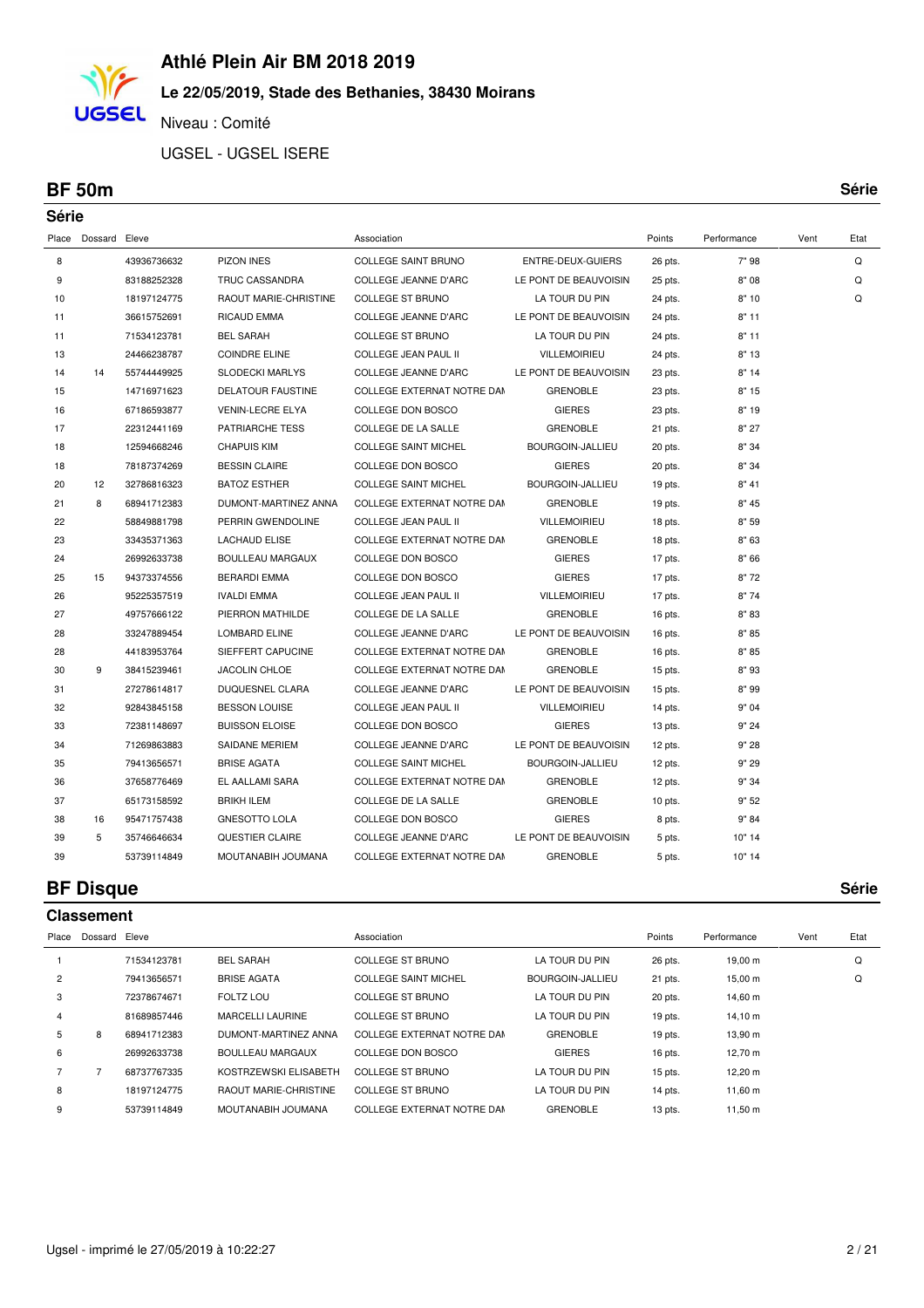# **Le 22/05/2019, Stade des Bethanies, 38430 Moirans**

Niveau : Comité

UGSEL - UGSEL ISERE

### **BF Disque Série**

**UGSEL** 

|       | <b>Classement</b> |             |                         |                            |                 |           |                    |      |      |  |  |  |
|-------|-------------------|-------------|-------------------------|----------------------------|-----------------|-----------|--------------------|------|------|--|--|--|
| Place | Dossard Eleve     |             |                         | Association                |                 | Points    | Performance        | Vent | Etat |  |  |  |
| 10    |                   | 44183953764 | SIEFFERT CAPUCINE       | COLLEGE EXTERNAT NOTRE DAM | <b>GRENOBLE</b> | $10$ pts. | $10,20 \text{ m}$  |      |      |  |  |  |
| 11    |                   | 33435371363 | <b>LACHAUD ELISE</b>    | COLLEGE EXTERNAT NOTRE DAM | <b>GRENOBLE</b> | 8 pts.    | $9,20 \; \text{m}$ |      |      |  |  |  |
| 12    | 16                | 95471757438 | <b>GNESOTTO LOLA</b>    | COLLEGE DON BOSCO          | <b>GIERES</b>   | 7 pts.    | $8,80 \; \text{m}$ |      |      |  |  |  |
| 13    |                   | 67186593877 | <b>VENIN-LECRE ELYA</b> | COLLEGE DON BOSCO          | <b>GIERES</b>   | 7 pts.    | $8,60 \; m$        |      |      |  |  |  |
| 14    | 15                | 94373374556 | <b>BERARDI EMMA</b>     | COLLEGE DON BOSCO          | <b>GIERES</b>   | pts.      | 6,10 m             |      |      |  |  |  |
| 15    |                   | 72381148697 | <b>BUISSON ELOISE</b>   | COLLEGE DON BOSCO          | <b>GIERES</b>   | pts.      | $6,00 \; \text{m}$ |      |      |  |  |  |
|       |                   |             |                         |                            |                 |           |                    |      |      |  |  |  |

#### **BF Hauteur Série**

#### **Classement**

| Place          | Dossard        | Eleve       |                      | Association                 |                     | Points  | Performance | Vent | Etat       |
|----------------|----------------|-------------|----------------------|-----------------------------|---------------------|---------|-------------|------|------------|
|                |                | 65173158592 | <b>BRIKH ILEM</b>    | COLLEGE DE LA SALLE         | <b>GRENOBLE</b>     | 35 pts. | 1.38 m      |      | Q          |
| $\overline{c}$ |                | 79413656571 | <b>BRISE AGATA</b>   | <b>COLLEGE SAINT MICHEL</b> | BOURGOIN-JALLIEU    | 29 pts. | 1.29 m      |      | Q          |
| 3              | $\overline{2}$ | 42579941399 | ROCHE CLEMENCE       | COLLEGE JEAN PAUL II        | <b>VILLEMOIRIEU</b> | 24 pts. | 1.20 m      |      | Q          |
| 3              |                | 44848648999 | ROBICHON SOLINE      | COLLEGE EXTERNAT NOTRE DAM  | <b>GRENOBLE</b>     | 24 pts. | 1.20 m      |      | Q          |
| 5              |                | 58849881798 | PERRIN GWENDOLINE    | COLLEGE JEAN PAUL II        | <b>VILLEMOIRIEU</b> | 22 pts. | 1.17 m      |      | Q          |
| 5              | 3              | 98726377428 | SIMONEAU FAUSTINE    | COLLEGE JEAN PAUL II        | <b>VILLEMOIRIEU</b> | 22 pts. | 1.17 m      |      | Q          |
|                |                | 92843845158 | <b>BESSON LOUISE</b> | COLLEGE JEAN PAUL II        | <b>VILLEMOIRIEU</b> | 14 pts. | 1.05 m      |      |            |
| 8              |                | 37658776469 | EL AALLAMI SARA      | COLLEGE EXTERNAT NOTRE DAM  | <b>GRENOBLE</b>     | pts.    |             |      | <b>DSQ</b> |

#### **BF Javelot Série**

|                | <b>Classement</b> |             |                          |                             |                     |           |              |      |      |  |  |
|----------------|-------------------|-------------|--------------------------|-----------------------------|---------------------|-----------|--------------|------|------|--|--|
| Place          | Dossard Eleve     |             |                          | Association                 |                     | Points    | Performance  | Vent | Etat |  |  |
|                | $\overline{2}$    | 42579941399 | ROCHE CLEMENCE           | <b>COLLEGE JEAN PAUL II</b> | <b>VILLEMOIRIEU</b> | 15 pts.   | $10,52 \; m$ |      | Q    |  |  |
| $\overline{2}$ |                   | 14716971623 | <b>DELATOUR FAUSTINE</b> | COLLEGE EXTERNAT NOTRE DAM  | <b>GRENOBLE</b>     | 15 pts.   | $10,48 \; m$ |      |      |  |  |
| 3              |                   | 79413656571 | <b>BRISE AGATA</b>       | <b>COLLEGE SAINT MICHEL</b> | BOURGOIN-JALLIEU    | 15 pts.   | 10,38 m      |      |      |  |  |
| 4              |                   | 78187374269 | <b>BESSIN CLAIRE</b>     | COLLEGE DON BOSCO           | <b>GIERES</b>       | 12 pts.   | $9,52 \; m$  |      |      |  |  |
| 5              |                   | 22312441169 | <b>PATRIARCHE TESS</b>   | <b>COLLEGE DE LA SALLE</b>  | <b>GRENOBLE</b>     | 11 pts.   | $9,22 \, m$  |      |      |  |  |
| 6              |                   | 49757666122 | PIERRON MATHILDE         | <b>COLLEGE DE LA SALLE</b>  | <b>GRENOBLE</b>     | $10$ pts. | $9,03 \, m$  |      |      |  |  |
|                |                   | 65173158592 | <b>BRIKH ILEM</b>        | <b>COLLEGE DE LA SALLE</b>  | <b>GRENOBLE</b>     | 7 pts.    | $8,03 \; m$  |      |      |  |  |
| 8              | 3                 | 98726377428 | SIMONEAU FAUSTINE        | <b>COLLEGE JEAN PAUL II</b> | <b>VILLEMOIRIEU</b> | 7 pts.    | 7,91 m       |      |      |  |  |
| 9              | 9                 | 38415239461 | <b>JACOLIN CHLOE</b>     | COLLEGE EXTERNAT NOTRE DAM  | <b>GRENOBLE</b>     | 7 pts.    | 7,87 m       |      |      |  |  |
| 10             |                   | 58849881798 | PERRIN GWENDOLINE        | <b>COLLEGE JEAN PAUL II</b> | <b>VILLEMOIRIEU</b> | 6 pts.    | 7,73 m       |      |      |  |  |
| 11             |                   | 37658776469 | EL AALLAMI SARA          | COLLEGE EXTERNAT NOTRE DAM  | <b>GRENOBLE</b>     | 2 pts.    | $6,43 \; m$  |      |      |  |  |
| 12             |                   | 92843845158 | <b>BESSON LOUISE</b>     | <b>COLLEGE JEAN PAUL II</b> | <b>VILLEMOIRIEU</b> | 1 pts.    | $4,14 \, m$  |      |      |  |  |
|                |                   |             |                          |                             |                     |           |              |      |      |  |  |

#### **BF Longueur Série**

#### **Classement**

| Place | Dossard Eleve |             |                              | Association                |                       | Points  | Performance       | Vent | Etat |
|-------|---------------|-------------|------------------------------|----------------------------|-----------------------|---------|-------------------|------|------|
|       | 4             | 87629747843 | CHAUVOIS MATHILDE            | COLLEGE JEANNE D'ARC       | LE PONT DE BEAUVOISIN | 32 pts. | 4.23 m            |      |      |
| 2     |               | 88967194424 | <b>GODART ENORA</b>          | COLLEGE JEAN PAUL II       | <b>VILLEMOIRIEU</b>   | 30 pts. | 4.10 m            |      | Q    |
| 3     |               | 18197124775 | <b>RAOUT MARIE-CHRISTINE</b> | COLLEGE ST BRUNO           | LA TOUR DU PIN        | 26 pts. | $3,85 \; m$       |      | ი    |
| 3     |               | 31971964482 | <b>FAILLIET MARIE</b>        | COLLEGE EXTERNAT NOTRE DAM | <b>GRENOBLE</b>       | 26 pts. | $3,85 \; m$       |      | Q    |
| 3     |               | 83188252328 | TRUC CASSANDRA               | COLLEGE JEANNE D'ARC       | LE PONT DE BEAUVOISIN | 26 pts. | $3,85 \; m$       |      | ი    |
| 6     |               | 22579981568 | <b>VOSSIER LUCILLE</b>       | COLLEGE EXTERNAT NOTRE DAM | <b>GRENOBLE</b>       | 26 pts. | 3.80 <sub>m</sub> |      | ი    |
|       | 12            | 32786816323 | <b>BATOZ ESTHER</b>          | COLLEGE SAINT MICHEL       | BOURGOIN-JALLIEU      | 25 pts. | 3.78 m            |      |      |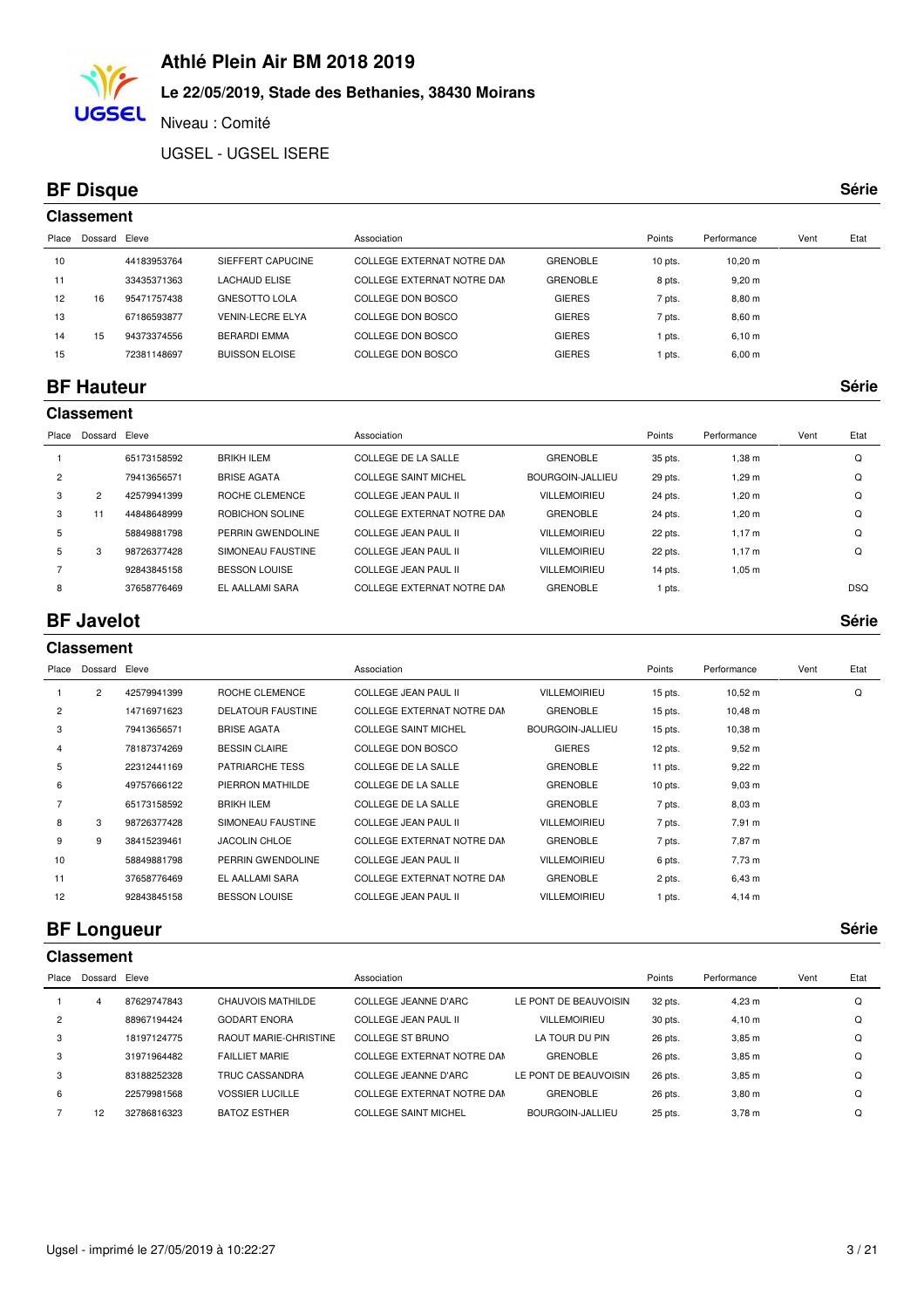#### **Le 22/05/2019, Stade des Bethanies, 38430 Moirans**

Niveau : Comité

UGSEL - UGSEL ISERE

#### **BF Longueur Série**

**UGSEL** 

**Classement**

| Place | Dossard Eleve |             |                                              | Association                      |                       | Points    | Performance | Vent | Etat       |
|-------|---------------|-------------|----------------------------------------------|----------------------------------|-----------------------|-----------|-------------|------|------------|
| 8     |               | U0122461    | <b>DOUILLET COLOMBE</b>                      | COLLEGE RONDEAU MONTFLEUF        | CORENC                | 25 pts.   | $3,77 \, m$ |      | Q          |
| 9     |               | 15963599466 | <b>AUPETIT FLEURENTINE</b>                   | <b>COLLEGE RONDEAU MONTFLEUF</b> | CORENC                | 24 pts.   | $3,70 \; m$ |      | Q          |
| 9     |               | 72378674671 | FOLTZ LOU                                    | <b>COLLEGE ST BRUNO</b>          | LA TOUR DU PIN        | 24 pts.   | $3,70 \; m$ |      | Q          |
| 11    |               | 78187374269 | <b>BESSIN CLAIRE</b>                         | COLLEGE DON BOSCO                | <b>GIERES</b>         | 24 pts.   | $3,69$ m    |      |            |
| 12    |               | 67186593877 | <b>VENIN-LECRE ELYA</b>                      | COLLEGE DON BOSCO                | <b>GIERES</b>         | 23 pts.   | $3,58$ m    |      |            |
| 13    | 15            | 94373374556 | <b>BERARDI EMMA</b>                          | COLLEGE DON BOSCO                | <b>GIERES</b>         | 22 pts.   | $3,56$ m    |      |            |
| 14    |               | 71534123781 | <b>BEL SARAH</b>                             | <b>COLLEGE ST BRUNO</b>          | LA TOUR DU PIN        | 21 pts.   | $3,49 \; m$ |      |            |
| 15    |               | 22312441169 | <b>PATRIARCHE TESS</b>                       | COLLEGE DE LA SALLE              | <b>GRENOBLE</b>       | 21 pts.   | $3,45 \; m$ |      |            |
| 16    | $\mathbf{1}$  | 65626762868 | <b>GIRAUD GAELANE</b>                        | <b>COLLEGE JEAN PAUL II</b>      | <b>VILLEMOIRIEU</b>   | 20 pts.   | $3,41 \; m$ |      |            |
| 17    |               | 81689857446 | <b>MARCELLI LAURINE</b>                      | <b>COLLEGE ST BRUNO</b>          | LA TOUR DU PIN        | 20 pts.   | $3,40 \; m$ |      |            |
| 18    |               | 24466238787 | <b>COINDRE ELINE</b>                         | <b>COLLEGE JEAN PAUL II</b>      | <b>VILLEMOIRIEU</b>   | 19 pts.   | $3,35$ m    |      |            |
| 19    |               | 72381148697 | <b>BUISSON ELOISE</b>                        | COLLEGE DON BOSCO                | <b>GIERES</b>         | 17 pts.   | 3,14 m      |      |            |
| 20    |               | 95225357519 | <b>IVALDI EMMA</b>                           | <b>COLLEGE JEAN PAUL II</b>      | <b>VILLEMOIRIEU</b>   | 16 pts.   | $3,08 \, m$ |      |            |
| 21    |               | 26992633738 | <b>BOULLEAU MARGAUX</b>                      | COLLEGE DON BOSCO                | <b>GIERES</b>         | 15 pts.   | $3,03 \, m$ |      |            |
| 22    | 9             | 38415239461 | <b>JACOLIN CHLOE</b>                         | COLLEGE EXTERNAT NOTRE DAM       | <b>GRENOBLE</b>       | 14 pts.   | $2,92 \, m$ |      |            |
| 23    |               | 14716971623 | <b>DELATOUR FAUSTINE</b>                     | COLLEGE EXTERNAT NOTRE DAM       | <b>GRENOBLE</b>       | $13$ pts. | 2,88 m      |      |            |
| 24    |               | 33435371363 | <b>LACHAUD ELISE</b>                         | COLLEGE EXTERNAT NOTRE DAM       | <b>GRENOBLE</b>       | $12$ pts. | 2,78 m      |      |            |
| 25    | 16            | 95471757438 | <b>GNESOTTO LOLA</b>                         | COLLEGE DON BOSCO                | <b>GIERES</b>         | 11 pts.   | $2,70 \; m$ |      |            |
| 26    |               | 53739114849 | MOUTANABIH JOUMANA                           | COLLEGE EXTERNAT NOTRE DAM       | <b>GRENOBLE</b>       | 9 pts.    | $2,56 \, m$ |      |            |
| 27    | 10            | 84711922495 | MARIVOET--LAURENCE LUCIL COLLEGE SAINT BRUNO |                                  | ENTRE-DEUX-GUIERS     | 7 pts.    | 2,39 m      |      |            |
| 28    |               | 37658776469 | EL AALLAMI SARA                              | COLLEGE EXTERNAT NOTRE DAM       | <b>GRENOBLE</b>       | 6 pts.    | $2,32 \, m$ |      |            |
| 29    | 14            | 55744449925 | <b>SLODECKI MARLYS</b>                       | <b>COLLEGE JEANNE D'ARC</b>      | LE PONT DE BEAUVOISIN | 1 pts.    |             |      | <b>DSQ</b> |
|       |               |             |                                              |                                  |                       |           |             |      |            |

#### **BF Poids Série**

**Classement** Place Dossard Eleve **Association** Association **Association** Association **Association Points** Performance Vent Etat 19346484593 FAVRE LEANDRE COLLEGE SAINT BRUNO ENTRE-DEUX-GUIERS 33 pts. 9,96 m Q 88967194424 GODART ENORA COLLEGE JEAN PAUL II VILLEMOIRIEU 26 pts. 7,96 m Q 49757666122 PIERRON MATHILDE COLLEGE DE LA SALLE GRENOBLE 25 pts. 7,74 m Q 1 65626762868 GIRAUD GAELANE COLLEGE JEAN PAUL II VILLEMOIRIEU 24 pts. 7,37 m Q 12594668246 CHAPUIS KIM COLLEGE SAINT MICHEL BOURGOIN-JALLIEU 23 pts. 7,18 m Q 31971964482 FAILLIET MARIE COLLEGE EXTERNAT NOTRE DAME GRENOBLE 22 pts. 7,00 m Q 7 12 32786816323 BATOZ ESTHER COLLEGE SAINT MICHEL BOURGOIN-JALLIEU 22 pts. 6,91 m 8 24466238787 COINDRE ELINE COLLEGE JEAN PAUL II VILLEMOIRIEU 20 pts. 6,40 m 9 10 84711922495 MARIVOET--LAURENCE LUCIL COLLEGE SAINT BRUNO ENTRE-DEUX-GUIERS 19 pts. 6,30 m 22579981568 VOSSIER LUCILLE COLLEGE EXTERNAT NOTRE DAME GRENOBLE 5,94 m 17 pts. 11 95225357519 IVALDI EMMA COLLEGE JEAN PAUL II VILLEMOIRIEU 14 pts. 5,35 m

#### **BF Relais 4x60m Série**

| Série |                                                             |                                            |         |             |      |      |  |  |  |  |
|-------|-------------------------------------------------------------|--------------------------------------------|---------|-------------|------|------|--|--|--|--|
| Place | Dossard Eleve                                               | Association                                | Points  | Performance | Vent | Etat |  |  |  |  |
|       | 38-JP2 - COLLEGE JEAN PAUL II, VILLEMOIRIEU<br>R - 38-JP2 1 |                                            | 32 pts. | 34" 00      |      |      |  |  |  |  |
|       | GIRAUD GAELANE; ROCHE CLEMENCE; SIMONEAU FAUSTINE           |                                            |         |             |      |      |  |  |  |  |
|       | 2 R-38-SBLT 7                                               | 38-SBLT - COLLEGE ST BRUNO, LA TOUR DU PIN | 23 pts. | 35" 17      |      |      |  |  |  |  |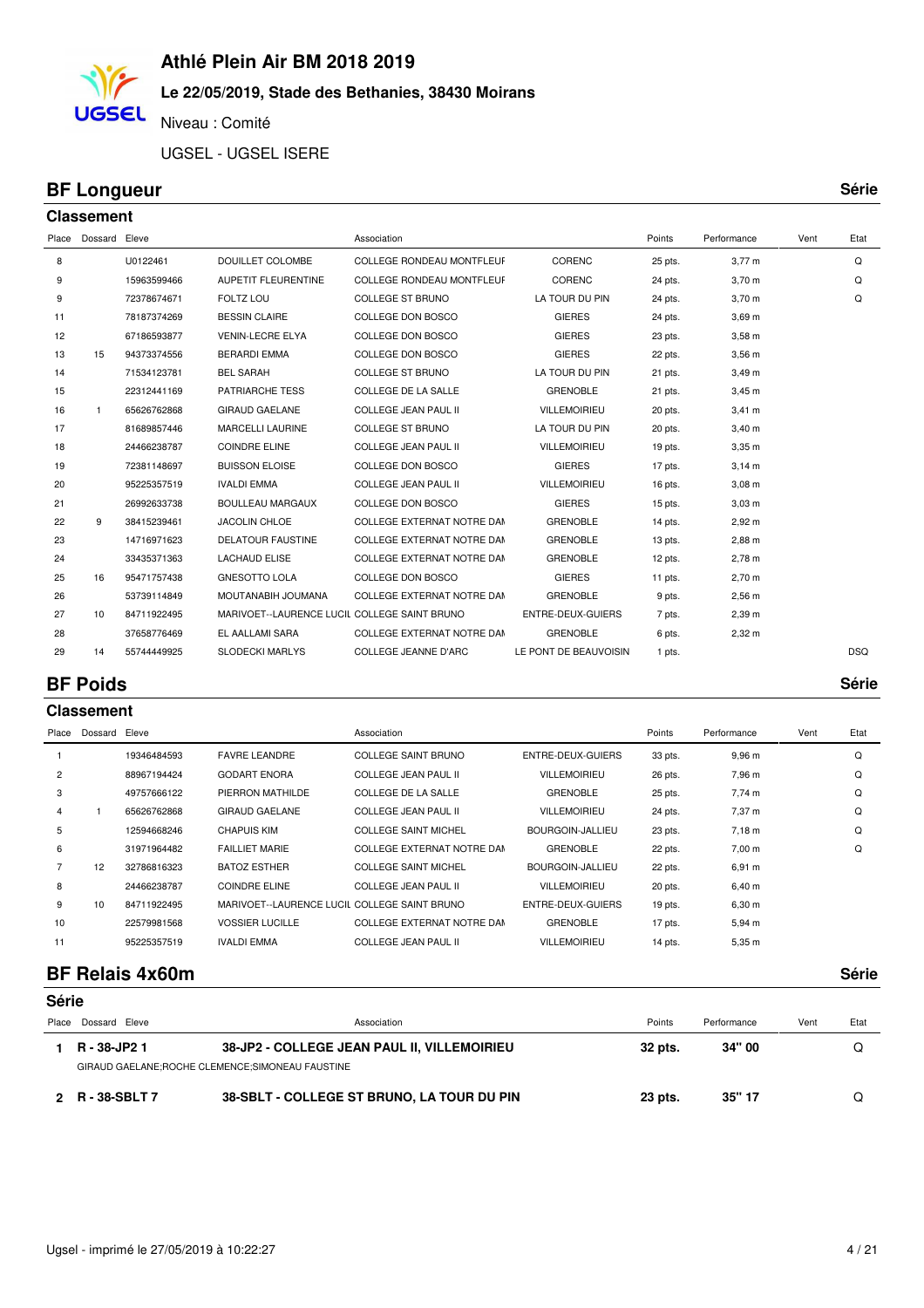

#### **Le 22/05/2019, Stade des Bethanies, 38430 Moirans**

Niveau : Comité

UGSEL - UGSEL ISERE

#### **BF Relais 4x60m**

**UGSEL** 

| ۰,<br>۰. | ۰. |
|----------|----|

| Série |                                                  |                                                                                                                                                    |           |             |      |            |
|-------|--------------------------------------------------|----------------------------------------------------------------------------------------------------------------------------------------------------|-----------|-------------|------|------------|
| Place | Dossard Eleve                                    | Association                                                                                                                                        | Points    | Performance | Vent | Etat       |
| 2     | R-38-SBLT7                                       | 38-SBLT - COLLEGE ST BRUNO, LA TOUR DU PIN<br>BEL SARAH;RAOUT MARIE-CHRISTINE;EGENSCHWILLER KATIA;MARCELLI LAURINE;KOSTRZEWSKI ELISABETH;FOLTZ LOU | 23 pts.   | 35" 17      |      | Q          |
| 3     | <b>R</b> - 38-JAPB 3                             | 38-JAPB - COLLEGE JEANNE D'ARC, LE PONT DE BEAUVOISI<br>QUESTIER CLAIRE; DUQUESNEL CLARA; LOMBARD ELINE; SAIDANE MERIEM                            | 23 pts.   | 35" 24      |      | Q          |
| 4     | <b>R</b> - 38-END 2                              | 38-END - COLLEGE EXTERNAT NOTRE DAME, GRENOBLE<br>DELATOUR FAUSTINE;FAILLIET MARIE;ROBICHON SOLINE;VOSSIER LUCILLE                                 | 18 pts.   | 37" 27      |      | Q          |
| 5     | R - 38-JP2 2                                     | 38-JP2 - COLLEGE JEAN PAUL II, VILLEMOIRIEU<br>BESSON LOUISE;COINDRE ELINE;PERRIN GWENDOLINE;RIVAUX EMMA                                           | 17 pts.   | 38" 15      |      | Q          |
| 6     | R - 38-END 1                                     | 38-END - COLLEGE EXTERNAT NOTRE DAME, GRENOBLE<br>DUMONT-MARTINEZ ANNA; JACOLIN CHLOE; LACHAUD ELISE; SIEFFERT CAPUCINE                            | $15$ pts. | 39" 26      |      | Q          |
| 7     | <b>R</b> - 38-JAPB 2<br><b>BERNARD CELESTINE</b> | 38-JAPB - COLLEGE JEANNE D'ARC, LE PONT DE BEAUVOISI                                                                                               | 15 pts.   | 39" 63      |      |            |
| 8     | R-38-DBG1                                        | 38-DBG - COLLEGE DON BOSCO, GIERES<br>BERARDI EMMA;BUISSON ELOISE;GNESOTTO LOLA;VENIN-LECRE ELYA                                                   | 14 pts.   | 40" 18      |      |            |
| 9     | R - 38-JAPB 1                                    | 38-JAPB - COLLEGE JEANNE D'ARC, LE PONT DE BEAUVOISI<br>CHAUVOIS MATHILDE; RICAUD EMMA; TRUC CASSANDRA; SLODECKI MARLYS                            | 1 pts.    |             |      | <b>DSQ</b> |

#### **BF Triple Saut** Série

|       | <b>Classement</b> |             |                      |                            |                 |         |             |       |      |  |  |  |
|-------|-------------------|-------------|----------------------|----------------------------|-----------------|---------|-------------|-------|------|--|--|--|
| Place | Dossard Eleve     |             |                      | Association                |                 | Points  | Performance | Vent  | Etat |  |  |  |
|       | 8                 | 68941712383 | DUMONT-MARTINEZ ANNA | COLLEGE EXTERNAT NOTRE DAN | <b>GRENOBLE</b> | 18 pts. | 7,53 m      |       |      |  |  |  |
|       | <b>BG 1000m</b>   |             |                      |                            |                 |         |             | Série |      |  |  |  |

| <b>Série</b>   |         |             |                         |                                                    |                       |         |             |      |      |  |  |
|----------------|---------|-------------|-------------------------|----------------------------------------------------|-----------------------|---------|-------------|------|------|--|--|
| Place          | Dossard | Eleve       |                         | Association                                        |                       | Points  | Performance | Vent | Etat |  |  |
|                | 17      | 99438721713 | <b>FOUSSADIER TOM</b>   | <b>BAYARD GRENOBLE</b>                             | <b>GRENOBLE</b>       | 25 pts. | 3' 32" 42   |      | Q    |  |  |
| $\overline{2}$ | 33      | 14927685244 |                         | CHEIKHMOUSSA IYAD LOUAY COLLEGE EXTERNAT NOTRE DAM | <b>GRENOBLE</b>       | 23 pts. | 3' 35" 94   |      | Q    |  |  |
| 3              | 32      | 39822729134 | SOUBRIE NICOLAS         | <b>COLLEGE EXTERNAT NOTRE DAM</b>                  | <b>GRENOBLE</b>       | 23 pts. | 3' 36" 36   |      | Q    |  |  |
| 4              | 38      | 81519487185 | JEUNEHOMME THIBAULT     | COLLEGE JEANNE D'ARC                               | LE PONT DE BEAUVOISIN | 23 pts. | 3' 36" 48   |      | Q    |  |  |
| 5              | 35      | 74232349146 | <b>GRAIL DIMITRI</b>    | <b>COLLEGE JEAN PAUL II</b>                        | <b>VILLEMOIRIEU</b>   | 21 pts. | 3' 40" 60   |      | Q    |  |  |
| 6              | 25      | 75432525477 | <b>BEAURAIN FLORIAN</b> | <b>COLLEGE EXTERNAT NOTRE DAM</b>                  | <b>GRENOBLE</b>       | 21 pts. | 3' 41" 18   |      | Q    |  |  |
|                | 34      | 81124231229 | <b>GRAIL ALEXIS</b>     | <b>COLLEGE JEAN PAUL II</b>                        | <b>VILLEMOIRIEU</b>   | 20 pts. | 3' 42" 43   |      | Q    |  |  |
| 8              | 31      | 46495759684 | <b>RUIZ TIMEO</b>       | COLLEGE EXTERNAT NOTRE DAM                         | <b>GRENOBLE</b>       | 20 pts. | 3' 42" 45   |      | Q    |  |  |
| 9              | 50      | 42654771483 | <b>AFRAD YANIS</b>      | <b>COLLEGE ST BRUNO</b>                            | LA TOUR DU PIN        | 20 pts. | 3' 43" 61   |      | Q    |  |  |
| 10             | 22      | 45539496643 | <b>GAY THOMAS</b>       | COLLEGE DON BOSCO                                  | <b>GIERES</b>         | 19 pts. | 3' 46" 59   |      |      |  |  |
| 11             |         | 49676148119 | PEARSON DANIEL          | <b>COLLEGE RONDEAU MONTFLEUF</b>                   | CORENC                | 18 pts. | 3' 51" 68   |      |      |  |  |
| 12             | 44      | 66367963616 | <b>JUGLARET GAETAN</b>  | <b>COLLEGE SAINT BRUNO</b>                         | ENTRE-DEUX-GUIERS     | 18 pts. | 3' 52" 12   |      |      |  |  |
| 13             | 43      | 49573564866 | <b>JUGLARET ROMAIN</b>  | <b>COLLEGE SAINT BRUNO</b>                         | ENTRE-DEUX-GUIERS     | 18 pts. | 3' 55" 42   |      |      |  |  |
| 14             | 49      | 19259725735 | <b>AFONSO DORIAN</b>    | <b>COLLEGE ST BRUNO</b>                            | LA TOUR DU PIN        | 18 pts. | 3' 56" 26   |      |      |  |  |

15 37 17149545265 HABRAN ANTHONY COLLEGE JEANNE D'ARC LE PONT DE BEAUVOISIN 18 pts. 3' 56" 37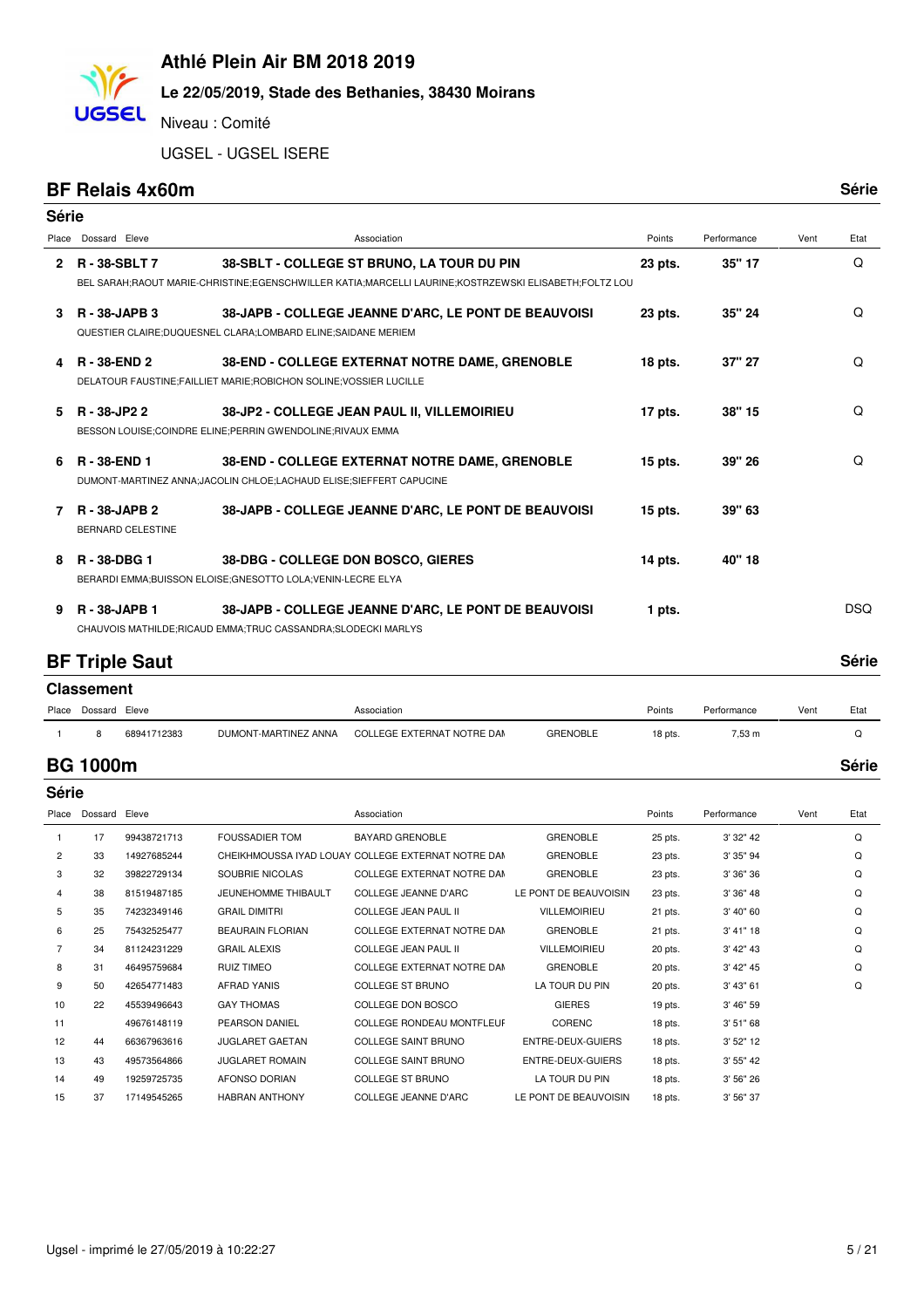### **Le 22/05/2019, Stade des Bethanies, 38430 Moirans**

Niveau : Comité

UGSEL - UGSEL ISERE

#### **BG 1000m Série**

**UGSEL** 

|       | Série         |             |                           |                                  |                       |           |             |      |      |  |  |
|-------|---------------|-------------|---------------------------|----------------------------------|-----------------------|-----------|-------------|------|------|--|--|
| Place | Dossard Eleve |             |                           | Association                      |                       | Points    | Performance | Vent | Etat |  |  |
| 16    | 45            | 97634998251 | <b>LORIDON CLEMENT</b>    | <b>COLLEGE SAINT BRUNO</b>       | ENTRE-DEUX-GUIERS     | 17 pts.   | 3' 57" 67   |      |      |  |  |
| 17    | 28            | 53574559598 | <b>CHAMBRIER NOA</b>      | COLLEGE EXTERNAT NOTRE DAM       | <b>GRENOBLE</b>       | 17 pts.   | 3' 57" 75   |      |      |  |  |
| 18    | 36            | 51997991552 | PANIZZI ENZO              | <b>COLLEGE JEAN PAUL II</b>      | <b>VILLEMOIRIEU</b>   | 17 pts.   | 3' 58" 61   |      |      |  |  |
| 19    | 46            | 19954863173 | <b>SALVI BASTIEN</b>      | <b>COLLEGE SAINT BRUNO</b>       | ENTRE-DEUX-GUIERS     | 16 pts.   | 4' 00" 71   |      |      |  |  |
| 20    | 41            | 86722561828 | <b>LAGRANGE ANTOINE</b>   | <b>COLLEGE RONDEAU MONTFLEUF</b> | CORENC                | 16 pts.   | 4' 00" 84   |      |      |  |  |
| 21    | 47            | 79729789724 | <b>LOGE MAYEUL</b>        | <b>COLLEGE SAINT BRUNO</b>       | ENTRE-DEUX-GUIERS     | $16$ pts. | 4' 01" 10   |      |      |  |  |
| 22    | 48            | 96892525591 | <b>BRISSON NATHAN</b>     | <b>COLLEGE SAINT MICHEL</b>      | BOURGOIN-JALLIEU      | $16$ pts. | 4' 03" 78   |      |      |  |  |
| 23    | 39            | 49556913141 | <b>MAIZRAT LUCAS</b>      | <b>COLLEGE JEANNE D'ARC</b>      | LE PONT DE BEAUVOISIN | 16 pts.   | 4' 04" 38   |      |      |  |  |
| 24    | 20            | 61931312668 | <b>RIVOIRE CLEMENT</b>    | <b>BAYARD GRENOBLE</b>           | <b>GRENOBLE</b>       | $16$ pts. | 4' 08" 20   |      |      |  |  |
| 25    | 40            | 22499594815 | <b>GROS KYLIAN</b>        | <b>COLLEGE RONDEAU MONTFLEUF</b> | CORENC                | $15$ pts. | 4' 10" 88   |      |      |  |  |
| 26    | 18            | 23789833542 | <b>VARCIN HUGO</b>        | <b>BAYARD GRENOBLE</b>           | <b>GRENOBLE</b>       | $15$ pts. | 4' 11" 54   |      |      |  |  |
| 27    | 21            | 17315552768 | <b>CAMBIONE BAPTISTE</b>  | COLLEGE DE LA SALLE              | <b>GRENOBLE</b>       | $13$ pts. | 4' 21" 04   |      |      |  |  |
| 28    | 24            | 22799475744 | <b>AKRICHE GIBRIL</b>     | COLLEGE EXTERNAT NOTRE DAM       | <b>GRENOBLE</b>       | $13$ pts. | 4' 23" 11   |      |      |  |  |
| 29    | 26            | 88711178265 | <b>BEN AMAR NASSIM</b>    | COLLEGE EXTERNAT NOTRE DAM       | <b>GRENOBLE</b>       | $12$ pts. | 4' 26" 96   |      |      |  |  |
| 30    | 30            | 55157717779 | <b>MADRIGAL THOMAS</b>    | COLLEGE EXTERNAT NOTRE DAM       | <b>GRENOBLE</b>       | 11 pts.   | 4' 33" 11   |      |      |  |  |
| 31    | 19            | 81189955432 | <b>GACON NATHAN</b>       | <b>BAYARD GRENOBLE</b>           | <b>GRENOBLE</b>       | $10$ pts. | 4' 41" 14   |      |      |  |  |
| 32    | 29            | 93756366358 | <b>CHEVALLIER ETIENNE</b> | COLLEGE EXTERNAT NOTRE DAM       | <b>GRENOBLE</b>       | 8 pts.    | 4' 47" 98   |      |      |  |  |
| 33    | 27            | 49917283833 | <b>CATROUX MAEL</b>       | COLLEGE EXTERNAT NOTRE DAM       | <b>GRENOBLE</b>       | 7 pts.    | 4' 55" 99   |      |      |  |  |

#### **BG 50m Haies Série**

| Série          |               |             |                           |                                                    |                          |           |             |      |          |
|----------------|---------------|-------------|---------------------------|----------------------------------------------------|--------------------------|-----------|-------------|------|----------|
| Place          | Dossard Eleve |             |                           | Association                                        |                          | Points    | Performance | Vent | Etat     |
| $\overline{1}$ |               | 82629638291 | <b>ROMET AXEL</b>         | <b>COLLEGE SAINT MICHEL</b>                        | <b>BOURGOIN-JALLIEU</b>  | 44 pts.   | 7" 66       |      | $\Omega$ |
| $\overline{c}$ |               | 24858462675 | <b>GAUDOIN NOA</b>        | <b>COLLEGE JEANNE D'ARC</b>                        | LE PONT DE BEAUVOISIN    | 34 pts.   | 8"70        |      | Q        |
| 3              | 50            | 42654771483 | <b>AFRAD YANIS</b>        | <b>COLLEGE ST BRUNO</b>                            | LA TOUR DU PIN           | 28 pts.   | 9" 29       |      | $\Omega$ |
| $\overline{4}$ | 41            | 86722561828 | <b>LAGRANGE ANTOINE</b>   | <b>COLLEGE RONDEAU MONTFLEUF</b>                   | CORENC                   | 23 pts.   | 9"78        |      | Q        |
| 5              | 31            | 46495759684 | <b>RUIZ TIMEO</b>         | COLLEGE EXTERNAT NOTRE DAM                         | <b>GRENOBLE</b>          | 23 pts.   | 9" 84       |      | Q        |
| 6              |               | 81276546566 | <b>FLEISCHMAN THOMAS</b>  | <b>COLLEGE JEANNE D'ARC</b>                        | LE PONT DE BEAUVOISIN    | 21 pts.   | 9" 97       |      | Q        |
| $\overline{7}$ |               | 25281266139 | <b>BLAECKE ALEXIS</b>     | COLLEGE DE LA SALLE                                | <b>GRENOBLE</b>          | 20 pts.   | 10" 10      |      | Q        |
| 8              |               | 15221174516 | FONTANIERE AUGUSTIN       | COLLEGE DON BOSCO                                  | <b>GIERES</b>            | 19 pts.   | 10" 29      |      | Q        |
| 9              |               | 55826198294 | <b>DESCAS FLORENT</b>     | COLLEGE EXTERNAT NOTRE DAM                         | <b>GRENOBLE</b>          | 19 pts.   | 10"36       |      | Q        |
| 10             |               | 76861528955 | <b>MANGIN TIMOTHEE</b>    | <b>COLLEGE RONDEAU MONTFLEUF</b>                   | <b>CORENC</b>            | 18 pts.   | 10" 61      |      | Q        |
| 10             |               | 96861353183 | <b>TARDY COME</b>         | <b>COLLEGE RONDEAU MONTFLEUF</b>                   | <b>CORENC</b>            | 18 pts.   | 10" 61      |      | Q        |
| 12             |               | 35537258842 | <b>DICKSON LUKAS</b>      | COLLEGE JEANNE D'ARC                               | LE PONT DE BEAUVOISIN    | 18 pts.   | 10" 62      |      | Q        |
| 13             | 37            | 17149545265 | <b>HABRAN ANTHONY</b>     | <b>COLLEGE JEANNE D'ARC</b>                        | LE PONT DE BEAUVOISIN    | 17 pts.   | 10"93       |      | Q        |
| 14             |               | 67725786824 | <b>CABASSE TEO</b>        | COLLEGE EXTERNAT NOTRE DAM                         | <b>GRENOBLE</b>          | 17 pts.   | 11"01       |      |          |
| 15             |               | 51678873463 |                           | BESSIERE-DARDELET JULES COLLEGE EXTERNAT NOTRE DAM | <b>GRENOBLE</b>          | 17 pts.   | 11"04       |      |          |
| 16             | 43            | 49573564866 | <b>JUGLARET ROMAIN</b>    | <b>COLLEGE SAINT BRUNO</b>                         | <b>ENTRE-DEUX-GUIERS</b> | 16 pts.   | 11"23       |      |          |
| 17             | 46            | 19954863173 | <b>SALVI BASTIEN</b>      | <b>COLLEGE SAINT BRUNO</b>                         | ENTRE-DEUX-GUIERS        | $15$ pts. | 11" 48      |      |          |
| 18             | 27            | 49917283833 | <b>CATROUX MAEL</b>       | COLLEGE EXTERNAT NOTRE DAM                         | <b>GRENOBLE</b>          | 15 pts.   | 11" 60      |      |          |
| 19             |               | 29365157961 | <b>DIDIER LUCAS</b>       | COLLEGE EXTERNAT NOTRE DAM                         | <b>GRENOBLE</b>          | 14 pts.   | 11"73       |      |          |
| 20             |               | 51641273941 | CHABOUD THOMAS            | COLLEGE EXTERNAT NOTRE DAM                         | <b>GRENOBLE</b>          | 14 pts.   | 11"93       |      |          |
| 21             | 29            | 93756366358 | <b>CHEVALLIER ETIENNE</b> | COLLEGE EXTERNAT NOTRE DAM                         | <b>GRENOBLE</b>          | 3 pts.    | 14" 99      |      |          |

**BG 50m Série**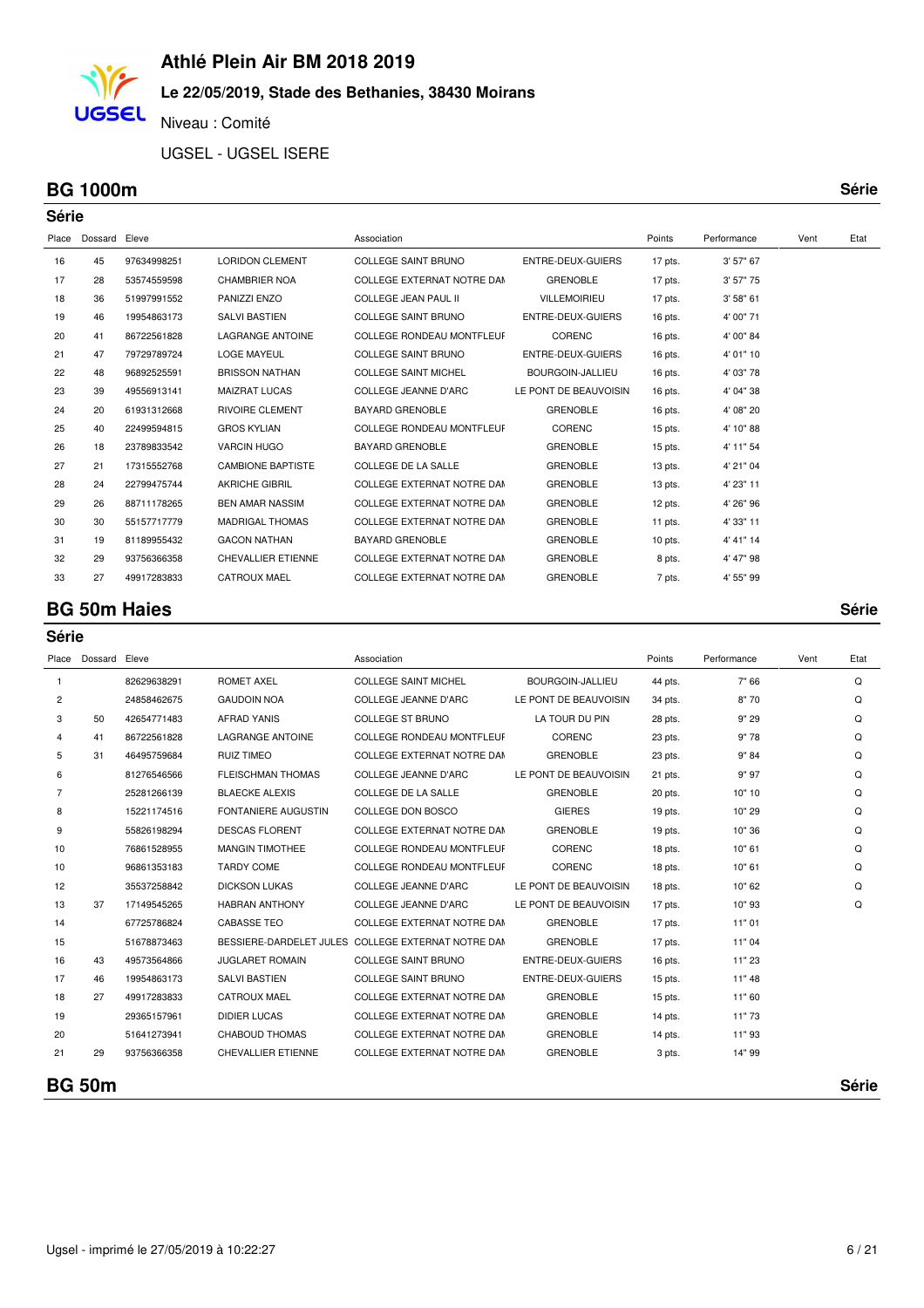# **Le 22/05/2019, Stade des Bethanies, 38430 Moirans**

Niveau : Comité

UGSEL - UGSEL ISERE

#### **BG 50m Série**

**UGSEL** 

| Série          |                     |                            |                                        |                                                       |                                   |                    |              |      |      |
|----------------|---------------------|----------------------------|----------------------------------------|-------------------------------------------------------|-----------------------------------|--------------------|--------------|------|------|
|                | Place Dossard Eleve |                            |                                        | Association                                           |                                   | Points             | Performance  | Vent | Etat |
| $\mathbf{1}$   |                     | 82629638291                | <b>ROMET AXEL</b>                      | <b>COLLEGE SAINT MICHEL</b>                           | BOURGOIN-JALLIEU                  | 41 pts.            | 6" 82        |      | Q    |
| 2              | 17                  | 99438721713                | <b>FOUSSADIER TOM</b>                  | <b>BAYARD GRENOBLE</b>                                | <b>GRENOBLE</b>                   | 36 pts.            | 7" 16        |      | Q    |
| 3              |                     | 49676148119                | PEARSON DANIEL                         | COLLEGE RONDEAU MONTFLEUF                             | CORENC                            | 30 pts.            | 7" 49        |      | Q    |
| 4              |                     | 24858462675                | <b>GAUDOIN NOA</b>                     | COLLEGE JEANNE D'ARC                                  | LE PONT DE BEAUVOISIN             | 30 pts.            | 7" 50        |      | Q    |
| 5              | 25                  | 75432525477                | <b>BEAURAIN FLORIAN</b>                | COLLEGE EXTERNAT NOTRE DAM                            | <b>GRENOBLE</b>                   | 27 pts.            | 7" 68        |      | Q    |
| 5              |                     | 96189858613                | <b>MACURA LEO</b>                      | COLLEGE JEAN PAUL II                                  | <b>VILLEMOIRIEU</b>               | 27 pts.            | 7" 68        |      | Q    |
| $\overline{7}$ | 22                  | 45539496643                | <b>GAY THOMAS</b>                      | COLLEGE DON BOSCO                                     | <b>GIERES</b>                     | 26 pts.            | 7"75         |      | Q    |
| 8              | 21                  | 17315552768                | <b>CAMBIONE BAPTISTE</b>               | COLLEGE DE LA SALLE                                   | <b>GRENOBLE</b>                   | 25 pts.            | 7"78         |      | Q    |
| 9              |                     | 53712767175                | LANTHEAUME HUGO                        | COLLEGE JEANNE D'ARC                                  | LE PONT DE BEAUVOISIN             | 24 pts.            | 7" 87        |      |      |
| 9              | 38                  | 81519487185                | JEUNEHOMME THIBAULT                    | <b>COLLEGE JEANNE D'ARC</b>                           | LE PONT DE BEAUVOISIN             | 24 pts.            | 7" 87        |      |      |
| 11             |                     | 81517727153                | <b>MAIGRET HUGO</b>                    | <b>COLLEGE SAINT MICHEL</b>                           | BOURGOIN-JALLIEU                  | 23 pts.            | 7"92         |      |      |
| 12             |                     | 59765252649                | PAYEL MATYS                            | <b>COLLEGE SAINT BRUNO</b>                            | ENTRE-DEUX-GUIERS                 | 23 pts.            | 7" 94        |      |      |
| 13             | 47                  | 79729789724                | <b>LOGE MAYEUL</b>                     | <b>COLLEGE SAINT BRUNO</b>                            | ENTRE-DEUX-GUIERS                 | 22 pts.            | 7" 99        |      |      |
| 14             |                     | 37146681579                | <b>AILLOUD CYRIL</b>                   | <b>COLLEGE SAINT BRUNO</b>                            | ENTRE-DEUX-GUIERS                 | 21 pts.            | 8"01         |      |      |
| 15             | 32                  | 39822729134                | SOUBRIE NICOLAS                        | COLLEGE EXTERNAT NOTRE DAM                            | <b>GRENOBLE</b>                   | 21 pts.            | 8" 03        |      |      |
| 15             |                     | 76861528955                | <b>MANGIN TIMOTHEE</b>                 | <b>COLLEGE RONDEAU MONTFLEUF</b>                      | <b>CORENC</b>                     | 21 pts.            | 8" 03        |      |      |
| 17             | 33                  | 14927685244                |                                        | CHEIKHMOUSSA IYAD LOUAY COLLEGE EXTERNAT NOTRE DAM    | <b>GRENOBLE</b>                   | 21 pts.            | 8"06         |      |      |
| 18             |                     | 83335984914                | <b>BERLIOZ ALEXIS</b>                  | COLLEGE JEAN PAUL II                                  | <b>VILLEMOIRIEU</b>               | 20 pts.            | 8" 07        |      |      |
| 19             |                     | 35537258842                | <b>DICKSON LUKAS</b>                   | COLLEGE JEANNE D'ARC                                  | LE PONT DE BEAUVOISIN             | 20 pts.            | 8"10         |      |      |
| 20             | 20                  | 61931312668                | <b>RIVOIRE CLEMENT</b>                 | <b>BAYARD GRENOBLE</b>                                | <b>GRENOBLE</b>                   | 20 pts.            | 8"16         |      |      |
| 21             | 30                  | 55157717779                | <b>MADRIGAL THOMAS</b>                 | COLLEGE EXTERNAT NOTRE DAM                            | <b>GRENOBLE</b>                   | 19 pts.            | 8"19         |      |      |
| 21             |                     | 55826198294                | <b>DESCAS FLORENT</b>                  | COLLEGE EXTERNAT NOTRE DAM                            | <b>GRENOBLE</b>                   | 19 pts.            | 8"19         |      |      |
| 23             |                     | 25281266139                | <b>BLAECKE ALEXIS</b>                  | COLLEGE DE LA SALLE                                   | <b>GRENOBLE</b>                   | 19 pts.            | 8"21         |      |      |
| 24             | 39                  | 49556913141                | <b>MAIZRAT LUCAS</b>                   | COLLEGE JEANNE D'ARC                                  | LE PONT DE BEAUVOISIN             | 19 pts.            | 8"23         |      |      |
| 25             |                     | 51678873463                |                                        | BESSIERE-DARDELET JULES COLLEGE EXTERNAT NOTRE DAN    | <b>GRENOBLE</b>                   | 19 pts.            | 8"30         |      |      |
| 26             | 24                  | 22799475744                | <b>AKRICHE GIBRIL</b>                  | COLLEGE EXTERNAT NOTRE DAM                            | <b>GRENOBLE</b>                   | 18 pts.            | 8" 31        |      |      |
| 26             |                     | 67725786824                | <b>CABASSE TEO</b>                     | COLLEGE EXTERNAT NOTRE DAM                            | <b>GRENOBLE</b>                   | 18 pts.            | 8" 31        |      |      |
| 28             |                     | 89229172696                | RAVERA BRIAN                           | COLLEGE ST BRUNO                                      | LA TOUR DU PIN                    | 18 pts.            | 8"33         |      |      |
| 29             |                     | 15221174516                | FONTANIERE AUGUSTIN                    | COLLEGE DON BOSCO                                     | <b>GIERES</b>                     | 18 pts.            | 8"36         |      |      |
| 29             | 37                  | 17149545265                | <b>HABRAN ANTHONY</b>                  | COLLEGE JEANNE D'ARC                                  | LE PONT DE BEAUVOISIN             | 18 pts.            | 8"36         |      |      |
| 29<br>32       | 28                  | 53574559598                | <b>CHAMBRIER NOA</b>                   | COLLEGE EXTERNAT NOTRE DAM<br><b>COLLEGE ST BRUNO</b> | <b>GRENOBLE</b>                   | 18 pts.            | 8"36         |      |      |
| 33             | 49                  | 19259725735<br>83251755547 | AFONSO DORIAN<br>MERLIN--MAHOT CLEMENT | <b>BAYARD GRENOBLE</b>                                | LA TOUR DU PIN<br><b>GRENOBLE</b> | 18 pts.            | 8"38<br>8"50 |      |      |
| 34             |                     | 51641273941                | CHABOUD THOMAS                         | COLLEGE EXTERNAT NOTRE DAM                            | <b>GRENOBLE</b>                   | 17 pts.<br>17 pts. | 8"52         |      |      |
| 34             | 44                  | 66367963616                | JUGLARET GAETAN                        | COLLEGE SAINT BRUNO                                   | ENTRE-DEUX-GUIERS                 | 17 pts.            | 8"52         |      |      |
| 36             |                     | 49616437546                | <b>VILAR ESTEBAN</b>                   | COLLEGE ST BRUNO                                      | LA TOUR DU PIN                    | 17 pts.            | 8" 59        |      |      |
| 37             |                     | 29365157961                | <b>DIDIER LUCAS</b>                    | COLLEGE EXTERNAT NOTRE DAM                            | <b>GRENOBLE</b>                   | 16 pts.            | 8" 60        |      |      |
| 38             |                     | 58969124756                | WARE JULES                             | COLLEGE ST BRUNO                                      | LA TOUR DU PIN                    | 16 pts.            | 8"61         |      |      |
| 39             |                     | 96861353183                | <b>TARDY COME</b>                      | COLLEGE RONDEAU MONTFLEUF                             | CORENC                            | 16 pts.            | 8"67         |      |      |
| 40             | 26                  | 88711178265                | <b>BEN AMAR NASSIM</b>                 | COLLEGE EXTERNAT NOTRE DAM                            | <b>GRENOBLE</b>                   | 15 pts.            | 8"83         |      |      |
| 41             |                     | 76626788881                | DAGORN ARTHUR                          | COLLEGE JEANNE D'ARC                                  | LE PONT DE BEAUVOISIN             | 14 pts.            | 8"89         |      |      |
| 42             | 46                  | 19954863173                | SALVI BASTIEN                          | <b>COLLEGE SAINT BRUNO</b>                            | ENTRE-DEUX-GUIERS                 | 14 pts.            | 8"90         |      |      |
| 43             | 40                  | 22499594815                | <b>GROS KYLIAN</b>                     | COLLEGE RONDEAU MONTFLEUF                             | CORENC                            | 14 pts.            | 8"97         |      |      |
| 44             |                     | 77977733179                | GARNA GASPARD-MARIE                    | <b>BAYARD GRENOBLE</b>                                | <b>GRENOBLE</b>                   | 13 pts.            | 9" 12        |      |      |
| 45             |                     | 15531859977                | <b>DIJOUX CLEMENT</b>                  | COLLEGE JEANNE D'ARC                                  | LE PONT DE BEAUVOISIN             | 12 pts.            | 9" 23        |      |      |
|                |                     |                            |                                        |                                                       |                                   |                    |              |      |      |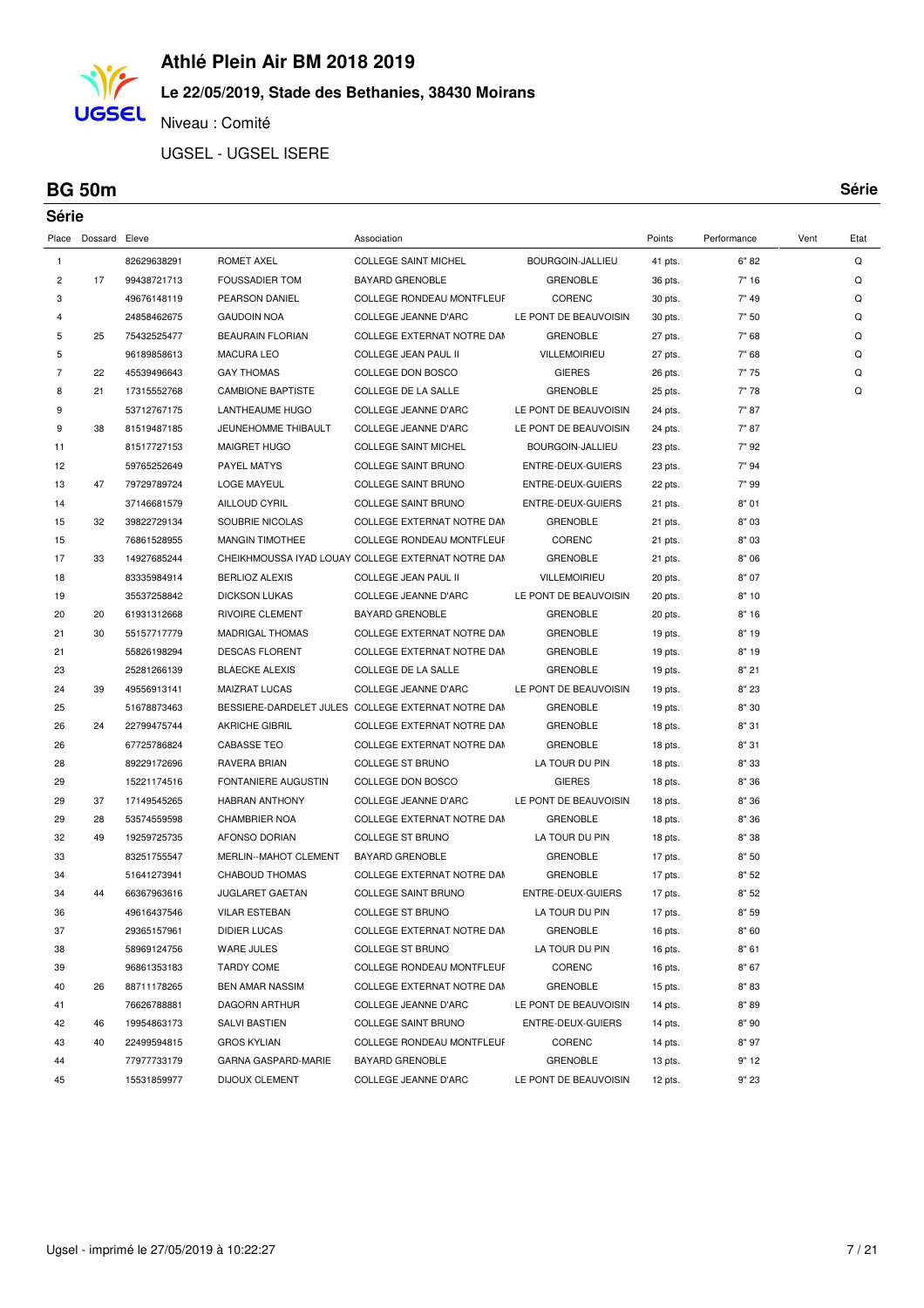### **Le 22/05/2019, Stade des Bethanies, 38430 Moirans**

Niveau : Comité

UGSEL - UGSEL ISERE

### **BG Disque Série**

**UGSEL** 

| <b>Classement</b> |         |                      |                         |                             |                       |           |                     |      |      |  |  |
|-------------------|---------|----------------------|-------------------------|-----------------------------|-----------------------|-----------|---------------------|------|------|--|--|
| Place             | Dossard | Eleve<br>Association |                         |                             |                       | Points    | Performance         | Vent | Etat |  |  |
|                   |         | 39239657312          | CHABOUD IMANOL          | COLLEGE JEANNE D'ARC        | LE PONT DE BEAUVOISIN | 23 pts.   | 16,40 m             |      | Q    |  |  |
| $\overline{2}$    |         | 49616437546          | <b>VILAR ESTEBAN</b>    | <b>COLLEGE ST BRUNO</b>     | LA TOUR DU PIN        | 22 pts.   | 16,20 m             |      | Q    |  |  |
| 3                 | 22      | 45539496643          | <b>GAY THOMAS</b>       | COLLEGE DON BOSCO           | <b>GIERES</b>         | 18 pts.   | 13,20 m             |      | Q    |  |  |
| 4                 |         | 51641273941          | <b>CHABOUD THOMAS</b>   | COLLEGE EXTERNAT NOTRE DAM  | <b>GRENOBLE</b>       | 16 pts.   | $12,40 \; m$        |      | Q    |  |  |
| 5                 | 25      | 75432525477          | <b>BEAURAIN FLORIAN</b> | COLLEGE EXTERNAT NOTRE DAM  | <b>GRENOBLE</b>       | $13$ pts. | $11,45 \; m$        |      |      |  |  |
| 6                 |         | 76626788881          | <b>DAGORN ARTHUR</b>    | COLLEGE JEANNE D'ARC        | LE PONT DE BEAUVOISIN | $13$ pts. | $11,25 \text{ m}$   |      |      |  |  |
|                   |         | 15531859977          | <b>DIJOUX CLEMENT</b>   | <b>COLLEGE JEANNE D'ARC</b> | LE PONT DE BEAUVOISIN | $13$ pts. | $11,20 \; \text{m}$ |      |      |  |  |
| 8                 |         | 15221174516          | FONTANIERE AUGUSTIN     | COLLEGE DON BOSCO           | <b>GIERES</b>         | 12 pts.   | $10,90 \; \text{m}$ |      |      |  |  |
| 9                 |         | 52487161894          | <b>GRADEL TIMEO</b>     | <b>COLLEGE SAINT BRUNO</b>  | ENTRE-DEUX-GUIERS     | 11 pts.   | $10,70 \; m$        |      |      |  |  |
| 10                |         | 29365157961          | <b>DIDIER LUCAS</b>     | COLLEGE EXTERNAT NOTRE DAM  | <b>GRENOBLE</b>       | $10$ pts. | $10,30 \; \text{m}$ |      |      |  |  |
| 11                | 28      | 53574559598          | <b>CHAMBRIER NOA</b>    | COLLEGE EXTERNAT NOTRE DAM  | <b>GRENOBLE</b>       | $10$ pts. | $10,20 \; \text{m}$ |      |      |  |  |
| 12                | 24      | 22799475744          | <b>AKRICHE GIBRIL</b>   | COLLEGE EXTERNAT NOTRE DAM  | <b>GRENOBLE</b>       | $10$ pts. | $10,10 \; \text{m}$ |      |      |  |  |
| 13                | 44      | 66367963616          | <b>JUGLARET GAETAN</b>  | <b>COLLEGE SAINT BRUNO</b>  | ENTRE-DEUX-GUIERS     | $10$ pts. | $10,00 \; \text{m}$ |      |      |  |  |
| 14                |         | 58969124756          | <b>WARE JULES</b>       | <b>COLLEGE ST BRUNO</b>     | LA TOUR DU PIN        | 6 pts.    | 8,40 m              |      |      |  |  |
|                   |         |                      |                         |                             |                       |           |                     |      |      |  |  |

#### **BG Hauteur Série**

|                | <b>Classement</b> |             |                              |                                   |                     |           |             |      |      |  |  |  |
|----------------|-------------------|-------------|------------------------------|-----------------------------------|---------------------|-----------|-------------|------|------|--|--|--|
| Place          | Dossard Eleve     |             |                              | Association                       |                     | Points    | Performance | Vent | Etat |  |  |  |
| 1              | 17                | 99438721713 | <b>FOUSSADIER TOM</b>        | <b>BAYARD GRENOBLE</b>            | <b>GRENOBLE</b>     | 30 pts.   | 1,38 m      |      | Q    |  |  |  |
| $\overline{2}$ | 21                | 17315552768 | <b>CAMBIONE BAPTISTE</b>     | COLLEGE DE LA SALLE               | <b>GRENOBLE</b>     | 28 pts.   | $1,35 \; m$ |      | Q    |  |  |  |
| $\overline{2}$ |                   | 96189858613 | <b>MACURA LEO</b>            | <b>COLLEGE JEAN PAUL II</b>       | <b>VILLEMOIRIEU</b> | 28 pts.   | $1,35 \; m$ |      | Q    |  |  |  |
| 4              | 25                | 75432525477 | <b>BEAURAIN FLORIAN</b>      | COLLEGE EXTERNAT NOTRE DAM        | <b>GRENOBLE</b>     | 25 pts.   | $1,29 \; m$ |      | Q    |  |  |  |
| 5              | 20                | 61931312668 | <b>RIVOIRE CLEMENT</b>       | <b>BAYARD GRENOBLE</b>            | <b>GRENOBLE</b>     | 21 pts.   | $1,23$ m    |      | Q    |  |  |  |
| 5              |                   | 83251755547 | <b>MERLIN--MAHOT CLEMENT</b> | <b>BAYARD GRENOBLE</b>            | <b>GRENOBLE</b>     | 21 pts.   | $1,23 \; m$ |      | Q    |  |  |  |
| $\overline{7}$ |                   | 37146681579 | <b>AILLOUD CYRIL</b>         | <b>COLLEGE SAINT BRUNO</b>        | ENTRE-DEUX-GUIERS   | 18 pts.   | 1,17 m      |      | Q    |  |  |  |
| $\overline{7}$ |                   | 51641273941 | <b>CHABOUD THOMAS</b>        | COLLEGE EXTERNAT NOTRE DAM        | <b>GRENOBLE</b>     | 18 pts.   | 1,17 m      |      | Q    |  |  |  |
| $\overline{7}$ | 28                | 53574559598 | <b>CHAMBRIER NOA</b>         | COLLEGE EXTERNAT NOTRE DAM        | <b>GRENOBLE</b>     | 18 pts.   | $1,17 \; m$ |      | Q    |  |  |  |
| $\overline{7}$ |                   | 55826198294 | <b>DESCAS FLORENT</b>        | COLLEGE EXTERNAT NOTRE DAM        | <b>GRENOBLE</b>     | 18 pts.   | 1,17 m      |      | Q    |  |  |  |
| $\overline{7}$ | 26                | 88711178265 | <b>BEN AMAR NASSIM</b>       | COLLEGE EXTERNAT NOTRE DAM        | <b>GRENOBLE</b>     | 18 pts.   | 1,17 m      |      | Q    |  |  |  |
| 12             | 18                | 23789833542 | <b>VARCIN HUGO</b>           | BAYARD GRENOBLE                   | <b>GRENOBLE</b>     | $16$ pts. | $1,14 \; m$ |      |      |  |  |  |
| 12             |                   | 77977733179 | <b>GARNA GASPARD-MARIE</b>   | BAYARD GRENOBLE                   | <b>GRENOBLE</b>     | $16$ pts. | $1,14 \; m$ |      |      |  |  |  |
| 14             | 24                | 22799475744 | <b>AKRICHE GIBRIL</b>        | COLLEGE EXTERNAT NOTRE DAM        | <b>GRENOBLE</b>     | $14$ pts. | $1,11 \; m$ |      |      |  |  |  |
| 14             |                   | 29365157961 | <b>DIDIER LUCAS</b>          | <b>COLLEGE EXTERNAT NOTRE DAM</b> | <b>GRENOBLE</b>     | $14$ pts. | $1,11 \; m$ |      |      |  |  |  |
| 16             | 30                | 55157717779 | <b>MADRIGAL THOMAS</b>       | COLLEGE EXTERNAT NOTRE DAM        | <b>GRENOBLE</b>     | $10$ pts. | $1,05 \; m$ |      |      |  |  |  |
|                |                   |             |                              |                                   |                     |           |             |      |      |  |  |  |

#### **BG Javelot Série**

|                | <b>Classement</b> |             |                       |                             |                       |         |             |      |      |  |  |  |
|----------------|-------------------|-------------|-----------------------|-----------------------------|-----------------------|---------|-------------|------|------|--|--|--|
| Place          | Dossard           | Eleve       |                       | Association                 |                       | Points  | Performance | Vent | Etat |  |  |  |
|                | 32                | 39822729134 | SOUBRIE NICOLAS       | COLLEGE EXTERNAT NOTRE DAM  | <b>GRENOBLE</b>       | 27 pts. | 22,98 m     |      | Q    |  |  |  |
| $\overline{c}$ |                   | 59765252649 | <b>PAYEL MATYS</b>    | <b>COLLEGE SAINT BRUNO</b>  | ENTRE-DEUX-GUIERS     | 26 pts. | 22,39 m     |      | Q    |  |  |  |
| 3              |                   | 25281266139 | <b>BLAECKE ALEXIS</b> | COLLEGE DE LA SALLE         | <b>GRENOBLE</b>       | 23 pts. | 19.69 m     |      | Q    |  |  |  |
| 4              |                   | 81517727153 | MAIGRET HUGO          | <b>COLLEGE SAINT MICHEL</b> | BOURGOIN-JALLIEU      | 21 pts. | 17.01 m     |      | Q    |  |  |  |
| 5              |                   | 24858462675 | <b>GAUDOIN NOA</b>    | COLLEGE JEANNE D'ARC        | LE PONT DE BEAUVOISIN | 19 pts. | 15.99 m     |      |      |  |  |  |
| 6              | 31                | 46495759684 | <b>RUIZ TIMEO</b>     | COLLEGE EXTERNAT NOTRE DAM  | <b>GRENOBLE</b>       | 19 pts. | 15.59 m     |      |      |  |  |  |
|                | 49                | 19259725735 | <b>AFONSO DORIAN</b>  | <b>COLLEGE ST BRUNO</b>     | LA TOUR DU PIN        | 18 pts. | 15,54 m     |      |      |  |  |  |
|                |                   |             |                       |                             |                       |         |             |      |      |  |  |  |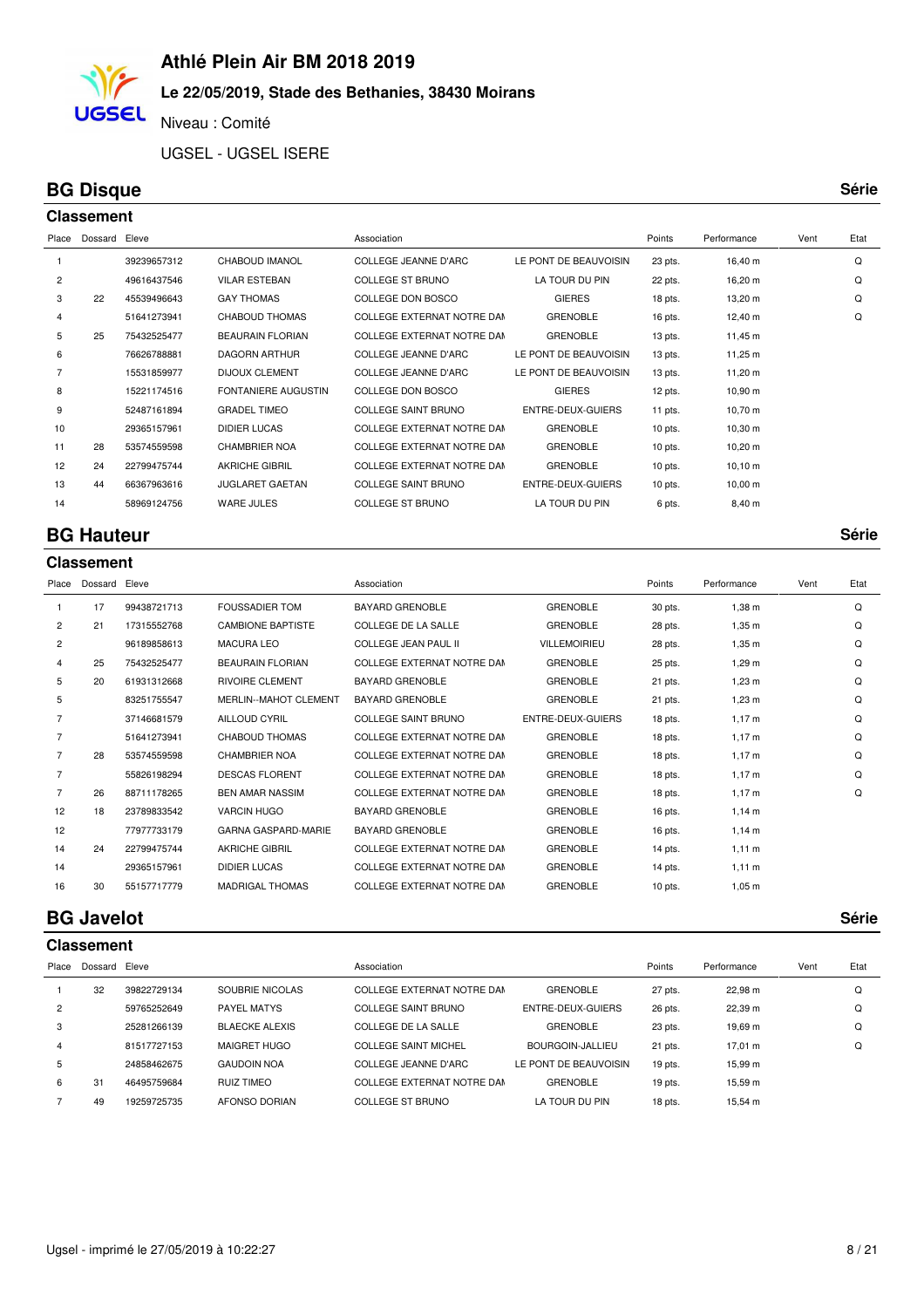### **Le 22/05/2019, Stade des Bethanies, 38430 Moirans**

Niveau : Comité

UGSEL - UGSEL ISERE

#### **BG Javelot Série**

**UGSEL** 

|       | <b>Classement</b> |             |                           |                                                    |                       |           |                     |      |      |  |  |  |
|-------|-------------------|-------------|---------------------------|----------------------------------------------------|-----------------------|-----------|---------------------|------|------|--|--|--|
| Place | Dossard           | Eleve       |                           | Association                                        |                       | Points    | Performance         | Vent | Etat |  |  |  |
| 8     |                   | 37146681579 | AILLOUD CYRIL             | <b>COLLEGE SAINT BRUNO</b>                         | ENTRE-DEUX-GUIERS     | 17 pts.   | 14,55 m             |      |      |  |  |  |
| 9     |                   | 39239657312 | <b>CHABOUD IMANOL</b>     | <b>COLLEGE JEANNE D'ARC</b>                        | LE PONT DE BEAUVOISIN | 16 pts.   | 14,22 m             |      |      |  |  |  |
| 10    |                   | 53712767175 | LANTHEAUME HUGO           | <b>COLLEGE JEANNE D'ARC</b>                        | LE PONT DE BEAUVOISIN | 14 pts.   | $13,18 \; \text{m}$ |      |      |  |  |  |
| 11    |                   | 93623619793 | PIN VICTORIEN             | <b>COLLEGE SAINT BRUNO</b>                         | ENTRE-DEUX-GUIERS     | 14 pts.   | 13,09 m             |      |      |  |  |  |
| 12    | 27                | 49917283833 | CATROUX MAEL              | COLLEGE EXTERNAT NOTRE DAM                         | <b>GRENOBLE</b>       | 14 pts.   | 12,96 m             |      |      |  |  |  |
| 13    |                   | 15531859977 | <b>DIJOUX CLEMENT</b>     | <b>COLLEGE JEANNE D'ARC</b>                        | LE PONT DE BEAUVOISIN | 13 pts.   | 12,59 m             |      |      |  |  |  |
| 14    |                   | 76626788881 | <b>DAGORN ARTHUR</b>      | COLLEGE JEANNE D'ARC                               | LE PONT DE BEAUVOISIN | 12 pts.   | 12,04 m             |      |      |  |  |  |
| 15    | 33                | 14927685244 |                           | CHEIKHMOUSSA IYAD LOUAY COLLEGE EXTERNAT NOTRE DAM | <b>GRENOBLE</b>       | 11 pts.   | $11,23 \; m$        |      |      |  |  |  |
| 16    |                   | 49676148119 | PEARSON DANIEL            | <b>COLLEGE RONDEAU MONTFLEUF</b>                   | CORENC                | $10$ pts. | $11,18 \; m$        |      |      |  |  |  |
| 16    | 30                | 55157717779 | <b>MADRIGAL THOMAS</b>    | COLLEGE EXTERNAT NOTRE DAM                         | <b>GRENOBLE</b>       | $10$ pts. | $11,18 \; m$        |      |      |  |  |  |
| 18    |                   | 76861528955 | <b>MANGIN TIMOTHEE</b>    | <b>COLLEGE RONDEAU MONTFLEUF</b>                   | CORENC                | $10$ pts. | 11,06 m             |      |      |  |  |  |
| 19    | 41                | 86722561828 | <b>LAGRANGE ANTOINE</b>   | <b>COLLEGE RONDEAU MONTFLEUF</b>                   | CORENC                | 7 pts.    | $9,51 \; m$         |      |      |  |  |  |
| 20    | 29                | 93756366358 | <b>CHEVALLIER ETIENNE</b> | COLLEGE EXTERNAT NOTRE DAM                         | <b>GRENOBLE</b>       | 6 pts.    | 8,74 m              |      |      |  |  |  |
| 21    | 18                | 23789833542 | <b>VARCIN HUGO</b>        | BAYARD GRENOBLE                                    | <b>GRENOBLE</b>       | 1 pts.    | $4,50 \; m$         |      |      |  |  |  |
|       |                   |             |                           |                                                    |                       |           |                     |      |      |  |  |  |

### **BG Longueur Série**

|                | <b>Classement</b>   |             |                          |                                                    |                       |         |                   |      |      |
|----------------|---------------------|-------------|--------------------------|----------------------------------------------------|-----------------------|---------|-------------------|------|------|
|                | Place Dossard Eleve |             |                          | Association                                        |                       | Points  | Performance       | Vent | Etat |
| $\mathbf{1}$   |                     | 82629638291 | <b>ROMET AXEL</b>        | <b>COLLEGE SAINT MICHEL</b>                        | BOURGOIN-JALLIEU      | 28 pts. | 4,28 m            |      | Q    |
| 2              |                     | 49676148119 | PEARSON DANIEL           | <b>COLLEGE RONDEAU MONTFLEUF</b>                   | <b>CORENC</b>         | 26 pts. | 4,07 m            |      | Q    |
| 3              | 50                  | 42654771483 | <b>AFRAD YANIS</b>       | COLLEGE ST BRUNO                                   | LA TOUR DU PIN        | 25 pts. | $4,04 \, m$       |      | Q    |
| 4              | 35                  | 74232349146 | <b>GRAIL DIMITRI</b>     | COLLEGE JEAN PAUL II                               | <b>VILLEMOIRIEU</b>   | 23 pts. | $3,88 \, m$       |      | Q    |
| 5              | 22                  | 45539496643 | <b>GAY THOMAS</b>        | COLLEGE DON BOSCO                                  | <b>GIERES</b>         | 23 pts. | $3,82 \, m$       |      | Q    |
| 6              |                     | 76861528955 | <b>MANGIN TIMOTHEE</b>   | COLLEGE RONDEAU MONTFLEUF                          | <b>CORENC</b>         | 21 pts. | $3,72 \; m$       |      |      |
| $\overline{7}$ |                     | 35537258842 | <b>DICKSON LUKAS</b>     | COLLEGE JEANNE D'ARC                               | LE PONT DE BEAUVOISIN | 21 pts. | $3,68$ m          |      |      |
| 8              |                     | 81517727153 | <b>MAIGRET HUGO</b>      | <b>COLLEGE SAINT MICHEL</b>                        | BOURGOIN-JALLIEU      | 21 pts. | $3,66$ m          |      |      |
| 8              | 41                  | 86722561828 | LAGRANGE ANTOINE         | COLLEGE RONDEAU MONTFLEUF                          | <b>CORENC</b>         | 21 pts. | $3,66 \, m$       |      |      |
| 10             |                     | 25281266139 | <b>BLAECKE ALEXIS</b>    | COLLEGE DE LA SALLE                                | <b>GRENOBLE</b>       | 19 pts. | $3,56$ m          |      |      |
| 11             | 36                  | 51997991552 | PANIZZI ENZO             | COLLEGE JEAN PAUL II                               | <b>VILLEMOIRIEU</b>   | 19 pts. | $3,54 \, m$       |      |      |
| 12             | 47                  | 79729789724 | <b>LOGE MAYEUL</b>       | COLLEGE SAINT BRUNO                                | ENTRE-DEUX-GUIERS     | 19 pts. | $3,52 \; m$       |      |      |
| 13             | 32                  | 39822729134 | SOUBRIE NICOLAS          | COLLEGE EXTERNAT NOTRE DAM                         | <b>GRENOBLE</b>       | 18 pts. | $3,47 \; m$       |      |      |
| 14             | 34                  | 81124231229 | <b>GRAIL ALEXIS</b>      | COLLEGE JEAN PAUL II                               | <b>VILLEMOIRIEU</b>   | 18 pts. | $3,45 \; m$       |      |      |
| 15             |                     | 81276546566 | <b>FLEISCHMAN THOMAS</b> | COLLEGE JEANNE D'ARC                               | LE PONT DE BEAUVOISIN | 18 pts. | $3,42 \, m$       |      |      |
| 16             |                     | 67725786824 | <b>CABASSE TEO</b>       | COLLEGE EXTERNAT NOTRE DAM                         | <b>GRENOBLE</b>       | 18 pts. | $3,41 \; m$       |      |      |
| 17             |                     | 96861353183 | <b>TARDY COME</b>        | <b>COLLEGE RONDEAU MONTFLEUF</b>                   | <b>CORENC</b>         | 16 pts. | $3,31 \; m$       |      |      |
| 18             |                     | 83335984914 | <b>BERLIOZ ALEXIS</b>    | COLLEGE JEAN PAUL II                               | VILLEMOIRIEU          | 16 pts. | $3,25 \; m$       |      |      |
| 19             |                     | 89229172696 | RAVERA BRIAN             | COLLEGE ST BRUNO                                   | LA TOUR DU PIN        | 15 pts. | $3,24 \, m$       |      |      |
| 20             | 43                  | 49573564866 | <b>JUGLARET ROMAIN</b>   | COLLEGE SAINT BRUNO                                | ENTRE-DEUX-GUIERS     | 15 pts. | $3,21 \; m$       |      |      |
| 21             |                     | 51678873463 |                          | BESSIERE-DARDELET JULES COLLEGE EXTERNAT NOTRE DAM | <b>GRENOBLE</b>       | 15 pts. | $3,18 \; m$       |      |      |
| 22             |                     | 15531859977 | <b>DIJOUX CLEMENT</b>    | <b>COLLEGE JEANNE D'ARC</b>                        | LE PONT DE BEAUVOISIN | 14 pts. | $3,15 \; m$       |      |      |
| 23             | 33                  | 14927685244 |                          | CHEIKHMOUSSA IYAD LOUAY COLLEGE EXTERNAT NOTRE DAM | <b>GRENOBLE</b>       | 13 pts. | 3,09 <sub>m</sub> |      |      |
| 24             |                     | 58969124756 | WARE JULES               | COLLEGE ST BRUNO                                   | LA TOUR DU PIN        | 13 pts. | $3,04 \, m$       |      |      |
| 24             | 48                  | 96892525591 | <b>BRISSON NATHAN</b>    | <b>COLLEGE SAINT MICHEL</b>                        | BOURGOIN-JALLIEU      | 13 pts. | $3,04 \, m$       |      |      |
| 26             | 44                  | 66367963616 | <b>JUGLARET GAETAN</b>   | COLLEGE SAINT BRUNO                                | ENTRE-DEUX-GUIERS     | 12 pts. | 2,98 m            |      |      |
| 27             | 49                  | 19259725735 | AFONSO DORIAN            | COLLEGE ST BRUNO                                   | LA TOUR DU PIN        | 12 pts. | 2,94 m            |      |      |
| 28             |                     | 49616437546 | <b>VILAR ESTEBAN</b>     | COLLEGE ST BRUNO                                   | LA TOUR DU PIN        | 11 pts. | 2,91 m            |      |      |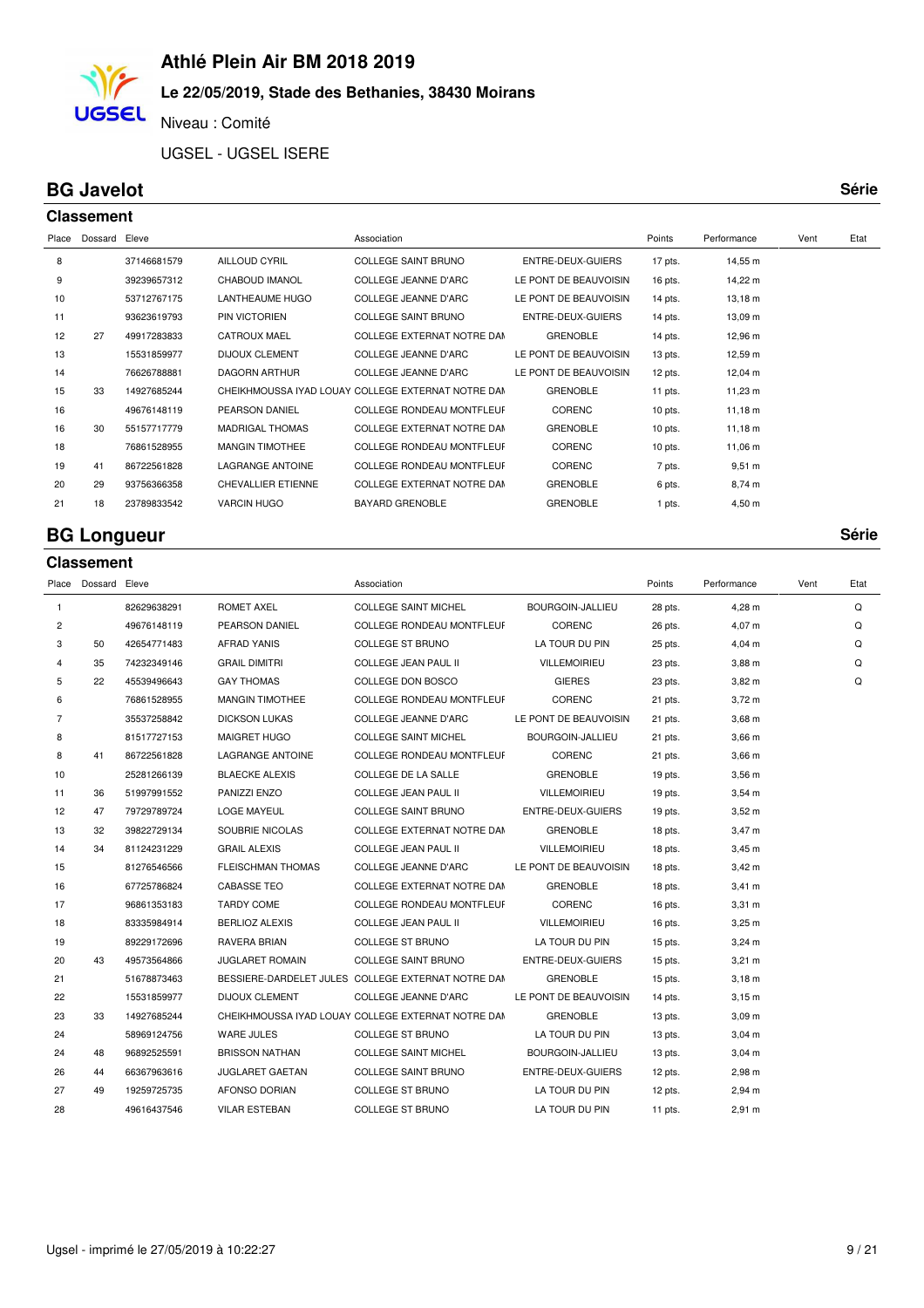# **Le 22/05/2019, Stade des Bethanies, 38430 Moirans**

Niveau : Comité

UGSEL - UGSEL ISERE

### **BG Longueur**

**UGSEL** 

| ×<br>۰, | ۰. |  | ×<br>٧ |
|---------|----|--|--------|

|       | <b>Classement</b> |             |                           |                            |                   |           |                    |      |      |  |  |  |  |
|-------|-------------------|-------------|---------------------------|----------------------------|-------------------|-----------|--------------------|------|------|--|--|--|--|
| Place | Dossard Eleve     |             |                           | Association                |                   | Points    | Performance        | Vent | Etat |  |  |  |  |
| 29    | 46                | 19954863173 | <b>SALVI BASTIEN</b>      | COLLEGE SAINT BRUNO        | ENTRE-DEUX-GUIERS | 11 pts.   | 2,89 m             |      |      |  |  |  |  |
| 30    | 40                | 22499594815 | <b>GROS KYLIAN</b>        | COLLEGE RONDEAU MONTFLEUF  | CORENC            | $10$ pts. | $2,83 \, \text{m}$ |      |      |  |  |  |  |
| 31    |                   | 77977733179 | GARNA GASPARD-MARIE       | BAYARD GRENOBLE            | <b>GRENOBLE</b>   | 9 pts.    | $2,73 \; \text{m}$ |      |      |  |  |  |  |
| 32    | 18                | 23789833542 | VARCIN HUGO               | BAYARD GRENOBLE            | <b>GRENOBLE</b>   | 8 pts.    | $2,64 \, m$        |      |      |  |  |  |  |
| 33    | 29                | 93756366358 | <b>CHEVALLIER ETIENNE</b> | COLLEGE EXTERNAT NOTRE DAM | <b>GRENOBLE</b>   | 7 pts.    | 2.55 m             |      |      |  |  |  |  |
| 34    |                   | 93623619793 | <b>PIN VICTORIEN</b>      | COLLEGE SAINT BRUNO        | ENTRE-DEUX-GUIERS | 7 pts.    | $2,54 \, m$        |      |      |  |  |  |  |
| 35    | 19                | 81189955432 | <b>GACON NATHAN</b>       | BAYARD GRENOBLE            | <b>GRENOBLE</b>   | 2 pts.    | $2,16 \; m$        |      |      |  |  |  |  |
|       |                   |             |                           |                            |                   |           |                    |      |      |  |  |  |  |

#### **BG Poids Série Classement**

| $\mathbf{1}$<br>2<br>3<br>4<br>5<br>6 | Dossard | Eleve       |                          | Association                                        |                       | Points    | Performance       | Vent | Etat |
|---------------------------------------|---------|-------------|--------------------------|----------------------------------------------------|-----------------------|-----------|-------------------|------|------|
|                                       |         | 96189858613 | <b>MACURA LEO</b>        | <b>COLLEGE JEAN PAUL II</b>                        | <b>VILLEMOIRIEU</b>   | 32 pts.   | $9,51 \; m$       |      | Q    |
|                                       |         | 82629638291 | <b>ROMET AXEL</b>        | <b>COLLEGE SAINT MICHEL</b>                        | BOURGOIN-JALLIEU      | 30 pts.   | $9,10 \; m$       |      | Q    |
|                                       |         | 39239657312 | <b>CHABOUD IMANOL</b>    | <b>COLLEGE JEANNE D'ARC</b>                        | LE PONT DE BEAUVOISIN | 28 pts.   | 8,45 m            |      | Q    |
|                                       | 50      | 42654771483 | <b>AFRAD YANIS</b>       | <b>COLLEGE ST BRUNO</b>                            | LA TOUR DU PIN        | 28 pts.   | 8,39 m            |      | Q    |
|                                       | 38      | 81519487185 | JEUNEHOMME THIBAULT      | <b>COLLEGE JEANNE D'ARC</b>                        | LE PONT DE BEAUVOISIN | 23 pts.   | 7,06 m            |      | Q    |
|                                       |         | 51678873463 |                          | BESSIERE-DARDELET JULES COLLEGE EXTERNAT NOTRE DAN | <b>GRENOBLE</b>       | 22 pts.   | 6,89 m            |      | Q    |
| $\overline{7}$                        | 36      | 51997991552 | PANIZZI ENZO             | <b>COLLEGE JEAN PAUL II</b>                        | <b>VILLEMOIRIEU</b>   | 21 pts.   | 6,59 m            |      |      |
| 8                                     |         | 15531859977 | <b>DIJOUX CLEMENT</b>    | COLLEGE JEANNE D'ARC                               | LE PONT DE BEAUVOISIN | 21 pts.   | 6,57 m            |      |      |
| 9                                     |         | 89229172696 | RAVERA BRIAN             | COLLEGE ST BRUNO                                   | LA TOUR DU PIN        | 21 pts.   | 6,55 m            |      |      |
| 10                                    | 34      | 81124231229 | <b>GRAIL ALEXIS</b>      | <b>COLLEGE JEAN PAUL II</b>                        | <b>VILLEMOIRIEU</b>   | 21 pts.   | $6,44 \, m$       |      |      |
| 11                                    |         | 81276546566 | <b>FLEISCHMAN THOMAS</b> | <b>COLLEGE JEANNE D'ARC</b>                        | LE PONT DE BEAUVOISIN | 21 pts.   | 6,35 m            |      |      |
| 12                                    | 26      | 88711178265 | <b>BEN AMAR NASSIM</b>   | COLLEGE EXTERNAT NOTRE DAM                         | <b>GRENOBLE</b>       | 20 pts.   | 6,33 m            |      |      |
| 13                                    |         | 93623619793 | PIN VICTORIEN            | <b>COLLEGE SAINT BRUNO</b>                         | ENTRE-DEUX-GUIERS     | $19$ pts. | $6,04 \, m$       |      |      |
| 14                                    |         | 35537258842 | <b>DICKSON LUKAS</b>     | <b>COLLEGE JEANNE D'ARC</b>                        | LE PONT DE BEAUVOISIN | 17 pts.   | 5,74 m            |      |      |
| 15                                    |         | 58969124756 | <b>WARE JULES</b>        | <b>COLLEGE ST BRUNO</b>                            | LA TOUR DU PIN        | 17 pts.   | 5,70 m            |      |      |
| 16                                    | 45      | 97634998251 | <b>LORIDON CLEMENT</b>   | <b>COLLEGE SAINT BRUNO</b>                         | ENTRE-DEUX-GUIERS     | $16$ pts. | 5,49 m            |      |      |
| 17                                    |         | 83335984914 | <b>BERLIOZ ALEXIS</b>    | <b>COLLEGE JEAN PAUL II</b>                        | <b>VILLEMOIRIEU</b>   | 15 pts.   | 5,39 m            |      |      |
| 18                                    | 43      | 49573564866 | <b>JUGLARET ROMAIN</b>   | <b>COLLEGE SAINT BRUNO</b>                         | ENTRE-DEUX-GUIERS     | 13 pts.   | $5,08 \; m$       |      |      |
| 19                                    | 46      | 19954863173 | <b>SALVI BASTIEN</b>     | <b>COLLEGE SAINT BRUNO</b>                         | ENTRE-DEUX-GUIERS     | $12$ pts. | 4,92 m            |      |      |
| 20                                    | 48      | 96892525591 | <b>BRISSON NATHAN</b>    | <b>COLLEGE SAINT MICHEL</b>                        | BOURGOIN-JALLIEU      | 6 pts.    | $4,00 \; m$       |      |      |
| 21                                    | 19      | 81189955432 | <b>GACON NATHAN</b>      | <b>BAYARD GRENOBLE</b>                             | <b>GRENOBLE</b>       | 2 pts.    | 3.32 <sub>m</sub> |      |      |

## **BG Relais 4x60m + Critérium B Série**

#### **Série**

| Place | Dossard Eleve        | Association                                                                                                                       | Points  | Performance | Vent | Etat |
|-------|----------------------|-----------------------------------------------------------------------------------------------------------------------------------|---------|-------------|------|------|
|       | <b>R</b> - 38-JAPB 1 | 38-JAPB - COLLEGE JEANNE D'ARC, LE PONT DE BEAUVOISI<br>DICKSON LUKAS: GAUDOIN NOA: JEUNEHOMME THIBAULT: MAIZRAT LUCAS            | 25 pts. | 34" 43      |      | Q    |
|       | <b>R-38-SBLT6</b>    | 38-SBLT - COLLEGE ST BRUNO, LA TOUR DU PIN<br>AFONSO DORIAN: AFRAD YANIS: CHATELAIN ALAN: VILAR ESTEBAN: WARE JULES               | 20 pts. | 35" 68      |      | O    |
|       | R - 38-END 1         | <b>38-END - COLLEGE EXTERNAT NOTRE DAME, GRENOBLE</b><br>BEAURAIN FLORIAN; CATROUX MAEL; GOMA MAKAYA CHRISTOPHER; SOUBRIE NICOLAS | 20 pts. | 35" 68      |      |      |
|       | <b>R</b> - 38-RMF 3  | <b>38-RMF - COLLEGE RONDEAU MONTFLEURY, CORENC</b>                                                                                | 19 pts. | 36" 10      |      |      |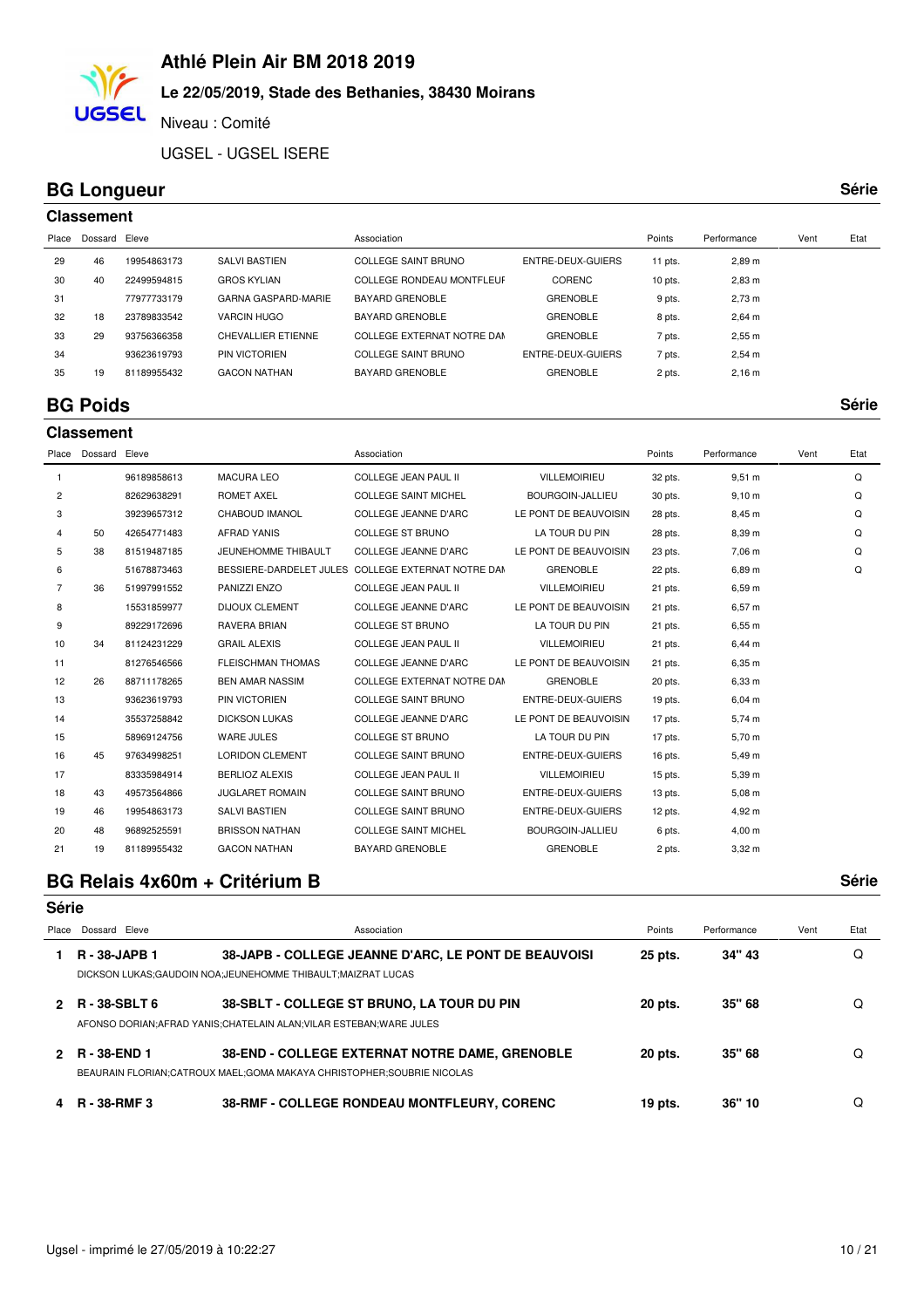# **Le 22/05/2019, Stade des Bethanies, 38430 Moirans**

Niveau : Comité

UGSEL - UGSEL ISERE

#### **BG Relais 4x60m + Critérium B Série**

**UGSEL** 

| Série |                      |                                                                                                                           |           |             |      |            |
|-------|----------------------|---------------------------------------------------------------------------------------------------------------------------|-----------|-------------|------|------------|
| Place | Dossard Eleve        | Association                                                                                                               | Points    | Performance | Vent | Etat       |
| 4     | <b>R</b> - 38-RMF 3  | 38-RMF - COLLEGE RONDEAU MONTFLEURY, CORENC<br>MANGIN TIMOTHEE;LAGRANGE ANTOINE;PEARSON DANIEL;GROS KYLIAN                | 19 pts.   | 36" 10      |      | Q          |
| 5.    | R - 38-BY 1          | 38-BY - BAYARD GRENOBLE, GRENOBLE<br>FOUSSADIER TOM; RIVOIRE CLEMENT; MERLIN--MAHOT CLEMENT; GARNA GASPARD-MARIE          | 18 pts.   | 36" 89      |      | Q          |
| 6.    | <b>R</b> - 38-JAPB 2 | 38-JAPB - COLLEGE JEANNE D'ARC, LE PONT DE BEAUVOISI<br>DAGORN ARTHUR; FLEISCHMAN THOMAS; HABRAN ANTHONY; LANTHEAUME HUGO | $18$ pts. | 37" 08      |      | Q          |
| 7     | R - 38-END 3         | 38-END - COLLEGE EXTERNAT NOTRE DAME, GRENOBLE<br>AKRICHE GIBRIL; BEN AMAR NASSIM; CHABOUD THOMAS; MADRIGAL THOMAS        | $17$ pts. | 37" 81      |      |            |
| 8     | R - 38-E2G 2         | 38-E2G - COLLEGE SAINT BRUNO, ENTRE-DEUX-GUIERS<br>JUGLARET GAETAN;LORIDON CLEMENT;COLLET MATRAT NATHAN;SALVI BASTIEN     | 16 pts.   | 38" 10      |      |            |
| 9     | R - 38-E2G 1         | 38-E2G - COLLEGE SAINT BRUNO, ENTRE-DEUX-GUIERS<br>AILLOUD CYRIL;LOGE MAYEUL;PERRUSSEL BAPTISTE;PAYEL MATYS               | 16 pts.   | 38" 43      |      |            |
| 10.   | <b>R</b> - 38-END 2  | 38-END - COLLEGE EXTERNAT NOTRE DAME, GRENOBLE<br>CABASSE TEO;DESCAS FLORENT;DIDIER LUCAS;RUIZ TIMEO                      | $15$ pts. | 38"79       |      |            |
| 11    | R - 38-JP2 1         | 38-JP2 - COLLEGE JEAN PAUL II. VILLEMOIRIEU<br>GRAIL ALEXIS; GRAIL DIMITRI; GODART ENORA; MACURA LEO; BERLIOZ ALEXIS      | 1 pts.    |             |      | <b>DSQ</b> |

### **BG Triple Saut**

| × | ×<br>v | ۰. | × | ٧ |
|---|--------|----|---|---|
|   |        |    |   |   |

| <b>Classement</b> |             |                      |                            |                       |           |                    |      |      |  |  |  |
|-------------------|-------------|----------------------|----------------------------|-----------------------|-----------|--------------------|------|------|--|--|--|
| Dossard           |             |                      | Association                |                       | Points    | Performance        | Vent | Etat |  |  |  |
|                   | 24858462675 | <b>GAUDOIN NOA</b>   | COLLEGE JEANNE D'ARC       | LE PONT DE BEAUVOISIN | 28 pts.   | $9,38 \; \text{m}$ |      | Q    |  |  |  |
|                   | 15221174516 | FONTANIERE AUGUSTIN  | COLLEGE DON BOSCO          | <b>GIERES</b>         | $19$ pts. | 8,10 m             |      | Q    |  |  |  |
| 38                |             | JEUNEHOMME THIBAULT  | COLLEGE JEANNE D'ARC       | LE PONT DE BEAUVOISIN | 18 pts.   | 7,95 m             |      |      |  |  |  |
| 31                | 46495759684 | RUIZ TIMEO           | COLLEGE EXTERNAT NOTRE DAM | GRENOBLE              | 18 pts.   | 7.86 m             |      |      |  |  |  |
| 27                | 49917283833 | <b>CATROUX MAEL</b>  | COLLEGE EXTERNAT NOTRE DAM | <b>GRENOBLE</b>       | 12 pts.   | 6,90 m             |      |      |  |  |  |
|                   |             | Eleve<br>81519487185 |                            |                       |           |                    |      |      |  |  |  |

#### **MF 1000m Série**

| <b>Série</b>   |                |             |                            |                             |                     |           |             |      |       |
|----------------|----------------|-------------|----------------------------|-----------------------------|---------------------|-----------|-------------|------|-------|
| Place          | Dossard        | Eleve       |                            | Association                 |                     | Points    | Performance | Vent | Etat  |
|                | 58             | 53631596734 | <b>BERMOND LISA</b>        | <b>COLLEGE SAINT MICHEL</b> | BOURGOIN-JALLIEU    | 30 pts.   | $3'$ 27" 08 |      | Q     |
| $\overline{2}$ | 59             | 42148664784 | <b>MOURRE JULIE</b>        | <b>COLLEGE SAINT MICHEL</b> | BOURGOIN-JALLIEU    | 30 pts.   | $3'$ 27" 09 |      | Q     |
| 3              | 52             | 78313176297 | <b>OSMANI ILYANA</b>       | <b>COLLEGE JEAN PAUL II</b> | <b>VILLEMOIRIEU</b> | 22 pts.   | 3' 43" 76   |      | Q     |
| 4              | 51             | 35858248118 | RANDON JADE                | COLLEGE JEAN PAUL II        | <b>VILLEMOIRIEU</b> | 17 pts.   | 4' 01" 83   |      | Q     |
| 5              | 54             | 13357922952 | <b>LALANDEHEINTZ ELISE</b> | COLLEGE SAINT JOSEPH        | BOURGOIN-JALLIEU    | 17 pts.   | 4' 04" 17   |      | Q     |
| 6              | 53             | 67912515672 | <b>FAVRE LILLYROSE</b>     | <b>COLLEGE SAINT JOSEPH</b> | BOURGOIN-JALLIEU    | 16 pts.   | 4' 07" 82   |      | Q     |
|                | 56             | 98245327442 | <b>VELLET FLAVIE</b>       | <b>COLLEGE SAINT JOSEPH</b> | BOURGOIN-JALLIEU    | $15$ pts. | 4' 10" 92   |      | Q     |
|                | <b>MF 100m</b> |             |                            |                             |                     |           |             |      | Série |

# **Série**

| ----- |                  |             |        |             |      |      |
|-------|------------------|-------------|--------|-------------|------|------|
| Place | Eleve<br>Dossard | Association | Points | Performance | Vent | Etat |
|       |                  |             |        |             |      |      |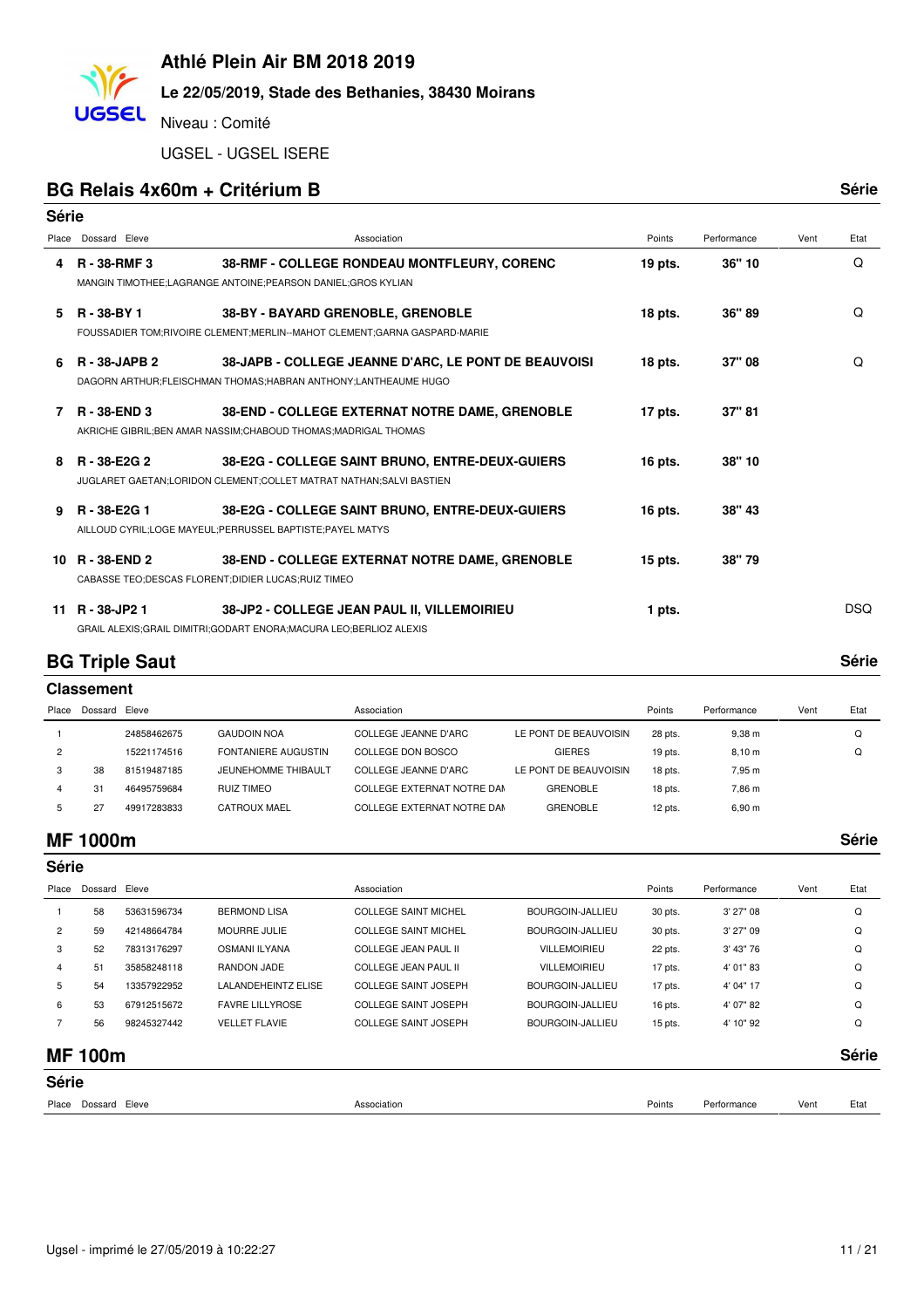

### **Le 22/05/2019, Stade des Bethanies, 38430 Moirans**

Niveau : Comité

UGSEL - UGSEL ISERE

#### **MF 100m Série**

|                | Série   |             |                            |                             |                  |           |             |      |      |
|----------------|---------|-------------|----------------------------|-----------------------------|------------------|-----------|-------------|------|------|
| Place          | Dossard | Eleve       |                            | Association                 |                  | Points    | Performance | Vent | Etat |
|                |         | 36365327566 | LONGUEVILLE LILOU          | COLLEGE EXTERNAT NOTRE DAN  | <b>GRENOBLE</b>  | 19 pts.   | 14" 94      |      | Q    |
| $\overline{2}$ | 55      | 24956738395 | PELLET FLEURE              | <b>COLLEGE SAINT JOSEPH</b> | BOURGOIN-JALLIEU | $18$ pts. | 15" 08      |      | Q    |
| 3              |         | 92553953256 | <b>MICHY AGATHE</b>        | COLLEGE EXTERNAT NOTRE DAN  | <b>GRENOBLE</b>  | $18$ pts. | 15" 20      |      |      |
| 4              | 57      | 34291576347 | RIGNANESE ANGELINA         | <b>COLLEGE SAINT JOSEPH</b> | BOURGOIN-JALLIEU | 17 pts.   | 15" 39      |      |      |
| 5              | 54      | 13357922952 | <b>LALANDEHEINTZ ELISE</b> | <b>COLLEGE SAINT JOSEPH</b> | BOURGOIN-JALLIEU | 16 pts.   | 15" 50      |      |      |
| 6              |         | 38132478824 | <b>GARNA LOU-VIOLETTE</b>  | <b>BAYARD GRENOBLE</b>      | <b>GRENOBLE</b>  | 16 pts.   | 15" 69      |      |      |
|                |         | 54975444374 | PERALTA SANDRA             | COLLEGE EXTERNAT NOTRE DAM  | <b>GRENOBLE</b>  | $15$ pts. | 15" 81      |      |      |
| 8              | 56      | 98245327442 | <b>VELLET FLAVIE</b>       | <b>COLLEGE SAINT JOSEPH</b> | BOURGOIN-JALLIEU | $15$ pts. | 15" 91      |      |      |
| 9              |         | 27263764655 | <b>JACON MATHILDE</b>      | <b>COLLEGE SAINT JOSEPH</b> | BOURGOIN-JALLIEU | 12 pts.   | 16" 45      |      |      |
| 10             |         | 38165314791 | <b>DUPONT ANAIS</b>        | <b>COLLEGE SAINT JOSEPH</b> | BOURGOIN-JALLIEU | $12$ pts. | 16" 50      |      |      |
|                |         |             |                            |                             |                  |           |             |      |      |

### **MF 50m Haies Série**

**Série**

| Place          | Dossard | Eleve       |                         | Association          |                       | Points    | Performance | Vent | Etat |
|----------------|---------|-------------|-------------------------|----------------------|-----------------------|-----------|-------------|------|------|
|                |         | 29321531477 | LOPEZ VICTORIA          | COLLEGE ST BRUNO     | LA TOUR DU PIN        | $18$ pts. | 10"28       |      |      |
| $\overline{c}$ |         | 65799262656 | ROCHARD ORLANE          | COLLEGE SAINT BRUNO  | ENTRE-DEUX-GUIERS     | 17 pts.   | 10" 55      |      |      |
| 3              |         | 41338417694 | CHOIZIT ANABEL          | COLLEGE ST BRUNO     | LA TOUR DU PIN        | 17 pts.   | 10" 56      |      |      |
|                |         | 89543935566 | ANNE MARIAMA-LOLA       | COLLEGE ST BRUNO     | LA TOUR DU PIN        | 14 pts.   | 11" 34      |      |      |
|                |         | 77756873937 | <b>MALJOURNAL MARIE</b> | COLLEGE JEANNE D'ARC | LE PONT DE BEAUVOISIN | $13$ pts. | 11" 75      |      |      |

#### **MF 50m Série**

| Série          |               |             |                             |                             |                       |           |             |      |      |
|----------------|---------------|-------------|-----------------------------|-----------------------------|-----------------------|-----------|-------------|------|------|
| Place          | Dossard Eleve |             |                             | Association                 |                       | Points    | Performance | Vent | Etat |
| 1              |               | 99218227552 | <b>CREPIEUX LILOU</b>       | COLLEGE EXTERNAT NOTRE DAM  | <b>GRENOBLE</b>       | 32 pts.   | 7" 33       |      | Q    |
| 2              |               | 96973163653 | <b>MION MARY</b>            | <b>COLLEGE ST BRUNO</b>     | LA TOUR DU PIN        | 27 pts.   | 7" 54       |      | Q    |
| 3              |               | 15665185929 | <b>ANXIONNAZ LEA</b>        | <b>COLLEGE SAINT BRUNO</b>  | ENTRE-DEUX-GUIERS     | 26 pts.   | 7" 61       |      | Q    |
| 4              |               | 94986445834 | <b>COLLET-BEILLON FANNY</b> | <b>COLLEGE JEANNE D'ARC</b> | LE PONT DE BEAUVOISIN | 24 pts.   | 7"70        |      | Q    |
| 5              |               | 22264656167 | <b>REYBOZ EIREANN</b>       | COLLEGE ST BRUNO            | LA TOUR DU PIN        | 24 pts.   | 7"71        |      | Q    |
| 6              |               | 29321531477 | <b>LOPEZ VICTORIA</b>       | COLLEGE ST BRUNO            | LA TOUR DU PIN        | 24 pts.   | 7"72        |      | Q    |
| $\overline{7}$ |               | 66269221477 | REYBOZ GLENYS               | <b>COLLEGE ST BRUNO</b>     | LA TOUR DU PIN        | 21 pts.   | 7" 84       |      | Q    |
| 8              |               | 21897564779 | <b>CURTIL MELANIE</b>       | <b>COLLEGE SAINT BRUNO</b>  | ENTRE-DEUX-GUIERS     | 20 pts.   | 7"90        |      | Q    |
| 9              |               | 87797343845 | <b>DESHOUILLERES SOLYNE</b> | <b>COLLEGE JEAN PAUL II</b> | <b>VILLEMOIRIEU</b>   | 20 pts.   | 7" 92       |      | Q    |
| 10             |               | 36365327566 | LONGUEVILLE LILOU           | COLLEGE EXTERNAT NOTRE DAM  | <b>GRENOBLE</b>       | 18 pts.   | 8"14        |      |      |
| 11             |               | 68825455523 | ARNULF ANNALOU              | <b>COLLEGE SAINT MICHEL</b> | BOURGOIN-JALLIEU      | 17 pts.   | 8" 19       |      |      |
| 12             |               | 45587737862 | <b>FOLTZ LENA</b>           | COLLEGE ST BRUNO            | LA TOUR DU PIN        | 17 pts.   | 8"24        |      |      |
| 13             | 53            | 67912515672 | <b>FAVRE LILLYROSE</b>      | <b>COLLEGE SAINT JOSEPH</b> | BOURGOIN-JALLIEU      | $16$ pts. | 8"33        |      |      |
| 14             |               | 92553953256 | MICHY AGATHE                | COLLEGE EXTERNAT NOTRE DAM  | <b>GRENOBLE</b>       | 16 pts.   | 8" 34       |      |      |
| 15             |               | 79974147325 | <b>BONHOMME AURE</b>        | <b>COLLEGE ST BRUNO</b>     | LA TOUR DU PIN        | 16 pts.   | 8" 35       |      |      |
| 16             |               | 54975444374 | PERALTA SANDRA              | COLLEGE EXTERNAT NOTRE DAM  | <b>GRENOBLE</b>       | $16$ pts. | 8"36        |      |      |
| 17             |               | 51455179483 | <b>ARNAL MARION</b>         | <b>COLLEGE SAINT MICHEL</b> | BOURGOIN-JALLIEU      | 15 pts.   | 8" 40       |      |      |
| 18             |               | 74318699333 | <b>CLEMENT ELISA</b>        | COLLEGE ST BRUNO            | LA TOUR DU PIN        | 15 pts.   | 8" 43       |      |      |
| 19             |               | 89543935566 | ANNE MARIAMA-LOLA           | COLLEGE ST BRUNO            | LA TOUR DU PIN        | 14 pts.   | 8" 55       |      |      |
| 20             |               | 81158783355 | <b>MICHON CELIA</b>         | COLLEGE ST BRUNO            | LA TOUR DU PIN        | 14 pts.   | 8" 56       |      |      |
| 21             |               | 38132478824 | <b>GARNA LOU-VIOLETTE</b>   | <b>BAYARD GRENOBLE</b>      | <b>GRENOBLE</b>       | 13 pts.   | 8" 66       |      |      |
| 22             |               | 74589262541 | <b>BEKKAL SARAH</b>         | COLLEGE EXTERNAT NOTRE DAM  | <b>GRENOBLE</b>       | $12$ pts. | 8"71        |      |      |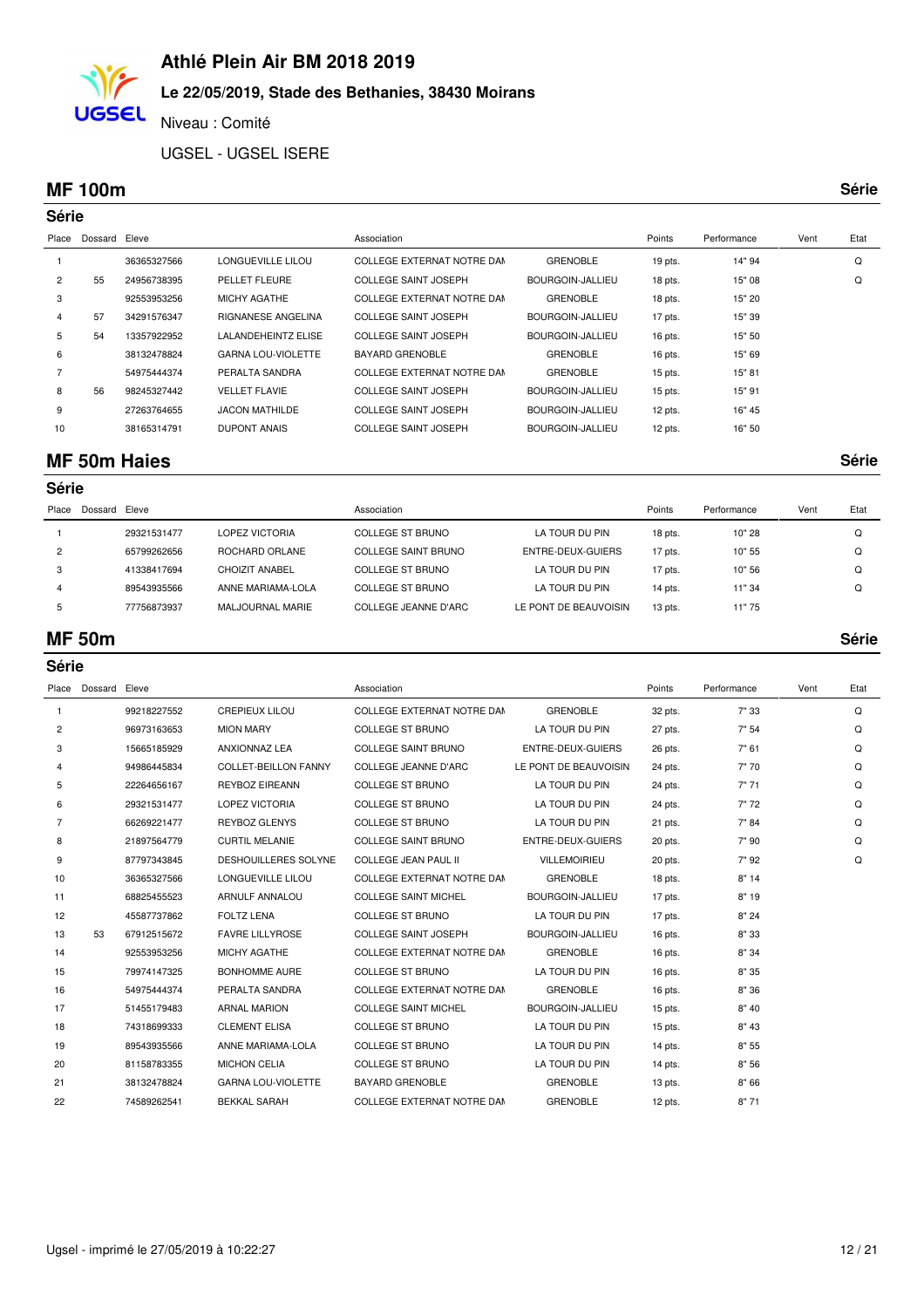### **Le 22/05/2019, Stade des Bethanies, 38430 Moirans**

Niveau : Comité

UGSEL - UGSEL ISERE

#### **MF 50m Série**

**UGSEL** 

| Série          |                   |             |                            |                             |                         |           |             |      |       |
|----------------|-------------------|-------------|----------------------------|-----------------------------|-------------------------|-----------|-------------|------|-------|
| Place          | Dossard           | Eleve       |                            | Association                 |                         | Points    | Performance | Vent | Etat  |
| 23             |                   | 27263764655 | <b>JACON MATHILDE</b>      | <b>COLLEGE SAINT JOSEPH</b> | <b>BOURGOIN-JALLIEU</b> | 12 pts.   | 8"75        |      |       |
| 24             |                   | 38165314791 | <b>DUPONT ANAIS</b>        | <b>COLLEGE SAINT JOSEPH</b> | <b>BOURGOIN-JALLIEU</b> | 12 pts.   | 8"78        |      |       |
| 25             |                   | 53783631974 | <b>CLOUARD ADELINE</b>     | COLLEGE EXTERNAT NOTRE DAM  | <b>GRENOBLE</b>         | $10$ pts. | 8"97        |      |       |
|                | <b>MF Disque</b>  |             |                            |                             |                         |           |             |      | Série |
|                | <b>Classement</b> |             |                            |                             |                         |           |             |      |       |
| Place          | Dossard           | Eleve       |                            | Association                 |                         | Points    | Performance | Vent | Etat  |
|                |                   | 74318699333 | <b>CLEMENT ELISA</b>       | <b>COLLEGE ST BRUNO</b>     | LA TOUR DU PIN          | 27 pts.   | 22,84 m     |      | Q     |
| $\overline{c}$ | 59                | 42148664784 | <b>MOURRE JULIE</b>        | <b>COLLEGE SAINT MICHEL</b> | <b>BOURGOIN-JALLIEU</b> | 23 pts.   | 19,21 m     |      | Q     |
| 3              |                   | 45587737862 | <b>FOLTZ LENA</b>          | <b>COLLEGE ST BRUNO</b>     | LA TOUR DU PIN          | 22 pts.   | 18,95 m     |      | Q     |
| 4              |                   | 81158783355 | <b>MICHON CELIA</b>        | <b>COLLEGE ST BRUNO</b>     | LA TOUR DU PIN          | 21 pts.   | 17,64 m     |      | Q     |
| 5              | 54                | 13357922952 | <b>LALANDEHEINTZ ELISE</b> | <b>COLLEGE SAINT JOSEPH</b> | <b>BOURGOIN-JALLIEU</b> | 18 pts.   | 15,84 m     |      |       |

 53 67912515672 FAVRE LILLYROSE COLLEGE SAINT JOSEPH BOURGOIN-JALLIEU 13,30 m 12 pts. 51455179483 ARNAL MARION COLLEGE SAINT MICHEL BOURGOIN-JALLIEU 13,00 m 12 pts. 8 79974147325 BONHOMME AURE COLLEGE ST BRUNO LA TOUR DU PIN 9 pts. 11,79 m

### **MF Hauteur Série**

|                | <b>Classement</b> |             |                           |                             |                   |         |             |      |      |  |  |  |
|----------------|-------------------|-------------|---------------------------|-----------------------------|-------------------|---------|-------------|------|------|--|--|--|
| Place          | Dossard           | Eleve       |                           | Association                 |                   | Points  | Performance | Vent | Etat |  |  |  |
|                |                   | 68825455523 | <b>ARNULF ANNALOU</b>     | <b>COLLEGE SAINT MICHEL</b> | BOURGOIN-JALLIEU  | 29 pts. | $1,43 \; m$ |      | Q    |  |  |  |
| $\overline{c}$ |                   | 65799262656 | ROCHARD ORLANE            | <b>COLLEGE SAINT BRUNO</b>  | ENTRE-DEUX-GUIERS | 25 pts. | $1,35 \; m$ |      | Q    |  |  |  |
| 3              | 55                | 24956738395 | PELLET FLEURE             | COLLEGE SAINT JOSEPH        | BOURGOIN-JALLIEU  | 21 pts. | $1,28 \; m$ |      | Q    |  |  |  |
| 3              | 57                | 34291576347 | <b>RIGNANESE ANGELINA</b> | COLLEGE SAINT JOSEPH        | BOURGOIN-JALLIEU  | 21 pts. | 1.28 m      |      | Q    |  |  |  |
| 3              |                   | 38165314791 | <b>DUPONT ANAIS</b>       | COLLEGE SAINT JOSEPH        | BOURGOIN-JALLIEU  | 21 pts. | 1,28 m      |      | Q    |  |  |  |
| 3              |                   | 74318699333 | <b>CLEMENT ELISA</b>      | COLLEGE ST BRUNO            | LA TOUR DU PIN    | 21 pts. | $1,28 \; m$ |      | Q    |  |  |  |
|                | 56                | 98245327442 | <b>VELLET FLAVIE</b>      | COLLEGE SAINT JOSEPH        | BOURGOIN-JALLIEU  | 18 pts. | l .22 m     |      | Q    |  |  |  |
| 8              |                   | 38132478824 | <b>GARNA LOU-VIOLETTE</b> | <b>BAYARD GRENOBLE</b>      | <b>GRENOBLE</b>   | 17 pts. | 1,20 m      |      | Q    |  |  |  |

#### **MF Javelot Série**

|                | <b>Classement</b> |             |                        |                             |                     |         |                     |      |      |  |  |  |
|----------------|-------------------|-------------|------------------------|-----------------------------|---------------------|---------|---------------------|------|------|--|--|--|
| Place          | Dossard Eleve     |             |                        | Association                 |                     | Points  | Performance         | Vent | Etat |  |  |  |
|                |                   | 89543935566 | ANNE MARIAMA-LOLA      | <b>COLLEGE ST BRUNO</b>     | LA TOUR DU PIN      | 25 pts. | $20,00 \; \text{m}$ |      | Q    |  |  |  |
| $\overline{2}$ |                   | 29321531477 | LOPEZ VICTORIA         | <b>COLLEGE ST BRUNO</b>     | LA TOUR DU PIN      | 22 pts. | 17,06 m             |      | Q    |  |  |  |
| 3              |                   | 99218227552 | <b>CREPIEUX LILOU</b>  | COLLEGE EXTERNAT NOTRE DAM  | <b>GRENOBLE</b>     | 20 pts. | 15,61 m             |      |      |  |  |  |
| 4              |                   | 47479777846 | SARTORIUS MARGAUX      | <b>COLLEGE SAINT JOSEPH</b> | BOURGOIN-JALLIEU    | 18 pts. | 14,43 m             |      |      |  |  |  |
| 5              |                   | 96973163653 | <b>MION MARY</b>       | <b>COLLEGE ST BRUNO</b>     | LA TOUR DU PIN      | 16 pts. | $13,15 \; m$        |      |      |  |  |  |
| 6              | 52                | 78313176297 | OSMANI ILYANA          | <b>COLLEGE JEAN PAUL II</b> | <b>VILLEMOIRIEU</b> | 14 pts. | 12,30 m             |      |      |  |  |  |
|                |                   | 66269221477 | <b>REYBOZ GLENYS</b>   | <b>COLLEGE ST BRUNO</b>     | LA TOUR DU PIN      | 11 pts. | $11,07 \; m$        |      |      |  |  |  |
| 8              | 56                | 98245327442 | <b>VELLET FLAVIE</b>   | <b>COLLEGE SAINT JOSEPH</b> | BOURGOIN-JALLIEU    | 9 pts.  | $10,07 \; \text{m}$ |      |      |  |  |  |
| 9              | 55                | 24956738395 | PELLET FLEURE          | <b>COLLEGE SAINT JOSEPH</b> | BOURGOIN-JALLIEU    | 9 pts.  | $9,80 \; \text{m}$  |      |      |  |  |  |
| 10             |                   | 53783631974 | <b>CLOUARD ADELINE</b> | COLLEGE EXTERNAT NOTRE DAM  | <b>GRENOBLE</b>     | 8 pts.  | $9,30 \; \text{m}$  |      |      |  |  |  |
| 11             |                   | 92553953256 | MICHY AGATHE           | COLLEGE EXTERNAT NOTRE DAM  | <b>GRENOBLE</b>     | 7 pts.  | 8,84 m              |      |      |  |  |  |
| 12             | 51                | 35858248118 | RANDON JADE            | <b>COLLEGE JEAN PAUL II</b> | <b>VILLEMOIRIEU</b> | 6 pts.  | 8,47 m              |      |      |  |  |  |
| 13             |                   | 74589262541 | <b>BEKKAL SARAH</b>    | COLLEGE EXTERNAT NOTRE DAM  | <b>GRENOBLE</b>     | 6 pts.  | 8,40 m              |      |      |  |  |  |
| 14             | 57                | 34291576347 | RIGNANESE ANGELINA     | <b>COLLEGE SAINT JOSEPH</b> | BOURGOIN-JALLIEU    | 6 pts.  | 8,34 m              |      |      |  |  |  |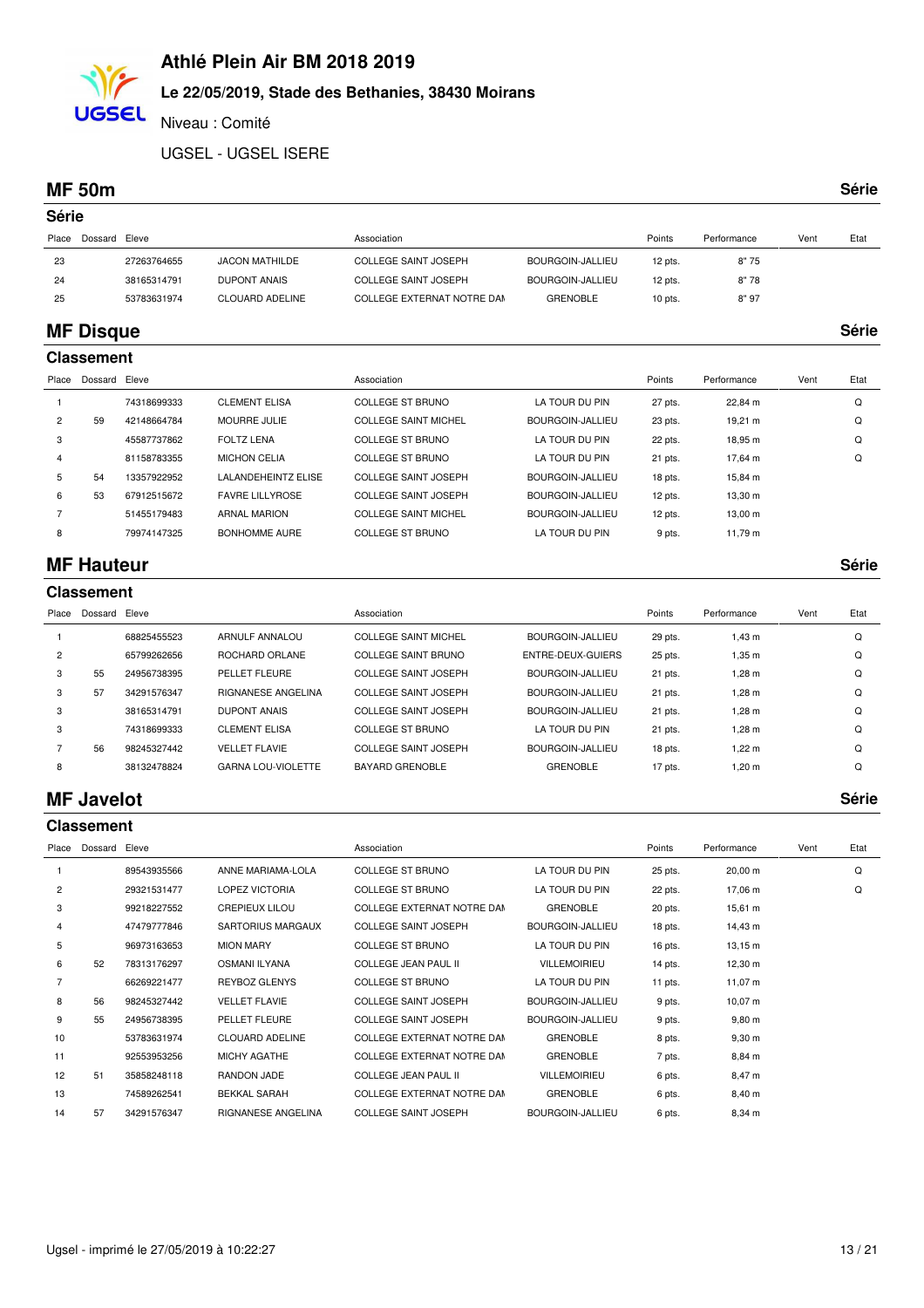# **Le 22/05/2019, Stade des Bethanies, 38430 Moirans**

Niveau : Comité

UGSEL - UGSEL ISERE

#### **MF Javelot Série**

**UGSEL** 

|       | <b>Classement</b> |             |                   |                            |                 |        |             |      |            |  |  |  |  |
|-------|-------------------|-------------|-------------------|----------------------------|-----------------|--------|-------------|------|------------|--|--|--|--|
| Place | Dossard Eleve     |             |                   | Association                |                 | Points | Performance | Vent | Etat       |  |  |  |  |
| 15    |                   | 24828688911 | PERRIAUD JADE     | COLLEGE EXTERNAT NOTRE DAM | <b>GRENOBLE</b> | 3 pts. | $6,77 \; m$ |      |            |  |  |  |  |
| 16    |                   | 54975444374 | PERALTA SANDRA    | COLLEGE EXTERNAT NOTRE DAN | <b>GRENOBLE</b> | pts.   | $5,03 \; m$ |      |            |  |  |  |  |
| 17    |                   | 36365327566 | LONGUEVILLE LILOU | COLLEGE EXTERNAT NOTRE DAN | <b>GRENOBLE</b> | pts.   |             |      | <b>DSQ</b> |  |  |  |  |
|       |                   |             |                   |                            |                 |        |             |      |            |  |  |  |  |

#### **MF Longueur Série**

|                | <b>Classement</b>   |             |                             |                             |                     |           |                    |      |      |  |  |  |
|----------------|---------------------|-------------|-----------------------------|-----------------------------|---------------------|-----------|--------------------|------|------|--|--|--|
|                | Place Dossard Eleve |             |                             | Association                 |                     | Points    | Performance        | Vent | Etat |  |  |  |
| 1              |                     | 99218227552 | <b>CREPIEUX LILOU</b>       | COLLEGE EXTERNAT NOTRE DAM  | <b>GRENOBLE</b>     | 30 pts.   | 4,53 m             |      | Q    |  |  |  |
| 2              |                     | 96973163653 | <b>MION MARY</b>            | <b>COLLEGE ST BRUNO</b>     | LA TOUR DU PIN      | 25 pts.   | 4,19 m             |      | Q    |  |  |  |
| 3              | 58                  | 53631596734 | <b>BERMOND LISA</b>         | <b>COLLEGE SAINT MICHEL</b> | BOURGOIN-JALLIEU    | 23 pts.   | $4,03 \; m$        |      | Q    |  |  |  |
| 4              |                     | 29321531477 | <b>LOPEZ VICTORIA</b>       | <b>COLLEGE ST BRUNO</b>     | LA TOUR DU PIN      | 22 pts.   | 3,97 m             |      | Q    |  |  |  |
| 5              |                     | 41338417694 | CHOIZIT ANABEL              | <b>COLLEGE ST BRUNO</b>     | LA TOUR DU PIN      | 22 pts.   | $3,93$ m           |      | Q    |  |  |  |
| 6              |                     | 66269221477 | <b>REYBOZ GLENYS</b>        | COLLEGE ST BRUNO            | LA TOUR DU PIN      | 21 pts.   | $3,86 \text{ m}$   |      |      |  |  |  |
| $\overline{7}$ |                     | 89543935566 | ANNE MARIAMA-LOLA           | <b>COLLEGE ST BRUNO</b>     | LA TOUR DU PIN      | 19 pts.   | $3,76$ m           |      |      |  |  |  |
| 8              | 54                  | 13357922952 | <b>LALANDEHEINTZ ELISE</b>  | <b>COLLEGE SAINT JOSEPH</b> | BOURGOIN-JALLIEU    | 18 pts.   | $3,64 \, m$        |      |      |  |  |  |
| 9              |                     | 22264656167 | <b>REYBOZ EIREANN</b>       | <b>COLLEGE ST BRUNO</b>     | LA TOUR DU PIN      | 16 pts.   | 3,49 m             |      |      |  |  |  |
| 10             |                     | 51455179483 | <b>ARNAL MARION</b>         | <b>COLLEGE SAINT MICHEL</b> | BOURGOIN-JALLIEU    | 16 pts.   | $3,43 \text{ m}$   |      |      |  |  |  |
| 11             |                     | 87797343845 | <b>DESHOUILLERES SOLYNE</b> | <b>COLLEGE JEAN PAUL II</b> | <b>VILLEMOIRIEU</b> | $15$ pts. | $3,38$ m           |      |      |  |  |  |
| 12             |                     | 45587737862 | <b>FOLTZ LENA</b>           | COLLEGE ST BRUNO            | LA TOUR DU PIN      | 14 pts.   | $3,30 \text{ m}$   |      |      |  |  |  |
| 13             |                     | 81158783355 | <b>MICHON CELIA</b>         | COLLEGE ST BRUNO            | LA TOUR DU PIN      | 14 pts.   | 3,27 m             |      |      |  |  |  |
| 14             |                     | 53783631974 | <b>CLOUARD ADELINE</b>      | COLLEGE EXTERNAT NOTRE DAM  | <b>GRENOBLE</b>     | 12 pts.   | $3,16 \; m$        |      |      |  |  |  |
| 15             |                     | 92553953256 | MICHY AGATHE                | COLLEGE EXTERNAT NOTRE DAM  | <b>GRENOBLE</b>     | 11 pts.   | $3,04 \, m$        |      |      |  |  |  |
| 16             | 52                  | 78313176297 | <b>OSMANI ILYANA</b>        | <b>COLLEGE JEAN PAUL II</b> | VILLEMOIRIEU        | $10$ pts. | $3,00 \; \text{m}$ |      |      |  |  |  |
| 17             |                     | 38132478824 | <b>GARNA LOU-VIOLETTE</b>   | <b>BAYARD GRENOBLE</b>      | <b>GRENOBLE</b>     | $10$ pts. | 2,99 m             |      |      |  |  |  |
| 18             |                     | 74589262541 | <b>BEKKAL SARAH</b>         | COLLEGE EXTERNAT NOTRE DAM  | <b>GRENOBLE</b>     | $10$ pts. | $2,95 \; m$        |      |      |  |  |  |
| 19             |                     | 79974147325 | <b>BONHOMME AURE</b>        | <b>COLLEGE ST BRUNO</b>     | LA TOUR DU PIN      | 9 pts.    | $2,91 \; m$        |      |      |  |  |  |
| 20             |                     | 36365327566 | LONGUEVILLE LILOU           | COLLEGE EXTERNAT NOTRE DAM  | <b>GRENOBLE</b>     | 8 pts.    | $2,82 \, m$        |      |      |  |  |  |
| 21             | 51                  | 35858248118 | RANDON JADE                 | <b>COLLEGE JEAN PAUL II</b> | VILLEMOIRIEU        | 8 pts.    | $2,77 \; m$        |      |      |  |  |  |
| 22             |                     | 54975444374 | PERALTA SANDRA              | COLLEGE EXTERNAT NOTRE DAM  | <b>GRENOBLE</b>     | 4 pts.    | 2,42 m             |      |      |  |  |  |

#### **MF Poids Série**

|                | <b>Classement</b> |             |                             |                             |                     |         |             |      |      |  |  |  |
|----------------|-------------------|-------------|-----------------------------|-----------------------------|---------------------|---------|-------------|------|------|--|--|--|
| Place          | Dossard           | Eleve       |                             | Association                 |                     | Points  | Performance | Vent | Etat |  |  |  |
|                |                   | 32622334942 | <b>IMBERT ANAELLE</b>       | <b>COLLEGE SAINT MICHEL</b> | BOURGOIN-JALLIEU    | 34 pts. | $9,65 \; m$ |      | Q    |  |  |  |
| $\overline{2}$ |                   | 65799262656 | ROCHARD ORLANE              | COLLEGE SAINT BRUNO         | ENTRE-DEUX-GUIERS   | 25 pts. | 7,80 m      |      | Q    |  |  |  |
| 3              |                   | 74318699333 | <b>CLEMENT ELISA</b>        | COLLEGE ST BRUNO            | LA TOUR DU PIN      | 25 pts. | 7,68 m      |      | Q    |  |  |  |
| 4              |                   | 38165314791 | <b>DUPONT ANAIS</b>         | COLLEGE SAINT JOSEPH        | BOURGOIN-JALLIEU    | 24 pts. | 7,50 m      |      | Q    |  |  |  |
| 5              |                   | 87797343845 | <b>DESHOUILLERES SOLYNE</b> | COLLEGE JEAN PAUL II        | <b>VILLEMOIRIEU</b> | 22 pts. | 7.12 m      |      |      |  |  |  |
| 6              |                   | 27263764655 | <b>JACON MATHILDE</b>       | COLLEGE SAINT JOSEPH        | BOURGOIN-JALLIEU    | 20 pts. | $6,70 \; m$ |      |      |  |  |  |
|                |                   | 41338417694 | CHOIZIT ANABEL              | COLLEGE ST BRUNO            | LA TOUR DU PIN      | 20 pts. | $6,65 \; m$ |      |      |  |  |  |
| 8              |                   | 22264656167 | <b>REYBOZ EIREANN</b>       | <b>COLLEGE ST BRUNO</b>     | LA TOUR DU PIN      | 16 pts. | 6,15 m      |      |      |  |  |  |
|                |                   |             |                             |                             |                     |         |             |      |      |  |  |  |

#### **MF Relais 4x60m Série**

| Série               |             |        |             |      |      |  |  |
|---------------------|-------------|--------|-------------|------|------|--|--|
| Place Dossard Eleve | Association | Points | Performance | Vent | Etat |  |  |
|                     |             |        |             |      |      |  |  |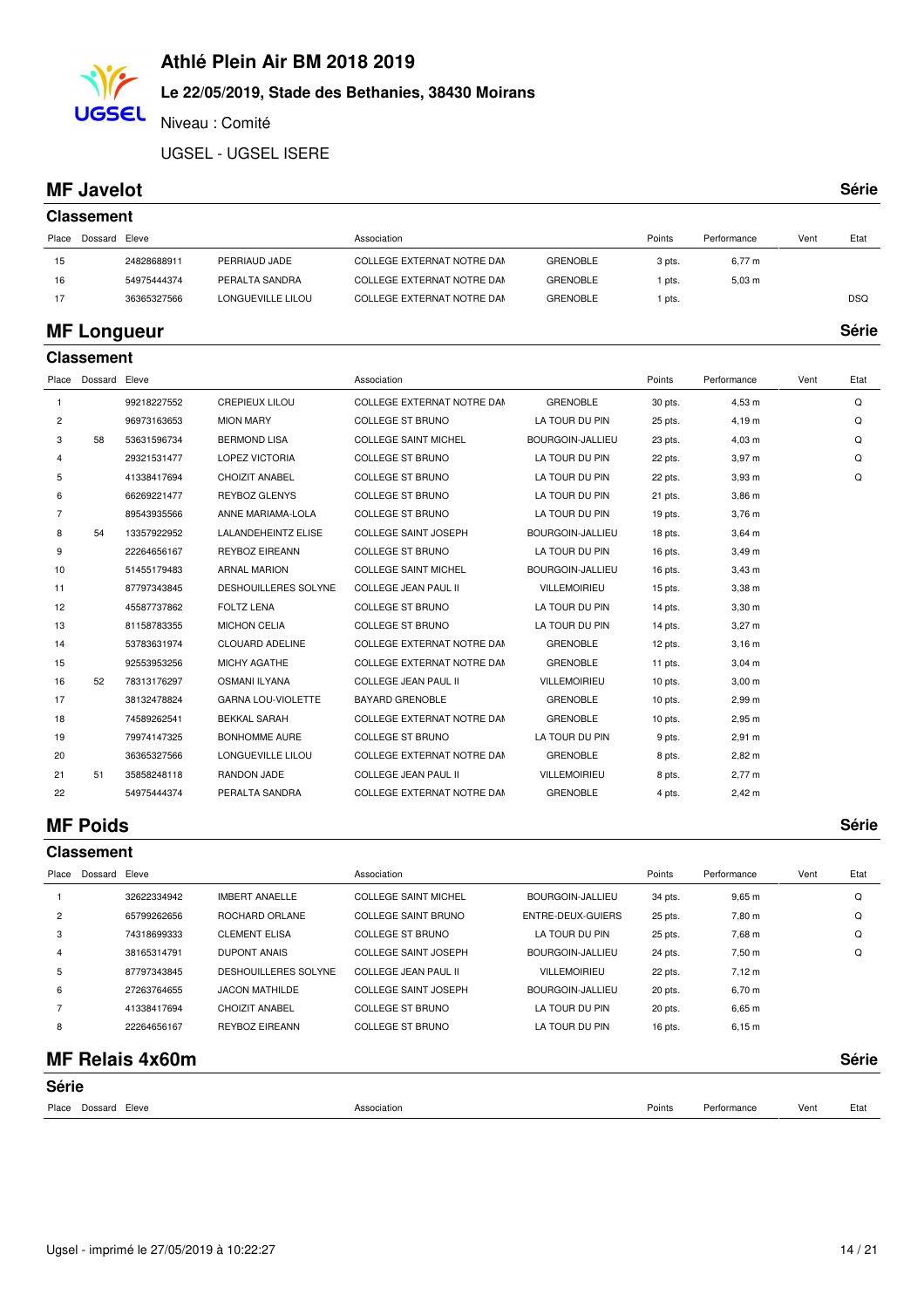# **Le 22/05/2019, Stade des Bethanies, 38430 Moirans**

Niveau : Comité

UGSEL - UGSEL ISERE

#### **MF Relais 4x60m Série**

**UGSEL** 

| Série         |                                                              |                                                                                                                                      |           |             |      |            |
|---------------|--------------------------------------------------------------|--------------------------------------------------------------------------------------------------------------------------------------|-----------|-------------|------|------------|
| Place         | Dossard Eleve                                                | Association                                                                                                                          | Points    | Performance | Vent | Etat       |
| 1             | R-38-SMB 2                                                   | 38-SMB - COLLEGE SAINT MICHEL, BOURGOIN-JALLIEU<br>ARNAL MARION; ARNULF ANNALOU; BERMOND LISA; IMBERT ANAELLE; MOURRE JULIE          | 23 pts.   | 33" 16      |      | Q          |
| $\mathcal{P}$ | <b>R-38-SBLT3</b>                                            | 38-SBLT - COLLEGE ST BRUNO, LA TOUR DU PIN<br>MION MARY; CHOIZIT ANABEL; LOPEZ VICTORIA; REYBOZ EIREANN                              | 19 pts.   | 33" 90      |      | Q          |
| 3             | R - 38-SJB 2                                                 | 38-SJB - COLLEGE SAINT JOSEPH, BOURGOIN-JALLIEU<br>FAVRE LILLYROSE;LALANDEHEINTZ ELISE;DUPONT ANAIS;SARTORIUS MARGAUX                | $15$ pts. | 35" 22      |      | Q          |
| 4             | R-38-E2G 10<br>ANXIONNAZ LEA; ROCHARD ORLANE; CURTIL MELANIE | 38-E2G - COLLEGE SAINT BRUNO, ENTRE-DEUX-GUIERS                                                                                      | $15$ pts. | 35" 37      |      | Q          |
| 5.            | R - 38-JP2 1                                                 | 38-JP2 - COLLEGE JEAN PAUL II, VILLEMOIRIEU<br>DESHOUILLERES SOLYNE;ENSLIN KIM;RANDON JADE;OSMANI ILYANA                             | 14 pts.   | 35" 80      |      | Q          |
| 6             | R-38-END 1                                                   | 38-END - COLLEGE EXTERNAT NOTRE DAME, GRENOBLE<br>CREPIEUX LILOU; PERALTA SANDRA; LONGUEVILLE LILOU; MICHY AGATHE                    | 11 pts.   | 36"70       |      | Q          |
| 7             | R-38-SJB1                                                    | 38-SJB - COLLEGE SAINT JOSEPH, BOURGOIN-JALLIEU<br>JACON MATHILDE; PELLET FLEURE; VELLET FLAVIE; RIGNANESE ANGELINA                  | 11 pts.   | 36" 80      |      | Q          |
| 8             | <b>R-38-SBLT4</b>                                            | 38-SBLT - COLLEGE ST BRUNO, LA TOUR DU PIN<br>ANNE MARIAMA-LOLA;RAVERA ANAIS;TREDAN CAMILLE;SOUDEE JULIETTE;FOLTZ LENA;REYBOZ GLENYS | 1 pts.    |             |      | <b>DSQ</b> |

### **MF Triple Saut Série**

|                | <b>Classement</b> |             |                        |                             |                       |           |                   |      |      |  |  |  |
|----------------|-------------------|-------------|------------------------|-----------------------------|-----------------------|-----------|-------------------|------|------|--|--|--|
| Place          | Dossard Eleve     |             |                        | Association                 |                       | Points    | Performance       | Vent | Etat |  |  |  |
|                | 59                | 42148664784 | <b>MOURRE JULIE</b>    | <b>COLLEGE SAINT MICHEL</b> | BOURGOIN-JALLIEU      | 28 pts.   | 9.85 m            |      | Q    |  |  |  |
| $\overline{2}$ | 53                | 67912515672 | <b>FAVRE LILLYROSE</b> | COLLEGE SAINT JOSEPH        | BOURGOIN-JALLIEU      | 20 pts.   | 8.76 m            |      | Q    |  |  |  |
| 3              |                   | 94986445834 | COLLET-BEILLON FANNY   | COLLEGE JEANNE D'ARC        | LE PONT DE BEAUVOISIN | $19$ pts. | 8.66 <sub>m</sub> |      | Q    |  |  |  |
| 4              |                   | 77756873937 | MALJOURNAL MARIE       | COLLEGE JEANNE D'ARC        | LE PONT DE BEAUVOISIN | 16 pts.   | 8,13 m            |      |      |  |  |  |
| 5              |                   | 27263764655 | <b>JACON MATHILDE</b>  | COLLEGE SAINT JOSEPH        | BOURGOIN-JALLIEU      | $10$ pts. | $7,18 \; m$       |      |      |  |  |  |

#### **MG 1000m Série**

|                | <b>Série</b> |             |                            |                                  |                       |           |             |      |      |  |  |
|----------------|--------------|-------------|----------------------------|----------------------------------|-----------------------|-----------|-------------|------|------|--|--|
| Place          | Dossard      | Eleve       |                            | Association                      |                       | Points    | Performance | Vent | Etat |  |  |
|                | 83           | 62348864125 | <b>AFONSO YANIS</b>        | <b>COLLEGE ST BRUNO</b>          | LA TOUR DU PIN        | 31 pts.   | 2' 59" 47   |      | Q    |  |  |
| $\overline{2}$ | 84           | 99693332565 | <b>MACKE LEO</b>           | <b>COLLEGE ST BRUNO</b>          | LA TOUR DU PIN        | 31 pts.   | 2' 59" 84   |      | Q    |  |  |
| 3              | 62           | 29559638587 | PIASENTIN LUCAS            | <b>COLLEGE DE LA SALLE</b>       | <b>GRENOBLE</b>       | 27 pts.   | 3' 06" 16   |      | Q    |  |  |
| 4              | 86           | 13184973151 | <b>FABRIER ALEXIS</b>      | COLLEGE EXTERNAT NOTRE DAM       | <b>GRENOBLE</b>       | 21 pts.   | 3' 17" 08   |      | Q    |  |  |
| 5              |              | 37938681865 | <b>BLAECKE THOMAS</b>      | <b>COLLEGE DE LA SALLE</b>       | <b>GRENOBLE</b>       | 20 pts.   | 3' 17" 48   |      | Q    |  |  |
| 6              | 73           | 61911442464 | ROUVIER DONATIEN           | COLLEGE JEANNE D'ARC             | LE PONT DE BEAUVOISIN | $19$ pts. | 3' 23" 72   |      | Q    |  |  |
|                | 89           | 69866581985 | <b>RAVIER REGNAT DAVID</b> | <b>COLLEGE RONDEAU MONTFLEUF</b> | CORENC                | 18 pts.   | 3' 26" 78   |      | Q    |  |  |
| 8              | 85           | 14119724454 | <b>GANIVET MATHIEU</b>     | <b>COLLEGE ST BRUNO</b>          | LA TOUR DU PIN        | 17 pts.   | 3' 30" 23   |      | Q    |  |  |
| 9              | 71           | 32648327139 | QUESTIER JEAN-ROMAIN       | <b>COLLEGE JEANNE D'ARC</b>      | LE PONT DE BEAUVOISIN | 17 pts.   | 3' 31" 35   |      | Q    |  |  |
| 10             | 69           | 16119241758 | <b>DELORME ARNAUD</b>      | <b>COLLEGE JEANNE D'ARC</b>      | LE PONT DE BEAUVOISIN | 16 pts.   | 3' 33" 81   |      | Q    |  |  |
| 11             | 61           | 96397154157 | <b>FARRAT TITOUAN</b>      | <b>BAYARD GRENOBLE</b>           | <b>GRENOBLE</b>       | 16 pts.   | 3' 35" 08   |      | Q    |  |  |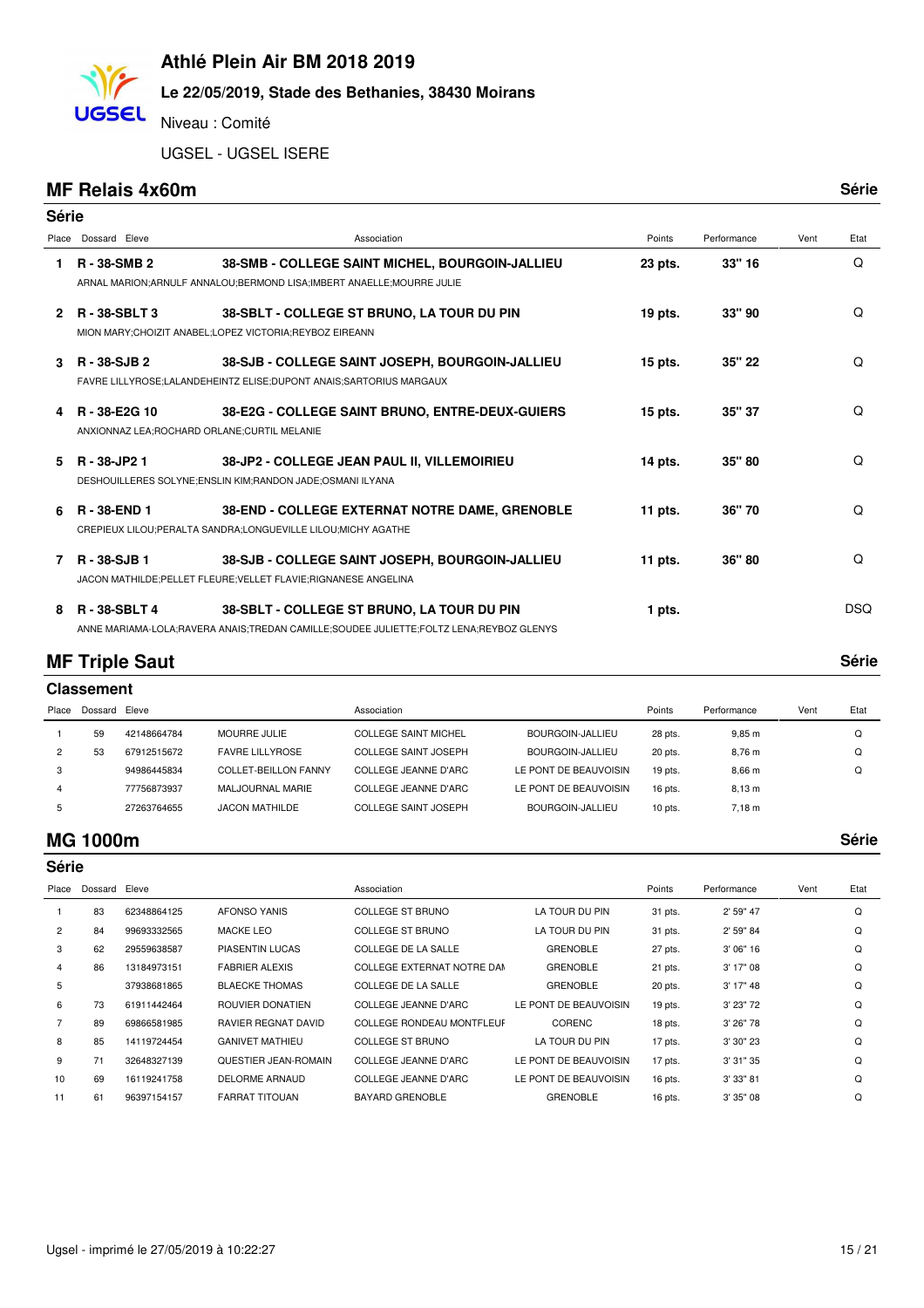### **Le 22/05/2019, Stade des Bethanies, 38430 Moirans**

Niveau : Comité

UGSEL - UGSEL ISERE

#### **MG 1000m Série**

**UGSEL** 

|       | <b>Série</b> |             |                        |                             |                         |           |             |      |      |  |  |  |
|-------|--------------|-------------|------------------------|-----------------------------|-------------------------|-----------|-------------|------|------|--|--|--|
| Place | Dossard      | Eleve       |                        | Association                 |                         | Points    | Performance | Vent | Etat |  |  |  |
| 12    | 72           | 16571861493 | <b>REYNAUD GABRIEL</b> | COLLEGE JEANNE D'ARC        | LE PONT DE BEAUVOISIN   | 16 pts.   | 3' 36" 34   |      |      |  |  |  |
| 13    | 68           | 39699213219 | <b>BOUDEY LOUIS</b>    | COLLEGE JEANNE D'ARC        | LE PONT DE BEAUVOISIN   | 16 pts.   | 3' 37" 29   |      |      |  |  |  |
| 14    | 77           | 47671562446 | MACABEO IMANOL         | COLLEGE JEANNE D'ARC        | LE PONT DE BEAUVOISIN   | 15 pts.   | 3' 39" 64   |      |      |  |  |  |
| 15    | 75           | 78574647547 | TRILLAT JULES          | COLLEGE JEANNE D'ARC        | LE PONT DE BEAUVOISIN   | 14 pts.   | 3' 43" 98   |      |      |  |  |  |
| 16    |              | 17134585653 | DECOUD ERIC            | COLLEGE EXTERNAT NOTRE DAM  | <b>GRENOBLE</b>         | 14 pts.   | 3' 44" 73   |      |      |  |  |  |
| 17    | 80           | 32655297741 | CANDY LUKAS            | COLLEGE SAINT JOSEPH        | <b>BOURGOIN-JALLIEU</b> | $13$ pts. | 3' 49" 72   |      |      |  |  |  |
| 18    | 65           | 83586735814 | COURENO JEREMY         | COLLEGE EXTERNAT NOTRE DAM  | <b>GRENOBLE</b>         | 12 pts.   | 3' 55" 27   |      |      |  |  |  |
| 19    | 76           | 25436379718 | ROUVIER AUGUSTIN       | COLLEGE JEANNE D'ARC        | LE PONT DE BEAUVOISIN   | $10$ pts. | 4' 04" 29   |      |      |  |  |  |
| 20    | 74           | 49732559273 | <b>ZONCA MATEO</b>     | <b>COLLEGE JEANNE D'ARC</b> | LE PONT DE BEAUVOISIN   | 4 pts.    | 4' 26" 96   |      |      |  |  |  |

#### **MG 100m Haies Série**

| Place | Dossard Eleve |             |                       | Association                      |                  | Points    | Performance | Vent | Etat |
|-------|---------------|-------------|-----------------------|----------------------------------|------------------|-----------|-------------|------|------|
|       |               | 51895259489 | CHATENOUD ROMAIN      | <b>COLLEGE RONDEAU MONTFLEUF</b> | <b>CORENC</b>    | $41$ pts. | 14" 10      |      | Q    |
|       |               | 45356772461 | ROSSATMIGNOT MATTHIEU | COLLEGE SAINT JOSEPH             | BOURGOIN-JALLIEU | 36 pts.   | 14"96       |      | Q    |
|       |               | 16436623923 | CHATENOUD MATHIEU     | <b>COLLEGE RONDEAU MONTFLEUF</b> | <b>CORENC</b>    | 35 pts.   | 15" 13      |      | Q    |
|       |               | 88642514957 | <b>BOURBON GARICE</b> | COLLEGE SAINT MICHEL             | BOURGOIN-JALLIEU | 30 pts.   | 15" 80      |      | O    |
|       |               | 38684573373 | CORDONNIER LOUIS      | COLLEGE DE LA SALLE              | <b>GRENOBLE</b>  | 27 pts.   | 16" 35      |      | Q    |
| 6     |               | 37938681865 | <b>BLAECKE THOMAS</b> | COLLEGE DE LA SALLE              | <b>GRENOBLE</b>  | 17 pts.   | 18" 62      |      | Q    |
|       |               |             |                       |                                  |                  |           |             |      |      |

#### **MG 100m Série**

| Série          |         |             |                          |                                                    |                         |           |             |      |      |
|----------------|---------|-------------|--------------------------|----------------------------------------------------|-------------------------|-----------|-------------|------|------|
| Place          | Dossard | Eleve       |                          | Association                                        |                         | Points    | Performance | Vent | Etat |
| $\mathbf{1}$   |         | 42479719652 | <b>JEFT TEO</b>          | <b>COLLEGE SAINT JOSEPH</b>                        | <b>BOURGOIN-JALLIEU</b> | 30 pts.   | 12" 46      |      | Q    |
| 2              |         | 89783781444 | <b>MANTEAU MAXIME</b>    | <b>COLLEGE ST BRUNO</b>                            | LA TOUR DU PIN          | 30 pts.   | 12" 48      |      | Q    |
| 3              |         | 89572178124 |                          | GIROUD JOUVET ALEXANDRE COLLEGE EXTERNAT NOTRE DAM | <b>GRENOBLE</b>         | 28 pts.   | 12" 59      |      | Q    |
| 4              |         | 22295478329 | <b>HERBINET AUGUSTIN</b> | <b>COLLEGE RONDEAU MONTFLEUF</b>                   | CORENC                  | 27 pts.   | 12" 71      |      | Q    |
| 5              | 80      | 32655297741 | <b>CANDY LUKAS</b>       | <b>COLLEGE SAINT JOSEPH</b>                        | BOURGOIN-JALLIEU        | 24 pts.   | 12" 97      |      | Q    |
| 6              | 68      | 39699213219 | <b>BOUDEY LOUIS</b>      | COLLEGE JEANNE D'ARC                               | LE PONT DE BEAUVOISIN   | 23 pts.   | 13" 03      |      | Q    |
| $\overline{7}$ | 84      | 99693332565 | <b>MACKE LEO</b>         | <b>COLLEGE ST BRUNO</b>                            | LA TOUR DU PIN          | 21 pts.   | 13" 24      |      | Q    |
| 8              |         | 39261934476 | MILLEVILLE FRANCOIS      | COLLEGE RONDEAU MONTFLEUF                          | <b>CORENC</b>           | 20 pts.   | 13" 30      |      | Q    |
| 9              |         | 15756996823 | PELLISSIER JEAN-BAPTISTE | <b>COLLEGE ST BRUNO</b>                            | LA TOUR DU PIN          | 19 pts.   | 13" 46      |      | Q    |
| 10             | 87      | 55426949617 | <b>CHAUVOIS TIMOTHEE</b> | <b>COLLEGE JEANNE D'ARC</b>                        | LE PONT DE BEAUVOISIN   | 19 pts.   | 13" 47      |      | Q    |
| 11             |         | 31425958387 | <b>SCHLESSER ROMAIN</b>  | <b>COLLEGE SAINT JOSEPH</b>                        | <b>BOURGOIN-JALLIEU</b> | 18 pts.   | 13" 68      |      | Q    |
| 12             |         | 78341819637 | <b>GUICHARD VINCENT</b>  | <b>COLLEGE SAINT MICHEL</b>                        | BOURGOIN-JALLIEU        | 18 pts.   | 13" 81      |      | Q    |
| 13             | 71      | 32648327139 | QUESTIER JEAN-ROMAIN     | <b>COLLEGE JEANNE D'ARC</b>                        | LE PONT DE BEAUVOISIN   | 18 pts.   | 13" 87      |      |      |
| 14             | 86      | 13184973151 | <b>FABRIER ALEXIS</b>    | COLLEGE EXTERNAT NOTRE DAM                         | <b>GRENOBLE</b>         | 18 pts.   | 13" 91      |      |      |
| 15             | 66      | 42291772361 | <b>TARLET BASTIEN</b>    | COLLEGE EXTERNAT NOTRE DAM                         | <b>GRENOBLE</b>         | $16$ pts. | 14" 20      |      |      |
| 16             | 77      | 47671562446 | <b>MACABEO IMANOL</b>    | <b>COLLEGE JEANNE D'ARC</b>                        | LE PONT DE BEAUVOISIN   | 15 pts.   | 14" 46      |      |      |
| 17             | 65      | 83586735814 | <b>COURENO JEREMY</b>    | COLLEGE EXTERNAT NOTRE DAM                         | <b>GRENOBLE</b>         | 13 pts.   | 15" 10      |      |      |
| 18             | 64      | 95658812115 | <b>AJALMAM BILAL</b>     | COLLEGE EXTERNAT NOTRE DAM                         | <b>GRENOBLE</b>         | 12 pts.   | 15" 35      |      |      |
| 19             | 76      | 25436379718 | ROUVIER AUGUSTIN         | COLLEGE JEANNE D'ARC                               | LE PONT DE BEAUVOISIN   | 11 pts.   | 15" 46      |      |      |
| 20             |         | 59534951522 | <b>GUEYDAN BASTIEN</b>   | COLLEGE SAINT JOSEPH                               | BOURGOIN-JALLIEU        | 11 pts.   | 15" 65      |      |      |
| 21             | 88      | 23184999714 | DE GMELINE AURELIEN      | <b>COLLEGE RONDEAU MONTFLEUF</b>                   | <b>CORENC</b>           | 7 pts.    | 16" 46      |      |      |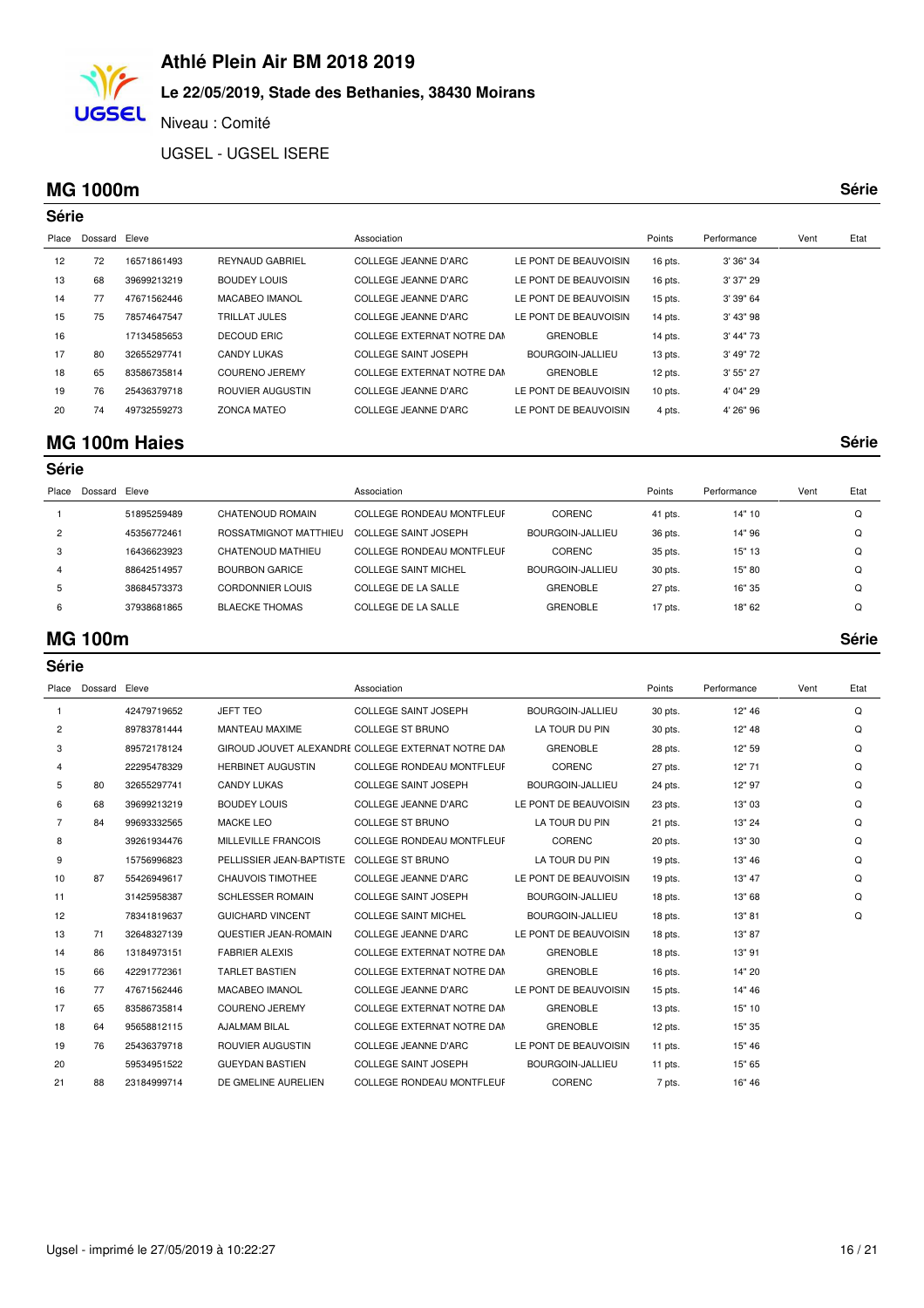# **Le 22/05/2019, Stade des Bethanies, 38430 Moirans**

Niveau : Comité

UGSEL - UGSEL ISERE

#### **MG 200m Haies Série**

**UGSEL** 

| ×<br>×<br>۰,<br>۰. |  |  |  | I |
|--------------------|--|--|--|---|
|--------------------|--|--|--|---|

| Série          |           |             |                     |                                  |               |           |             |      |      |  |
|----------------|-----------|-------------|---------------------|----------------------------------|---------------|-----------|-------------|------|------|--|
| Place          | Dossard   | Eleve       |                     | Association                      |               | Points    | Performance | Vent | Etat |  |
|                |           | 51895259489 | CHATENOUD ROMAIN    | <b>COLLEGE RONDEAU MONTFLEUF</b> | <b>CORENC</b> | 34 pts.   | 28"80       |      | Q    |  |
| $\overline{2}$ |           | 16436623923 | CHATENOUD MATHIEU   | <b>COLLEGE RONDEAU MONTFLEUF</b> | CORENC        | 30 pts.   | 29"74       |      | Q    |  |
| 3              |           | 39261934476 | MILLEVILLE FRANCOIS | <b>COLLEGE RONDEAU MONTFLEUF</b> | <b>CORENC</b> | $19$ pts. | 32"72       |      | Q    |  |
|                | _ _ _ _ _ |             |                     |                                  |               |           |             |      |      |  |

#### **MG 3000m Série**

| Série   |             |                         |                                  |                       |         |             |      |          |
|---------|-------------|-------------------------|----------------------------------|-----------------------|---------|-------------|------|----------|
| Dossard | Eleve       |                         | Association                      |                       | Points  | Performance | Vent | Etat     |
| 92      | 32159859933 | <b>MOULENES OLIVIER</b> | <b>COLLEGE SAINT JOSEPH</b>      | BOURGOIN-JALLIEU      | 19 pts. | 11' 14" 49  |      | $\Omega$ |
| 91      | 24964691375 | SALVI CORENTIN          | COLLEGE SAINT BRUNO              | ENTRE-DEUX-GUIERS     | 18 pts. | 11' 24" 21  |      | Q        |
| 87      | 55426949617 | CHAUVOIS TIMOTHEE       | COLLEGE JEANNE D'ARC             | LE PONT DE BEAUVOISIN | 18 pts. | 11' 33" 12  |      |          |
| 88      | 23184999714 | DE GMELINE AURELIEN     | <b>COLLEGE RONDEAU MONTFLEUF</b> | CORENC                | 14 pts. | 12' 19" 52  |      |          |
|         |             |                         |                                  |                       |         |             |      |          |

#### **MG 50m Série**

| Série          |                     |             |                                              |                                                    |                         |           |             |      |      |
|----------------|---------------------|-------------|----------------------------------------------|----------------------------------------------------|-------------------------|-----------|-------------|------|------|
|                | Place Dossard Eleve |             |                                              | Association                                        |                         | Points    | Performance | Vent | Etat |
| $\mathbf{1}$   |                     | 45356772461 | ROSSATMIGNOT MATTHIEU                        | <b>COLLEGE SAINT JOSEPH</b>                        | BOURGOIN-JALLIEU        | 34 pts.   | 6" 67       |      | Q    |
| $\overline{c}$ |                     | 22295478329 | <b>HERBINET AUGUSTIN</b>                     | <b>COLLEGE RONDEAU MONTFLEUF</b>                   | <b>CORENC</b>           | 32 pts.   | 6"75        |      | Q    |
| $\overline{c}$ |                     | 71565883129 | <b>VELIN MAEL</b>                            | <b>COLLEGE SAINT MICHEL</b>                        | BOURGOIN-JALLIEU        | 32 pts.   | 6"75        |      | Q    |
| $\overline{2}$ |                     | 89783781444 | MANTEAU MAXIME                               | <b>COLLEGE ST BRUNO</b>                            | LA TOUR DU PIN          | 32 pts.   | 6"75        |      | Q    |
| 5              |                     | 68527668898 | <b>COLIN MARCEAU</b>                         | <b>COLLEGE DE LA SALLE</b>                         | <b>GRENOBLE</b>         | 31 pts.   | 6"79        |      | Q    |
| 6              |                     | 42479719652 | <b>JEFT TEO</b>                              | <b>COLLEGE SAINT JOSEPH</b>                        | <b>BOURGOIN-JALLIEU</b> | 29 pts.   | 6" 87       |      | Q    |
| 6              |                     | 89572178124 |                                              | GIROUD JOUVET ALEXANDRE COLLEGE EXTERNAT NOTRE DAM | <b>GRENOBLE</b>         | 29 pts.   | 6"87        |      | Q    |
| 8              |                     | 64712291517 | <b>CARPENTIER MATHIS</b>                     | <b>COLLEGE ST BRUNO</b>                            | LA TOUR DU PIN          | 29 pts.   | 6"90        |      | Q    |
| 9              | 80                  | 32655297741 | <b>CANDY LUKAS</b>                           | <b>COLLEGE SAINT JOSEPH</b>                        | BOURGOIN-JALLIEU        | 27 pts.   | 6" 97       |      | Q    |
| 10             |                     | 28733664252 | MUFFAT CORENTIN                              | <b>COLLEGE SAINT JOSEPH</b>                        | BOURGOIN-JALLIEU        | 26 pts.   | 7" 01       |      | Q    |
| 10             |                     | 31425958387 | <b>SCHLESSER ROMAIN</b>                      | <b>COLLEGE SAINT JOSEPH</b>                        | BOURGOIN-JALLIEU        | 26 pts.   | 7" 01       |      | Q    |
| 12             |                     | 86952329785 | <b>ROSSET THIBAUT</b>                        | <b>COLLEGE SAINT MICHEL</b>                        | <b>BOURGOIN-JALLIEU</b> | 25 pts.   | 7" 08       |      | Q    |
| 13             |                     | 89927625137 | <b>BELLAHCENE NOE</b>                        | <b>COLLEGE SAINT MICHEL</b>                        | <b>BOURGOIN-JALLIEU</b> | 24 pts.   | 7" 10       |      | Q    |
| 14             |                     | 27196331164 | ALLEGRET-CADET EVAN                          | <b>COLLEGE SAINT BRUNO</b>                         | ENTRE-DEUX-GUIERS       | 23 pts.   | 7" 16       |      | Q    |
| 15             |                     | 91972175894 |                                              | BERTRAND--SAINT-PERE HU( COLLEGE RONDEAU MONTFLEUF | <b>CORENC</b>           | 22 pts.   | 7" 19       |      | Q    |
| 16             | 69                  | 16119241758 | <b>DELORME ARNAUD</b>                        | COLLEGE JEANNE D'ARC                               | LE PONT DE BEAUVOISIN   | 21 pts.   | 7" 24       |      | Q    |
| 17             |                     | 15756996823 | PELLISSIER JEAN-BAPTISTE                     | <b>COLLEGE ST BRUNO</b>                            | LA TOUR DU PIN          | 21 pts.   | 7" 27       |      | Q    |
| 18             |                     | 78341819637 | <b>GUICHARD VINCENT</b>                      | <b>COLLEGE SAINT MICHEL</b>                        | BOURGOIN-JALLIEU        | 20 pts.   | 7" 29       |      | Q    |
| 19             | 62                  | 29559638587 | PIASENTIN LUCAS                              | COLLEGE DE LA SALLE                                | <b>GRENOBLE</b>         | 20 pts.   | 7" 31       |      | Q    |
| 20             |                     | 49612629623 | <b>BESSON ELIOTT</b>                         | <b>COLLEGE RONDEAU MONTFLEUF</b>                   | CORENC                  | 19 pts.   | 7" 43       |      | Q    |
| 21             | 92                  | 32159859933 | <b>MOULENES OLIVIER</b>                      | <b>COLLEGE SAINT JOSEPH</b>                        | BOURGOIN-JALLIEU        | 18 pts.   | 7" 55       |      |      |
| 21             |                     | 61194745897 | <b>ARMAND CYRIAC</b>                         | COLLEGE JEANNE D'ARC                               | LE PONT DE BEAUVOISIN   | 18 pts.   | 7" 55       |      |      |
| 23             |                     | 55611942821 | <b>ESCH LUC</b>                              | COLLEGE DE LA SALLE                                | <b>GRENOBLE</b>         | 17 pts.   | 7" 63       |      |      |
| 24             |                     | 88947758437 | <b>MOTTA ENZO</b>                            | COLLEGE JEAN PAUL II                               | <b>VILLEMOIRIEU</b>     | 17 pts.   | 7" 67       |      |      |
| 25             | 64                  | 95658812115 | <b>AJALMAM BILAL</b>                         | COLLEGE EXTERNAT NOTRE DAM                         | <b>GRENOBLE</b>         | 17 pts.   | 7"72        |      |      |
| 26             |                     | 59534951522 | <b>GUEYDAN BASTIEN</b>                       | <b>COLLEGE SAINT JOSEPH</b>                        | BOURGOIN-JALLIEU        | 16 pts.   | 7"77        |      |      |
| 27             |                     | 76371677938 | EDOUARD LUKA                                 | <b>COLLEGE ST BRUNO</b>                            | LA TOUR DU PIN          | 16 pts.   | 7"78        |      |      |
| 28             |                     | 83714144762 | <b>FALCONE LUCAS</b>                         | <b>COLLEGE JEAN PAUL II</b>                        | <b>VILLEMOIRIEU</b>     | 16 pts.   | 7"86        |      |      |
| 29             | 61                  | 96397154157 | <b>FARRAT TITOUAN</b>                        | <b>BAYARD GRENOBLE</b>                             | <b>GRENOBLE</b>         | 15 pts.   | 7" 92       |      |      |
| 30             |                     | 59384378921 | MARLET-CAGNIN ALEXANDRE COLLEGE JEANNE D'ARC |                                                    | LE PONT DE BEAUVOISIN   | $15$ pts. | 7" 95       |      |      |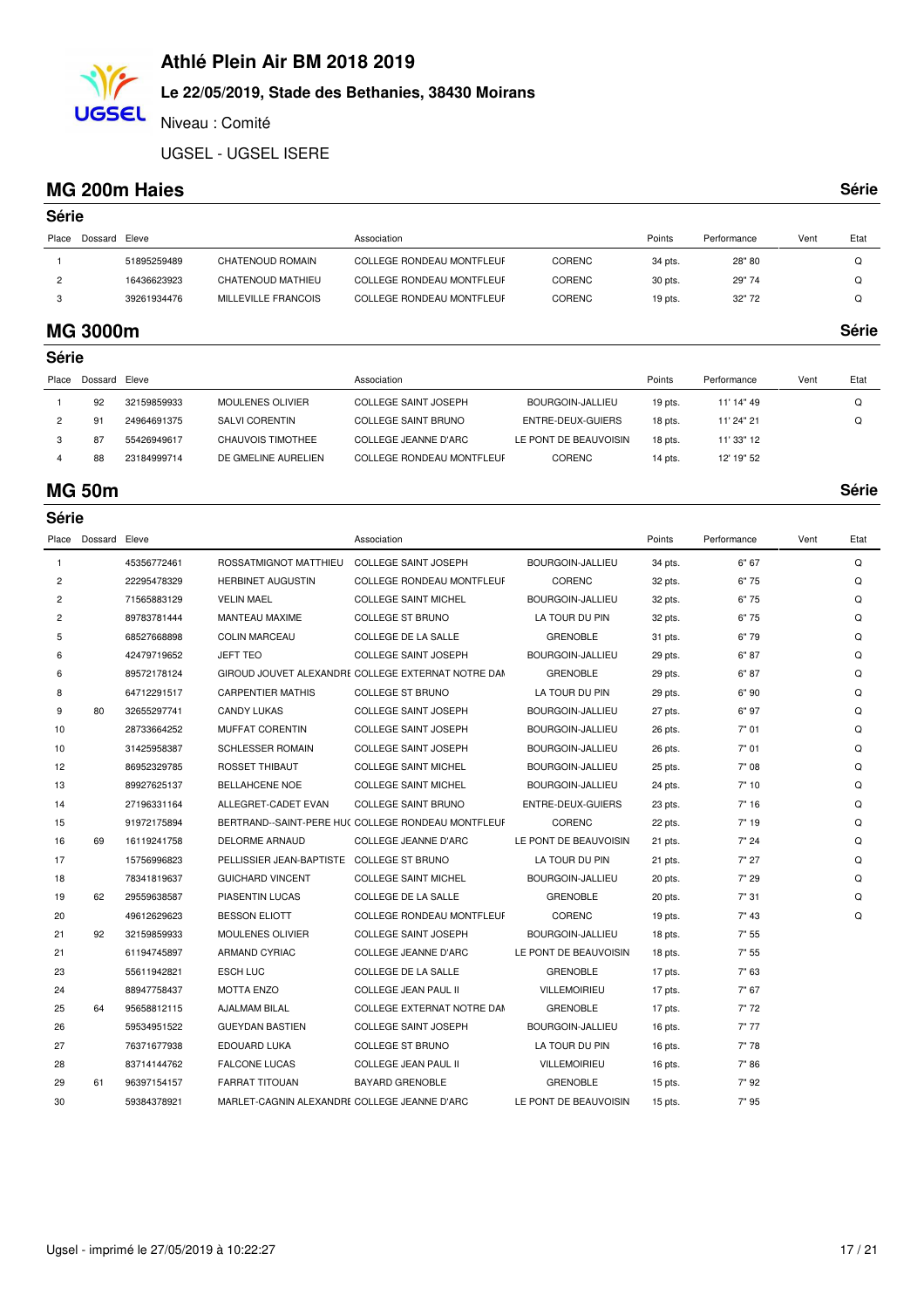### **Le 22/05/2019, Stade des Bethanies, 38430 Moirans**

Niveau : Comité

UGSEL - UGSEL ISERE

#### **MG 50m Série**

**UGSEL** 

| ×<br>×<br>۰.<br>۰,<br>۰. |  |
|--------------------------|--|

| Série |               |             |                     |                                  |                       |           |             |      |      |
|-------|---------------|-------------|---------------------|----------------------------------|-----------------------|-----------|-------------|------|------|
| Place | Dossard Eleve |             |                     | Association                      |                       | Points    | Performance | Vent | Etat |
| 31    |               | 82319937952 | ATOYAN EDOUARD      | COLLEGE EXTERNAT NOTRE DAM       | <b>GRENOBLE</b>       | 14 pts.   | 8"12        |      |      |
| 32    |               | 17134585653 | DECOUD ERIC         | COLLEGE EXTERNAT NOTRE DAN       | <b>GRENOBLE</b>       | $11$ pts. | 8"45        |      |      |
| 33    |               | 69843827353 | DELLARIA ZACHARIA   | <b>COLLEGE SAINT MICHEL</b>      | BOURGOIN-JALLIEU      | 11 pts.   | 8"46        |      |      |
| 34    | 74            | 49732559273 | <b>ZONCA MATEO</b>  | COLLEGE JEANNE D'ARC             | LE PONT DE BEAUVOISIN | $11$ pts. | 8"54        |      |      |
| 35    | 89            | 69866581985 | RAVIER REGNAT DAVID | <b>COLLEGE RONDEAU MONTFLEUF</b> | <b>CORENC</b>         | 8 pts.    | 8" 84       |      |      |
|       |               |             |                     |                                  |                       |           |             |      |      |

### **MG 80m Haies Série**

| Série          |         |             |                         |                                                    |                 |           |             |      |      |
|----------------|---------|-------------|-------------------------|----------------------------------------------------|-----------------|-----------|-------------|------|------|
| Place          | Dossard | Eleve       |                         | Association                                        |                 | Points    | Performance | Vent | Etat |
|                |         | 38684573373 | <b>CORDONNIER LOUIS</b> | COLLEGE DE LA SALLE                                | <b>GRENOBLE</b> | 19 pts.   | 13" 22      |      | Q    |
| $\overline{2}$ |         | 91972175894 |                         | BERTRAND--SAINT-PERE HUC COLLEGE RONDEAU MONTFLEUF | <b>CORENC</b>   | $16$ pts. | 14" 44      |      | Q    |
| 3              | 64      | 95658812115 | AJALMAM BILAL           | COLLEGE EXTERNAT NOTRE DAM                         | <b>GRENOBLE</b> | 11 pts.   | 16" 27      |      |      |
| 4              |         | 33824333539 | KOSTRZEWSKI YANN        | COLLEGE ST BRUNO                                   | LA TOUR DU PIN  | $10$ pts. | 16"77       |      |      |
| 5              |         | 17134585653 | DECOUD ERIC             | COLLEGE EXTERNAT NOTRE DAM                         | <b>GRENOBLE</b> | 5 pts.    | 18" 40      |      |      |
| 6              |         | 82319937952 | ATOYAN EDOUARD          | COLLEGE EXTERNAT NOTRE DAM                         | <b>GRENOBLE</b> | 1 pts.    | 20" 32      |      |      |
|                |         |             |                         |                                                    |                 |           |             |      |      |

### **MG Disque Série**

|                | <b>Classement</b> |             |                          |                             |                  |           |              |      |      |  |  |  |
|----------------|-------------------|-------------|--------------------------|-----------------------------|------------------|-----------|--------------|------|------|--|--|--|
| Place          | Dossard           | Eleve       |                          | Association                 |                  | Points    | Performance  | Vent | Etat |  |  |  |
|                |                   | 28733664252 | MUFFAT CORENTIN          | <b>COLLEGE SAINT JOSEPH</b> | BOURGOIN-JALLIEU | 32 pts.   | 32,71 m      |      | Q    |  |  |  |
| $\overline{2}$ | 85                | 14119724454 | <b>GANIVET MATHIEU</b>   | COLLEGE ST BRUNO            | LA TOUR DU PIN   | 25 pts.   | 24,90 m      |      | Q    |  |  |  |
| 3              | 84                | 99693332565 | MACKE LEO                | <b>COLLEGE ST BRUNO</b>     | LA TOUR DU PIN   | 24 pts.   | 23,52 m      |      | Q    |  |  |  |
| 4              |                   | 42479719652 | <b>JEFT TEO</b>          | <b>COLLEGE SAINT JOSEPH</b> | BOURGOIN-JALLIEU | 22 pts.   | $21,41 \; m$ |      | Q    |  |  |  |
| 5              |                   | 15756996823 | PELLISSIER JEAN-BAPTISTE | COLLEGE ST BRUNO            | LA TOUR DU PIN   | 21 pts.   | 21,27 m      |      | Q    |  |  |  |
| 6              |                   | 49612629623 | <b>BESSON ELIOTT</b>     | COLLEGE RONDEAU MONTFLEUF   | <b>CORENC</b>    | 14 pts.   | $16,21 \; m$ |      | Q    |  |  |  |
|                | 86                | 13184973151 | <b>FABRIER ALEXIS</b>    | COLLEGE EXTERNAT NOTRE DAM  | <b>GRENOBLE</b>  | 14 pts.   | 16,08 m      |      | Q    |  |  |  |
| 8              | 92                | 32159859933 | <b>MOULENES OLIVIER</b>  | <b>COLLEGE SAINT JOSEPH</b> | BOURGOIN-JALLIEU | $11$ pts. | 14,79 m      |      |      |  |  |  |
| 9              |                   | 76371677938 | EDOUARD LUKA             | <b>COLLEGE ST BRUNO</b>     | LA TOUR DU PIN   | 7 pts.    | 12,36 m      |      |      |  |  |  |

#### **MG Hauteur Série**

|                |         |             |                         | <b>Classement</b>                                  |                       |           |             |      |            |  |  |  |  |
|----------------|---------|-------------|-------------------------|----------------------------------------------------|-----------------------|-----------|-------------|------|------------|--|--|--|--|
| Place          | Dossard | Eleve       |                         | Association                                        |                       | Points    | Performance | Vent | Etat       |  |  |  |  |
|                |         | 55611942821 | <b>ESCH LUC</b>         | <b>COLLEGE DE LA SALLE</b>                         | <b>GRENOBLE</b>       | 45 pts.   | 1,93 m      |      | Q          |  |  |  |  |
| $\overline{2}$ |         | 28733664252 | <b>MUFFAT CORENTIN</b>  | <b>COLLEGE SAINT JOSEPH</b>                        | BOURGOIN-JALLIEU      | 32 pts.   | $1,66 \; m$ |      | Q          |  |  |  |  |
| 3              |         | 38684573373 | <b>CORDONNIER LOUIS</b> | COLLEGE DE LA SALLE                                | <b>GRENOBLE</b>       | 27 pts.   | $1,54 \; m$ |      | Q          |  |  |  |  |
| 3              | 73      | 61911442464 | ROUVIER DONATIEN        | COLLEGE JEANNE D'ARC                               | LE PONT DE BEAUVOISIN | 27 pts.   | $1,54 \; m$ |      | Q          |  |  |  |  |
| 5              |         | 91972175894 |                         | BERTRAND--SAINT-PERE HUC COLLEGE RONDEAU MONTFLEUF | <b>CORENC</b>         | 25 pts.   | $1,51 \; m$ |      | Q          |  |  |  |  |
| 6              |         | 16436623923 | CHATENOUD MATHIEU       | <b>COLLEGE RONDEAU MONTFLEUF</b>                   | <b>CORENC</b>         | 24 pts.   | $1,48 \; m$ |      | Q          |  |  |  |  |
|                |         | 37938681865 | <b>BLAECKE THOMAS</b>   | <b>COLLEGE DE LA SALLE</b>                         | <b>GRENOBLE</b>       | 22 pts.   | $1,45 \; m$ |      | Q          |  |  |  |  |
|                | 75      | 78574647547 | <b>TRILLAT JULES</b>    | <b>COLLEGE JEANNE D'ARC</b>                        | LE PONT DE BEAUVOISIN | 22 pts.   | $1,45 \; m$ |      | Q          |  |  |  |  |
| 9              | 86      | 13184973151 | <b>FABRIER ALEXIS</b>   | COLLEGE EXTERNAT NOTRE DAM                         | <b>GRENOBLE</b>       | $19$ pts. | $1,39 \; m$ |      |            |  |  |  |  |
| 10             | 76      | 25436379718 | ROUVIER AUGUSTIN        | COLLEGE JEANNE D'ARC                               | LE PONT DE BEAUVOISIN | 18 pts.   | $1,36 \; m$ |      |            |  |  |  |  |
| 11             |         | 71565883129 | <b>VELIN MAEL</b>       | <b>COLLEGE SAINT MICHEL</b>                        | BOURGOIN-JALLIEU      | 1 pts.    |             |      | <b>DSQ</b> |  |  |  |  |
| 11             |         | 82319937952 | ATOYAN EDOUARD          | COLLEGE EXTERNAT NOTRE DAM                         | <b>GRENOBLE</b>       | 1 pts.    |             |      | <b>DSQ</b> |  |  |  |  |
| 11             |         | 89572178124 |                         | GIROUD JOUVET ALEXANDRE COLLEGE EXTERNAT NOTRE DAN | <b>GRENOBLE</b>       | 1 pts.    |             |      | <b>DSQ</b> |  |  |  |  |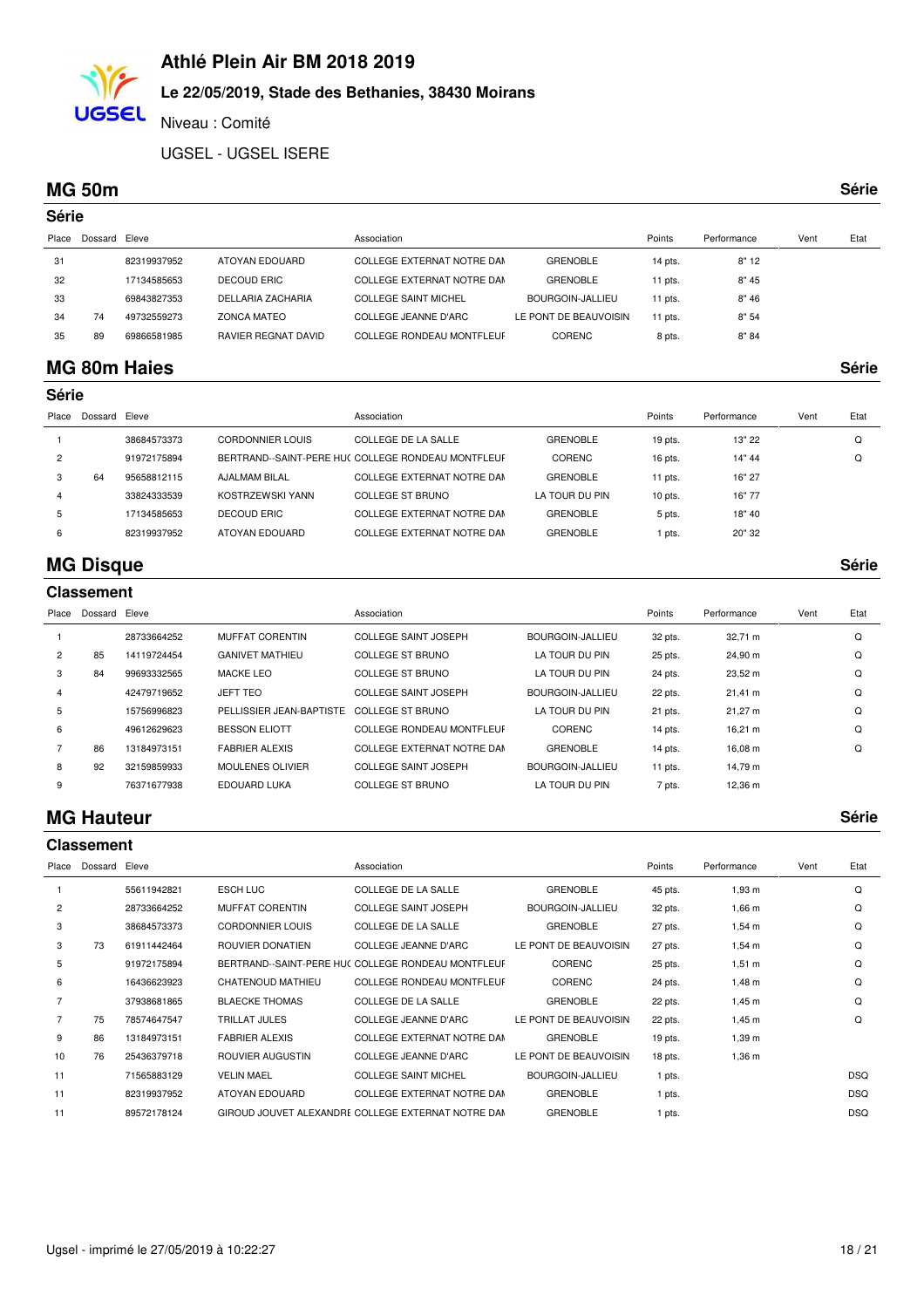# **Le 22/05/2019, Stade des Bethanies, 38430 Moirans**

Niveau : Comité

UGSEL - UGSEL ISERE

#### **MG Hauteur**

**UGSEL** 

| ۰, | I | I |
|----|---|---|

|                | <b>Classement</b> |             |                                              |                                                    |                       |           |                   |      |            |
|----------------|-------------------|-------------|----------------------------------------------|----------------------------------------------------|-----------------------|-----------|-------------------|------|------------|
| Place          | Dossard Eleve     |             |                                              | Association                                        |                       | Points    | Performance       | Vent | Etat       |
| 11             | 61                | 96397154157 | <b>FARRAT TITOUAN</b>                        | <b>BAYARD GRENOBLE</b>                             | <b>GRENOBLE</b>       | 1 pts.    |                   |      | <b>DSQ</b> |
|                | <b>MG Javelot</b> |             |                                              |                                                    |                       |           |                   |      | Série      |
|                | <b>Classement</b> |             |                                              |                                                    |                       |           |                   |      |            |
| Place          | Dossard Eleve     |             |                                              | Association                                        |                       | Points    | Performance       | Vent | Etat       |
| $\mathbf{1}$   |                   | 88642514957 | <b>BOURBON GARICE</b>                        | <b>COLLEGE SAINT MICHEL</b>                        | BOURGOIN-JALLIEU      | 34 pts.   | 41,36 m           |      | Q          |
| $\overline{c}$ |                   | 37938681865 | <b>BLAECKE THOMAS</b>                        | COLLEGE DE LA SALLE                                | <b>GRENOBLE</b>       | 31 pts.   | 37,68 m           |      | Q          |
| 3              |                   | 38684573373 | <b>CORDONNIER LOUIS</b>                      | COLLEGE DE LA SALLE                                | <b>GRENOBLE</b>       | 27 pts.   | 32,10 m           |      | Q          |
| 4              |                   | 55611942821 | <b>ESCH LUC</b>                              | <b>COLLEGE DE LA SALLE</b>                         | <b>GRENOBLE</b>       | 23 pts.   | 27,44 m           |      | Q          |
| 5              |                   | 86952329785 | ROSSET THIBAUT                               | <b>COLLEGE SAINT MICHEL</b>                        | BOURGOIN-JALLIEU      | 23 pts.   | 27,34 m           |      | Q          |
| 6              |                   | 39261934476 | MILLEVILLE FRANCOIS                          | COLLEGE RONDEAU MONTFLEUF                          | <b>CORENC</b>         | 23 pts.   | 26,99 m           |      | Q          |
| $\overline{7}$ | 83                | 62348864125 | <b>AFONSO YANIS</b>                          | <b>COLLEGE ST BRUNO</b>                            | LA TOUR DU PIN        | 23 pts.   | 26,42 m           |      | Q          |
| 8              | 66                | 42291772361 | <b>TARLET BASTIEN</b>                        | COLLEGE EXTERNAT NOTRE DAM                         | <b>GRENOBLE</b>       | 22 pts.   | 25,54 m           |      | Q          |
| 9              |                   | 45356772461 | ROSSATMIGNOT MATTHIEU                        | <b>COLLEGE SAINT JOSEPH</b>                        | BOURGOIN-JALLIEU      | 21 pts.   | 24,44 m           |      | Q          |
| 10             |                   | 59384378921 | MARLET-CAGNIN ALEXANDRE COLLEGE JEANNE D'ARC |                                                    | LE PONT DE BEAUVOISIN | $19$ pts. | 22,04 m           |      |            |
| 11             |                   | 61194745897 | <b>ARMAND CYRIAC</b>                         | <b>COLLEGE JEANNE D'ARC</b>                        | LE PONT DE BEAUVOISIN | 18 pts.   | $21,41 \text{ m}$ |      |            |
| 12             |                   | 89572178124 |                                              | GIROUD JOUVET ALEXANDRE COLLEGE EXTERNAT NOTRE DAM | <b>GRENOBLE</b>       | 18 pts.   | 21,38 m           |      |            |
| 13             | 64                | 95658812115 | <b>AJALMAM BILAL</b>                         | COLLEGE EXTERNAT NOTRE DAM                         | <b>GRENOBLE</b>       | 17 pts.   | 20,57 m           |      |            |
| 14             |                   | 22295478329 | <b>HERBINET AUGUSTIN</b>                     | <b>COLLEGE RONDEAU MONTFLEUF</b>                   | CORENC                | 17 pts.   | 20,44 m           |      |            |
| 15             | 77                | 47671562446 | MACABEO IMANOL                               | COLLEGE JEANNE D'ARC                               | LE PONT DE BEAUVOISIN | 14 pts.   | 18,48 m           |      |            |
| 16             |                   | 17134585653 | <b>DECOUD ERIC</b>                           | COLLEGE EXTERNAT NOTRE DAM                         | <b>GRENOBLE</b>       | 11 pts.   | 15,46 m           |      |            |
| 17             | 88                | 23184999714 | DE GMELINE AURELIEN                          | <b>COLLEGE RONDEAU MONTFLEUF</b>                   | <b>CORENC</b>         | $10$ pts. | 15,40 m           |      |            |
| 18             | 80                | 32655297741 | <b>CANDY LUKAS</b>                           | <b>COLLEGE SAINT JOSEPH</b>                        | BOURGOIN-JALLIEU      | $10$ pts. | 15,00 m           |      |            |
| 19             | 76                | 25436379718 | ROUVIER AUGUSTIN                             | <b>COLLEGE JEANNE D'ARC</b>                        | LE PONT DE BEAUVOISIN | 6 pts.    | 11,99 m           |      |            |
| 20             | 65                | 83586735814 | <b>COURENO JEREMY</b>                        | COLLEGE EXTERNAT NOTRE DAM                         | <b>GRENOBLE</b>       | 1 pts.    |                   |      | ABD        |
| 20             |                   | 31425958387 | <b>SCHLESSER ROMAIN</b>                      | <b>COLLEGE SAINT JOSEPH</b>                        | BOURGOIN-JALLIEU      | 1 pts.    |                   |      | <b>DSQ</b> |
| 20             |                   | 59534951522 | <b>GUEYDAN BASTIEN</b>                       | <b>COLLEGE SAINT JOSEPH</b>                        | BOURGOIN-JALLIEU      | 1 pts.    |                   |      | <b>DSQ</b> |
| 20             |                   | 82319937952 | ATOYAN EDOUARD                               | COLLEGE EXTERNAT NOTRE DAM                         | <b>GRENOBLE</b>       | 1 pts.    |                   |      | <b>DSQ</b> |
| 20             |                   | 88947758437 | <b>MOTTA ENZO</b>                            | <b>COLLEGE JEAN PAUL II</b>                        | <b>VILLEMOIRIEU</b>   | 1 pts.    |                   |      | <b>DSQ</b> |

#### **MG Longueur Série**

|                | <b>Classement</b> |             |                          |                                  |                         |         |             |      |      |
|----------------|-------------------|-------------|--------------------------|----------------------------------|-------------------------|---------|-------------|------|------|
| Place          | Dossard           | Eleve       |                          | Association                      |                         | Points  | Performance | Vent | Etat |
|                |                   | 51895259489 | <b>CHATENOUD ROMAIN</b>  | <b>COLLEGE RONDEAU MONTFLEUF</b> | <b>CORENC</b>           | 34 pts. | 5,70 m      |      | Q    |
| $\overline{2}$ |                   | 16436623923 | CHATENOUD MATHIEU        | <b>COLLEGE RONDEAU MONTFLEUF</b> | <b>CORENC</b>           | 31 pts. | $5,38 \; m$ |      | Q    |
| 3              |                   | 45356772461 | ROSSATMIGNOT MATTHIEU    | <b>COLLEGE SAINT JOSEPH</b>      | BOURGOIN-JALLIEU        | 29 pts. | $5,24 \, m$ |      | Q    |
| 4              |                   | 89783781444 | MANTEAU MAXIME           | <b>COLLEGE ST BRUNO</b>          | LA TOUR DU PIN          | 29 pts. | 5,19 m      |      | Q    |
| 5              |                   | 71565883129 | <b>VELIN MAEL</b>        | <b>COLLEGE SAINT MICHEL</b>      | BOURGOIN-JALLIEU        | 27 pts. | 5,09 m      |      | Q    |
| 6              |                   | 68527668898 | <b>COLIN MARCEAU</b>     | COLLEGE DE LA SALLE              | <b>GRENOBLE</b>         | 27 pts. | $5,05 \; m$ |      | Q    |
|                |                   | 64712291517 | <b>CARPENTIER MATHIS</b> | <b>COLLEGE ST BRUNO</b>          | LA TOUR DU PIN          | 27 pts. | $5,01 \; m$ |      | Q    |
| 8              |                   | 86952329785 | <b>ROSSET THIBAUT</b>    | <b>COLLEGE SAINT MICHEL</b>      | BOURGOIN-JALLIEU        | 26 pts. | 4,94 m      |      | Q    |
| 9              | 62                | 29559638587 | <b>PIASENTIN LUCAS</b>   | COLLEGE DE LA SALLE              | <b>GRENOBLE</b>         | 26 pts. | 4,92 m      |      | Q    |
| 10             | 80                | 32655297741 | <b>CANDY LUKAS</b>       | <b>COLLEGE SAINT JOSEPH</b>      | BOURGOIN-JALLIEU        | 24 pts. | 4,81 m      |      | Q    |
| 11             |                   | 88642514957 | <b>BOURBON GARICE</b>    | <b>COLLEGE SAINT MICHEL</b>      | <b>BOURGOIN-JALLIEU</b> | 23 pts. | $4,71 \; m$ |      | Q    |
| 12             |                   | 39261934476 | MILLEVILLE FRANCOIS      | <b>COLLEGE RONDEAU MONTFLEUF</b> | <b>CORENC</b>           | 23 pts. | $4,69 \; m$ |      | Q    |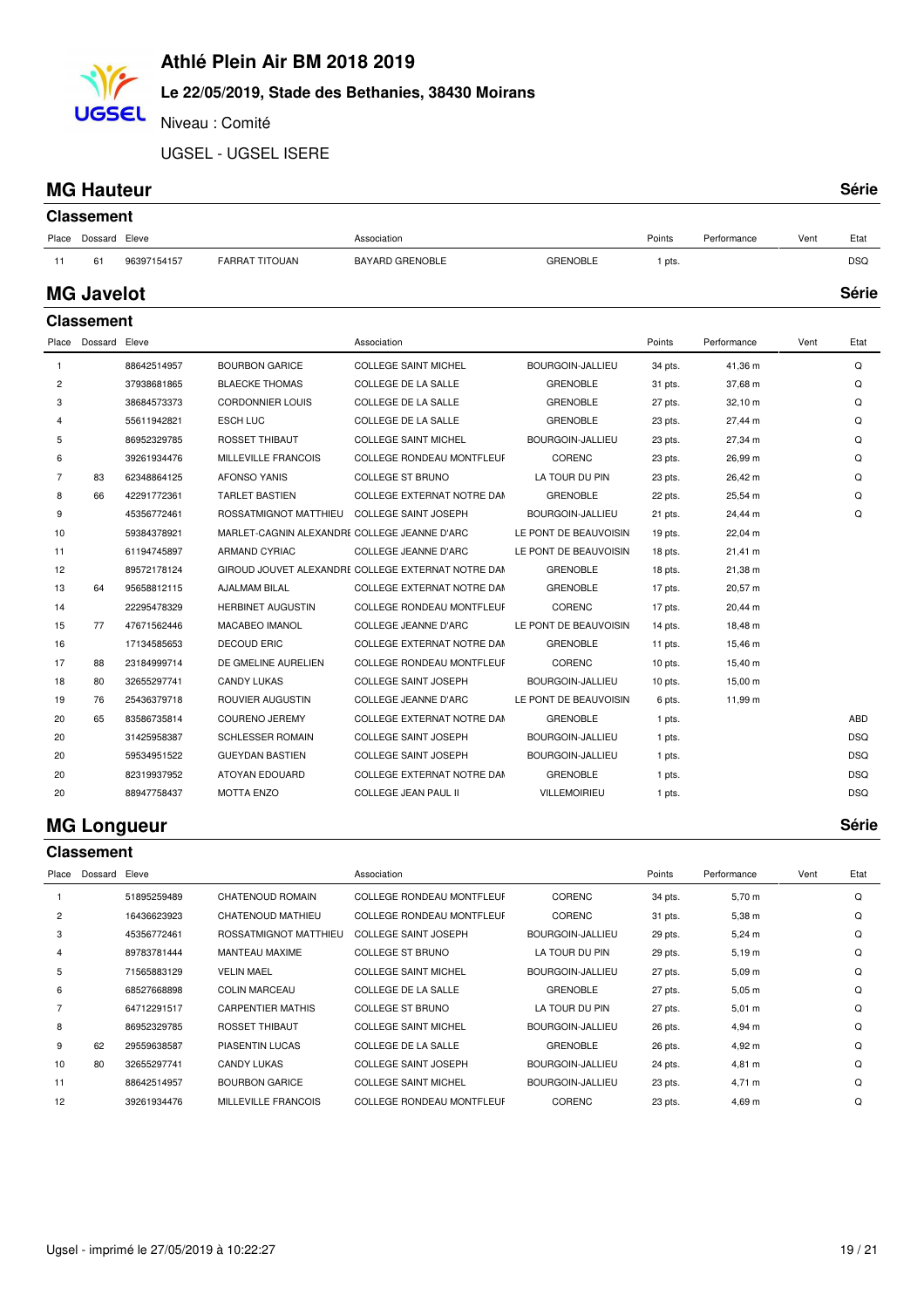### **Le 22/05/2019, Stade des Bethanies, 38430 Moirans**

Niveau : Comité

UGSEL - UGSEL ISERE

### **MG Longueur Série**

**UGSEL** 

| <b>Classement</b> |               |             |                                              |                                  |                       |           |                  |      |            |
|-------------------|---------------|-------------|----------------------------------------------|----------------------------------|-----------------------|-----------|------------------|------|------------|
| Place             | Dossard Eleve |             |                                              | Association                      |                       | Points    | Performance      | Vent | Etat       |
| 13                |               | 22295478329 | <b>HERBINET AUGUSTIN</b>                     | <b>COLLEGE RONDEAU MONTFLEUF</b> | CORENC                | 22 pts.   | 4,60 m           |      | Q          |
| 14                | 77            | 47671562446 | MACABEO IMANOL                               | <b>COLLEGE JEANNE D'ARC</b>      | LE PONT DE BEAUVOISIN | 20 pts.   | 4,45 m           |      |            |
| 15                |               | 27196331164 | ALLEGRET-CADET EVAN                          | <b>COLLEGE SAINT BRUNO</b>       | ENTRE-DEUX-GUIERS     | 20 pts.   | 4,37 m           |      |            |
| 16                |               | 89927625137 | <b>BELLAHCENE NOE</b>                        | <b>COLLEGE SAINT MICHEL</b>      | BOURGOIN-JALLIEU      | 18 pts.   | 4,25 m           |      |            |
| 17                | 92            | 32159859933 | <b>MOULENES OLIVIER</b>                      | <b>COLLEGE SAINT JOSEPH</b>      | BOURGOIN-JALLIEU      | 17 pts.   | 4,12 m           |      |            |
| 17                |               | 49612629623 | <b>BESSON ELIOTT</b>                         | COLLEGE RONDEAU MONTFLEUF        | CORENC                | 17 pts.   | 4,12 m           |      |            |
| 19                |               | 33824333539 | KOSTRZEWSKI YANN                             | <b>COLLEGE ST BRUNO</b>          | LA TOUR DU PIN        | 16 pts.   | $4,03 \, m$      |      |            |
| 20                |               | 59384378921 | MARLET-CAGNIN ALEXANDRE COLLEGE JEANNE D'ARC |                                  | LE PONT DE BEAUVOISIN | $15$ pts. | $3,92 \text{ m}$ |      |            |
| 21                | 88            | 23184999714 | DE GMELINE AURELIEN                          | <b>COLLEGE RONDEAU MONTFLEUF</b> | CORENC                | 14 pts.   | $3,81 \; m$      |      |            |
| 22                |               | 78341819637 | <b>GUICHARD VINCENT</b>                      | <b>COLLEGE SAINT MICHEL</b>      | BOURGOIN-JALLIEU      | 14 pts.   | $3,76$ m         |      |            |
| 23                | 64            | 95658812115 | <b>AJALMAM BILAL</b>                         | COLLEGE EXTERNAT NOTRE DAM       | <b>GRENOBLE</b>       | 14 pts.   | $3,74 \, m$      |      |            |
| 24                |               | 76371677938 | EDOUARD LUKA                                 | <b>COLLEGE ST BRUNO</b>          | LA TOUR DU PIN        | $12$ pts. | $3,59$ m         |      |            |
| 25                | 61            | 96397154157 | <b>FARRAT TITOUAN</b>                        | <b>BAYARD GRENOBLE</b>           | <b>GRENOBLE</b>       | 12 pts.   | $3,54 \, m$      |      |            |
| 26                |               | 17134585653 | <b>DECOUD ERIC</b>                           | COLLEGE EXTERNAT NOTRE DAM       | <b>GRENOBLE</b>       | 11 pts.   | $3,53 \, m$      |      |            |
| 27                | 91            | 24964691375 | SALVI CORENTIN                               | <b>COLLEGE SAINT BRUNO</b>       | ENTRE-DEUX-GUIERS     | $10$ pts. | $3,42 \, m$      |      |            |
| 28                | 65            | 83586735814 | <b>COURENO JEREMY</b>                        | COLLEGE EXTERNAT NOTRE DAM       | <b>GRENOBLE</b>       | 9 pts.    | $3,24 \, m$      |      |            |
| 29                | 89            | 69866581985 | <b>RAVIER REGNAT DAVID</b>                   | <b>COLLEGE RONDEAU MONTFLEUF</b> | CORENC                | 8 pts.    | $3,16$ m         |      |            |
| 30                | 74            | 49732559273 | <b>ZONCA MATEO</b>                           | <b>COLLEGE JEANNE D'ARC</b>      | LE PONT DE BEAUVOISIN | 8 pts.    | $3,12 \; m$      |      |            |
| 31                |               | 69843827353 | <b>DELLARIA ZACHARIA</b>                     | <b>COLLEGE SAINT MICHEL</b>      | BOURGOIN-JALLIEU      | 7 pts.    | $3,05 \; m$      |      |            |
| 32                |               | 88947758437 | <b>MOTTA ENZO</b>                            | <b>COLLEGE JEAN PAUL II</b>      | VILLEMOIRIEU          | 7 pts.    | $3,02 \, m$      |      |            |
| 33                |               | 83714144762 | <b>FALCONE LUCAS</b>                         | <b>COLLEGE JEAN PAUL II</b>      | <b>VILLEMOIRIEU</b>   | 6 pts.    | $2,92 \, m$      |      |            |
| 34                |               | 32249889159 | <b>DEGOMME MATTHIS</b>                       | <b>COLLEGE SAINT BRUNO</b>       | ENTRE-DEUX-GUIERS     | 5 pts.    | 2,87 m           |      |            |
| 35                | 66            | 42291772361 | <b>TARLET BASTIEN</b>                        | COLLEGE EXTERNAT NOTRE DAM       | <b>GRENOBLE</b>       | 1 pts.    |                  |      | <b>DSQ</b> |

#### **MG Poids Série**

**Classement**

| Place          | Dossard | Eleve       |                         | Association                                        |                     | Points  | Performance  | Vent | Etat |
|----------------|---------|-------------|-------------------------|----------------------------------------------------|---------------------|---------|--------------|------|------|
|                |         | 88642514957 | <b>BOURBON GARICE</b>   | <b>COLLEGE SAINT MICHEL</b>                        | BOURGOIN-JALLIEU    | 36 pts. | $13,15 \; m$ |      | Q    |
| $\overline{2}$ |         | 89783781444 | MANTEAU MAXIME          | <b>COLLEGE ST BRUNO</b>                            | LA TOUR DU PIN      | 29 pts. | $11,00 \; m$ |      | Q    |
| 3              | 80      | 32655297741 | <b>CANDY LUKAS</b>      | <b>COLLEGE SAINT JOSEPH</b>                        | BOURGOIN-JALLIEU    | 28 pts. | $10,50 \; m$ |      | Q    |
| 4              |         | 86952329785 | <b>ROSSET THIBAUT</b>   | <b>COLLEGE SAINT MICHEL</b>                        | BOURGOIN-JALLIEU    | 25 pts. | $9,50 \; m$  |      | Q    |
| 5              | 62      | 29559638587 | <b>PIASENTIN LUCAS</b>  | <b>COLLEGE DE LA SALLE</b>                         | <b>GRENOBLE</b>     | 24 pts. | 9.35 m       |      | Q    |
| 6              |         | 89927625137 | <b>BELLAHCENE NOE</b>   | <b>COLLEGE SAINT MICHEL</b>                        | BOURGOIN-JALLIEU    | 24 pts. | $9,32 \; m$  |      | Q    |
| $\overline{7}$ |         | 91972175894 |                         | BERTRAND--SAINT-PERE HUC COLLEGE RONDEAU MONTFLEUF | <b>CORENC</b>       | 23 pts. | 9,10 m       |      | Q    |
| 8              |         | 71565883129 | <b>VELIN MAEL</b>       | <b>COLLEGE SAINT MICHEL</b>                        | BOURGOIN-JALLIEU    | 23 pts. | 8,95 m       |      | Q    |
| 9              |         | 68527668898 | <b>COLIN MARCEAU</b>    | <b>COLLEGE DE LA SALLE</b>                         | <b>GRENOBLE</b>     | 21 pts. | 8,30 m       |      |      |
| 10             |         | 31425958387 | <b>SCHLESSER ROMAIN</b> | <b>COLLEGE SAINT JOSEPH</b>                        | BOURGOIN-JALLIEU    | 20 pts. | $8,18 \; m$  |      |      |
| 11             |         | 78341819637 | <b>GUICHARD VINCENT</b> | <b>COLLEGE SAINT MICHEL</b>                        | BOURGOIN-JALLIEU    | 17 pts. | 7,40 m       |      |      |
| 12             |         | 83714144762 | <b>FALCONE LUCAS</b>    | <b>COLLEGE JEAN PAUL II</b>                        | <b>VILLEMOIRIEU</b> | 15 pts. | $7,12 \; m$  |      |      |
| 13             |         | 69843827353 | DELLARIA ZACHARIA       | <b>COLLEGE SAINT MICHEL</b>                        | BOURGOIN-JALLIEU    | 7 pts.  | $5,28 \; m$  |      |      |
| 14             |         | 32249889159 | <b>DEGOMME MATTHIS</b>  | <b>COLLEGE SAINT BRUNO</b>                         | ENTRE-DEUX-GUIERS   | 6 pts.  | 5,10 m       |      |      |
|                |         |             |                         |                                                    |                     |         |              |      |      |

# **MG Relais 4x60m + Critérium M Série**

| Série               |             |        |             |      |      |  |
|---------------------|-------------|--------|-------------|------|------|--|
| Place Dossard Eleve | Association | Points | Performance | Vent | Etat |  |
|                     |             |        |             |      |      |  |